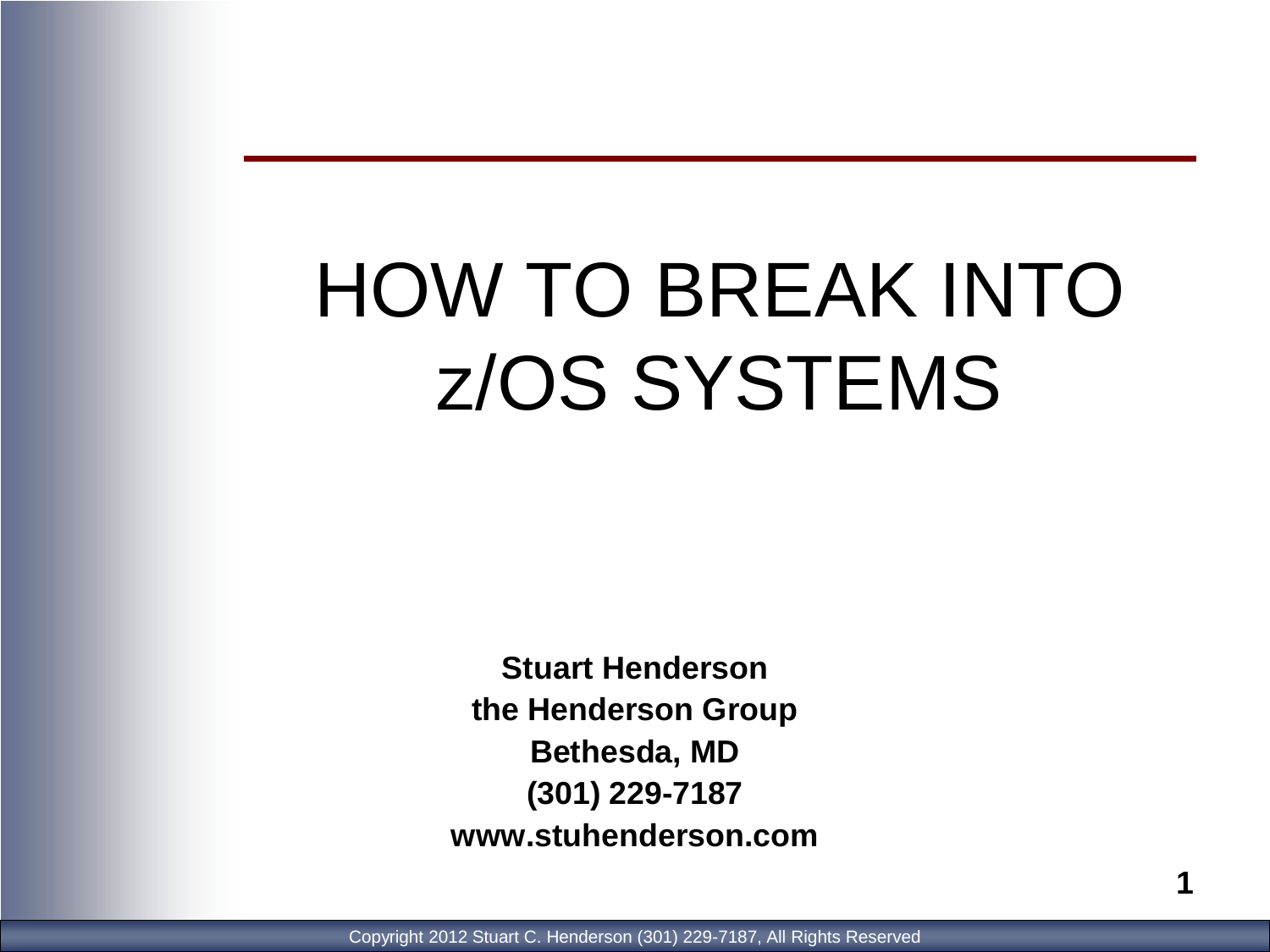## AGENDA

- **Introduction and Architecture**
- **Getting To First Base**
- **Getting to Second Base**
- **Getting to Third Base**
- **Coming Home**
- **Summary and Call to Action**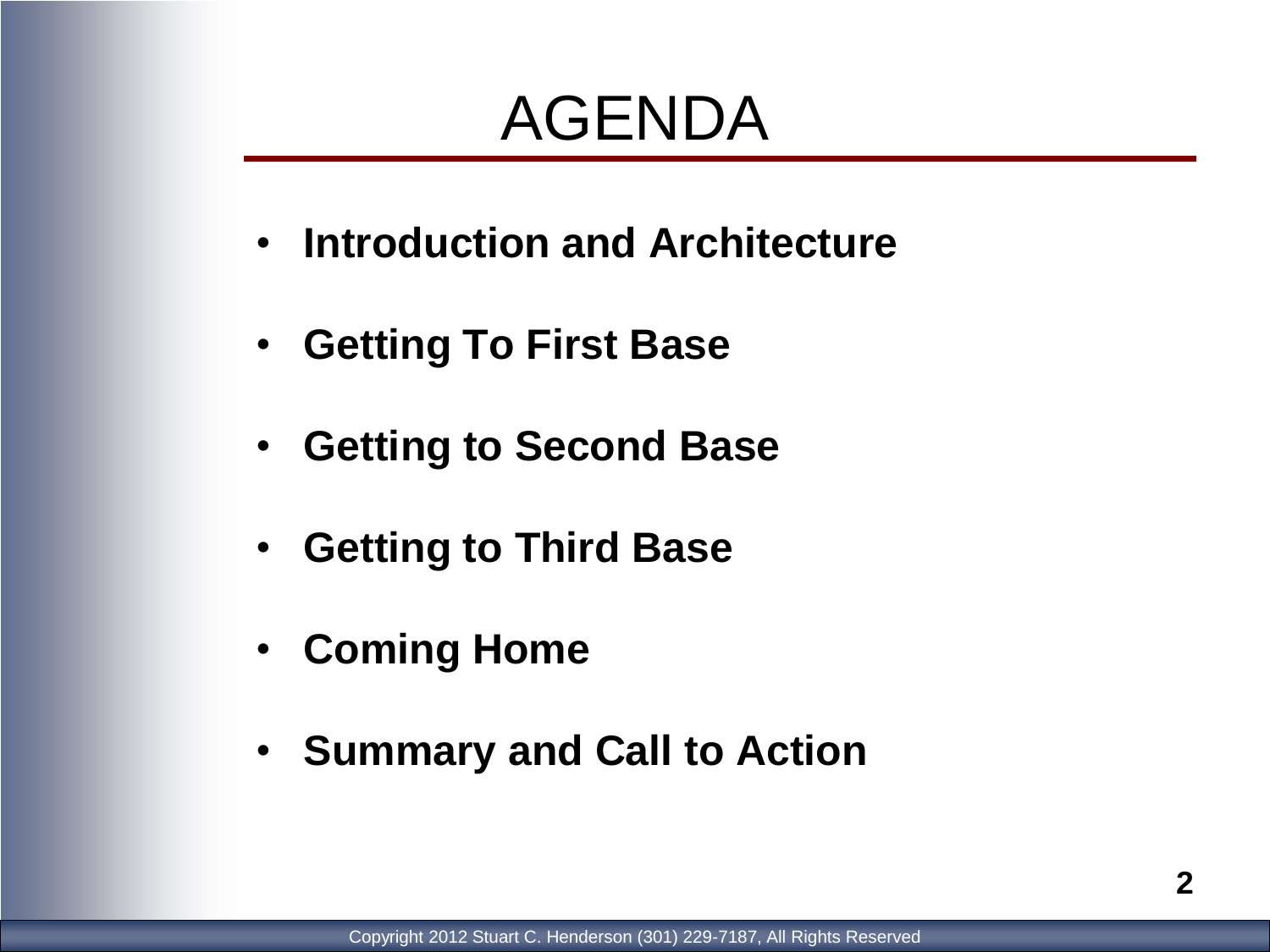### **INTRODUCTION AND ARCHITECTURE**

- **Background**
- **Two Types of Protection**
- **Four Steps to Scoring**
- **This applies to: MVS and z/OS**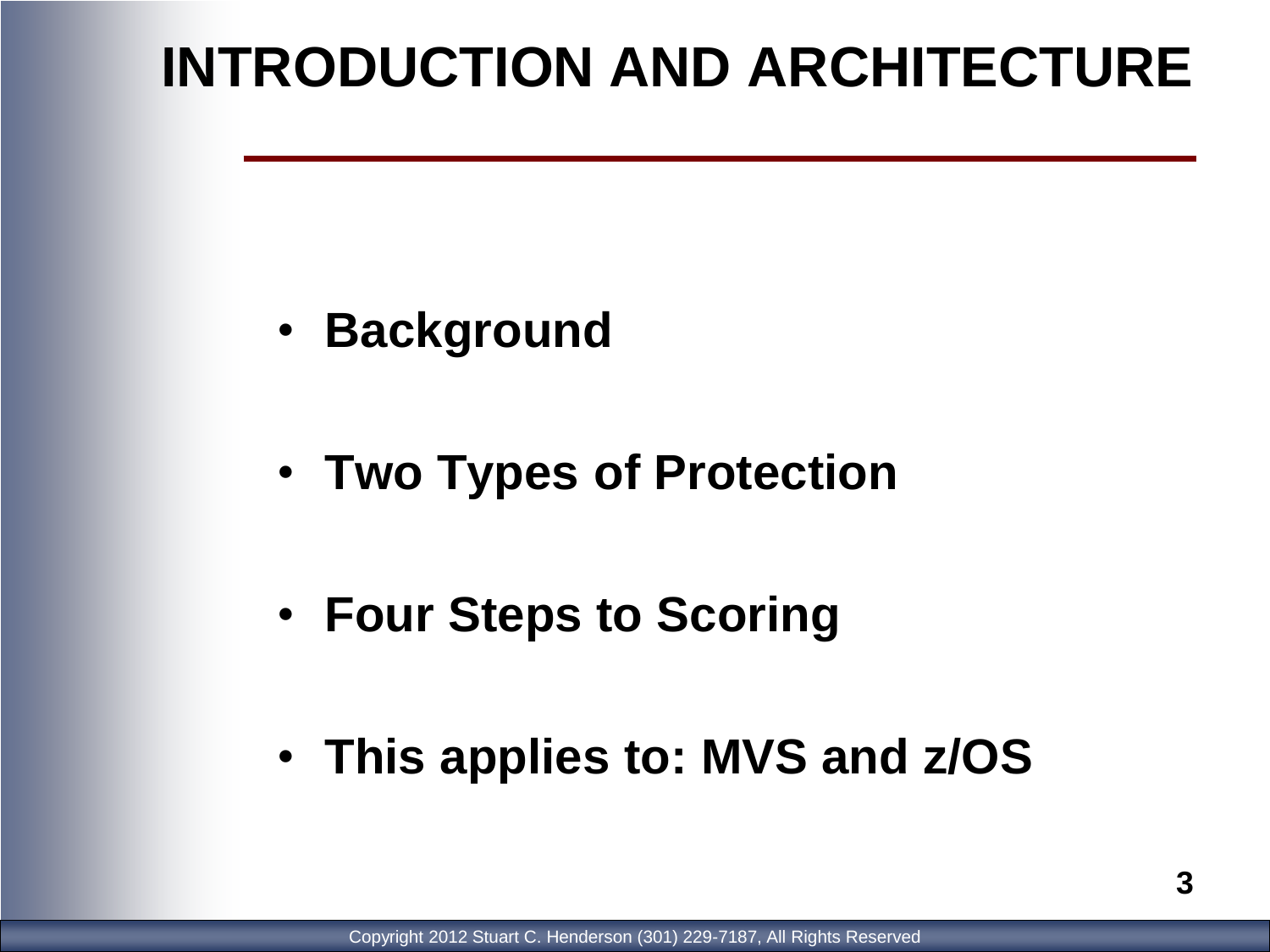### **Background**

- **MVS (z/OS) systems provide a solid security architecture. But they can be hacked if we don't maintain the architecture or if we don't use the security software properly**
- **Today we'll show you how the architecture provides a solid wall, and how we often open backdoors in the wall.**
- **We'll then start to fill in the details of how these backdoors can be abused, and how to protect against such abuse**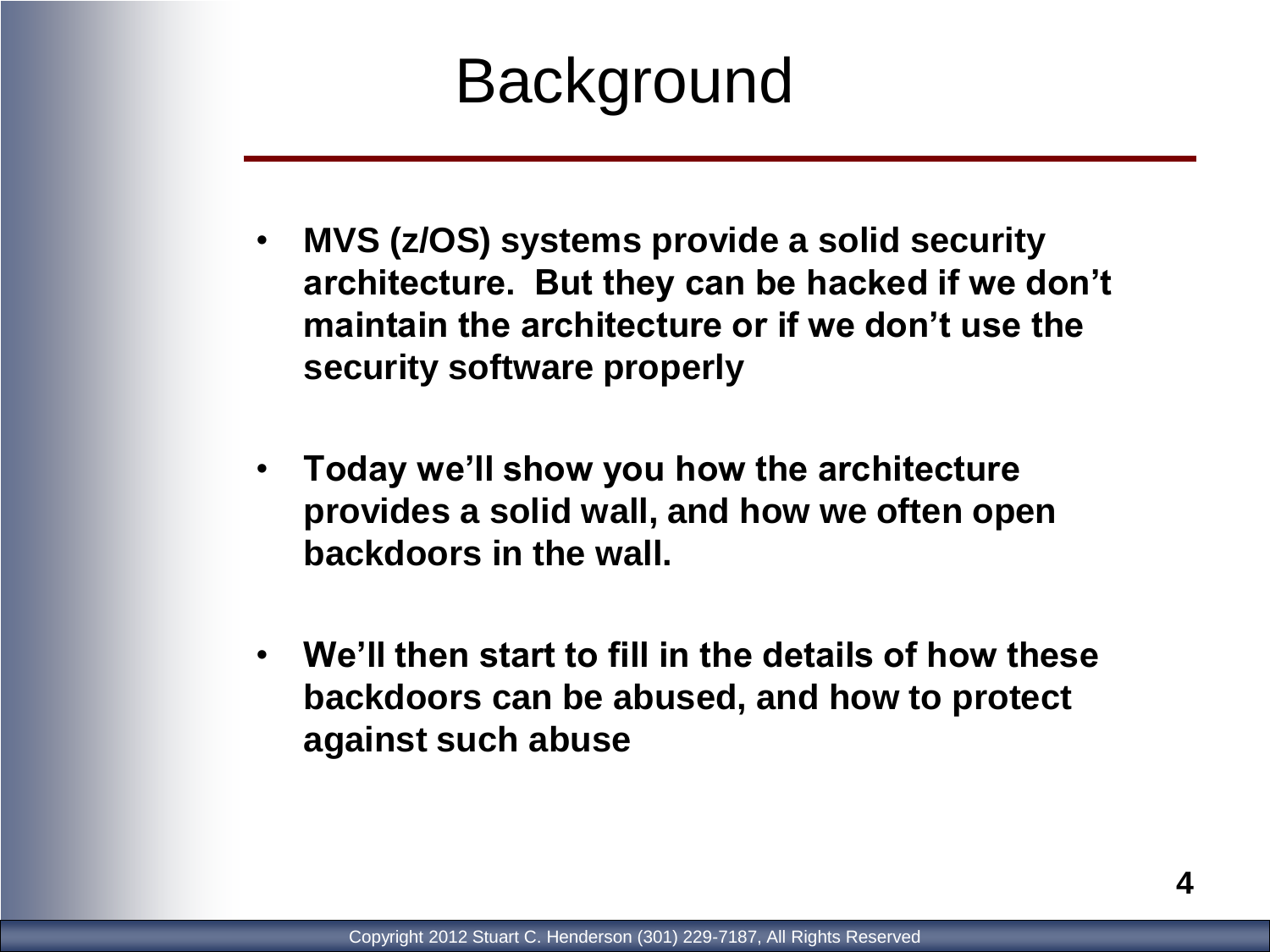## Two Types of Potential Hacker

- **Charlie Oldtimer, current or former employee who knows the structures and the naming conventions**
- **Nosy Outsider, just browsing, without any insider knowledge**
- **Most computer crimes are committed by Charlie, but our Internet connections are exposing our mainframes to Nosy.**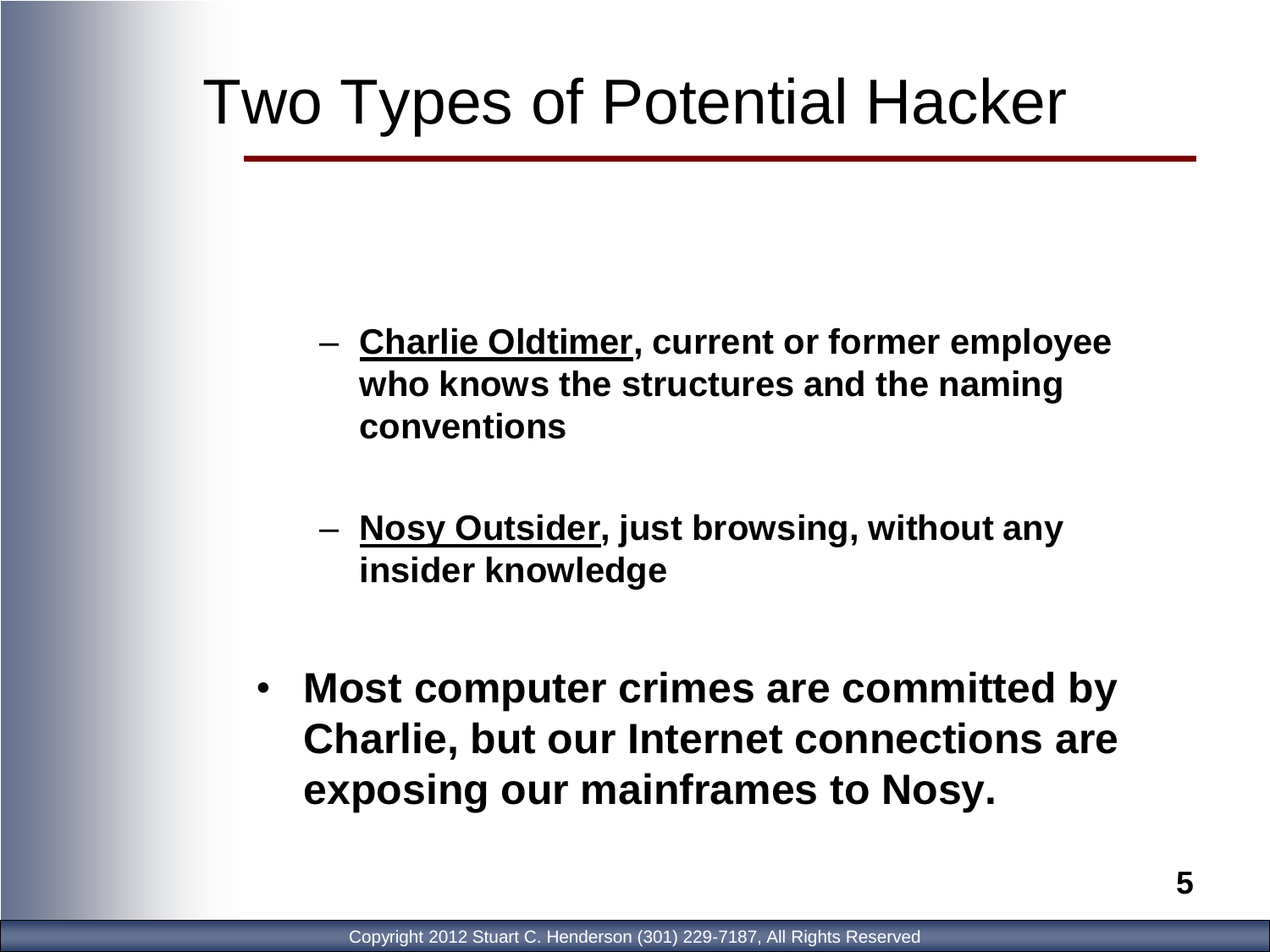### Two Types of Protection

- **Trusted Computing Base**
	- **Hardware Controls**
	- **Operating System Uses Them for Two Purposes**
- **Security Software (RACF, ACF2, TopSecret)**
	- **Q1: Who is this user?**
	- **Q2: Can This User Do X?**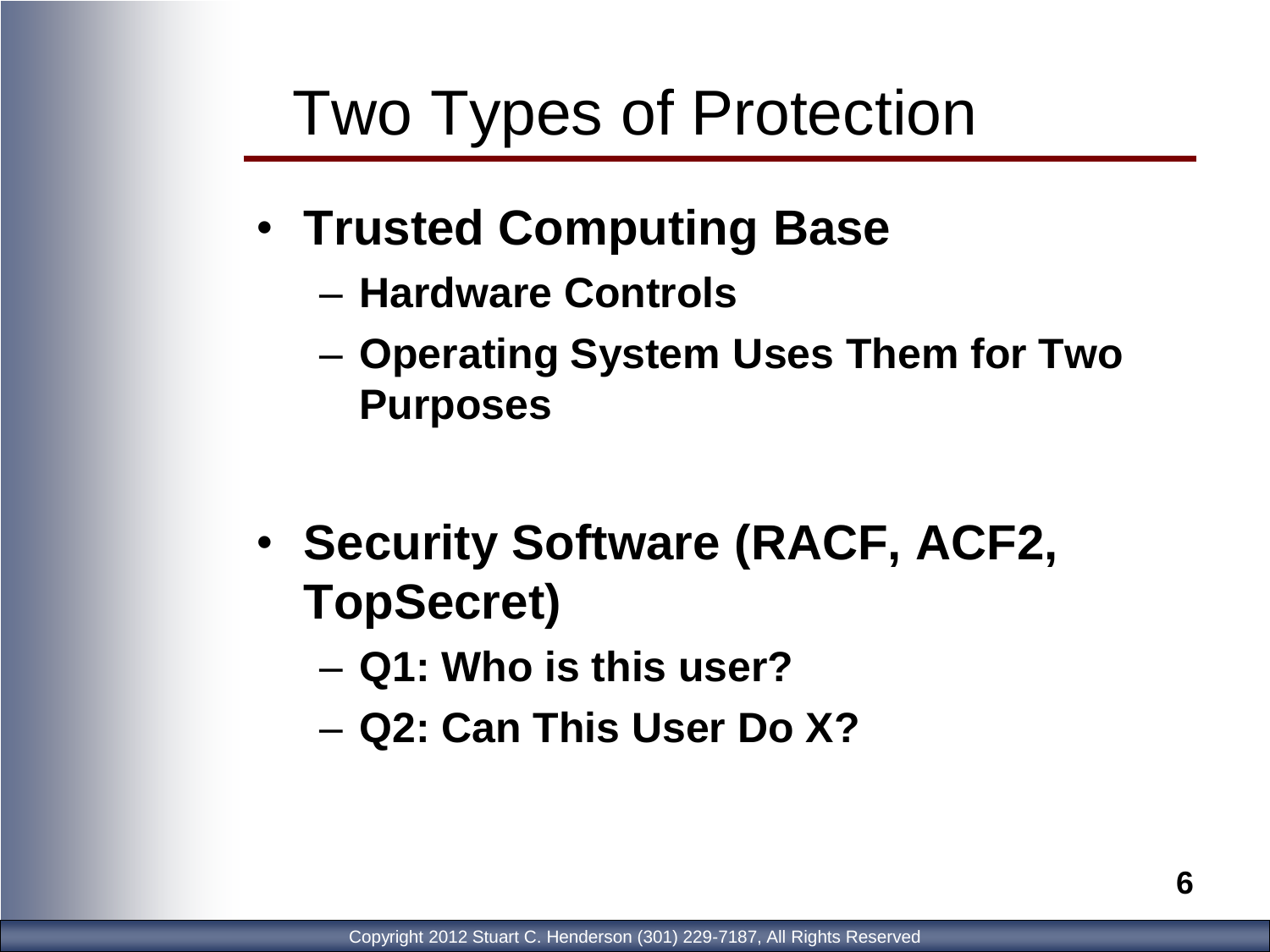### **Trusted Computing Base: Hardware Controls in MVS and Two Purposes**

- **Hardware Controls (Used to Restrict)**
	- **Supervisor State (instructions you can execute)**
	- **Protect Keys (memory you can update)**
	- **Address Spaces (memory you can access)**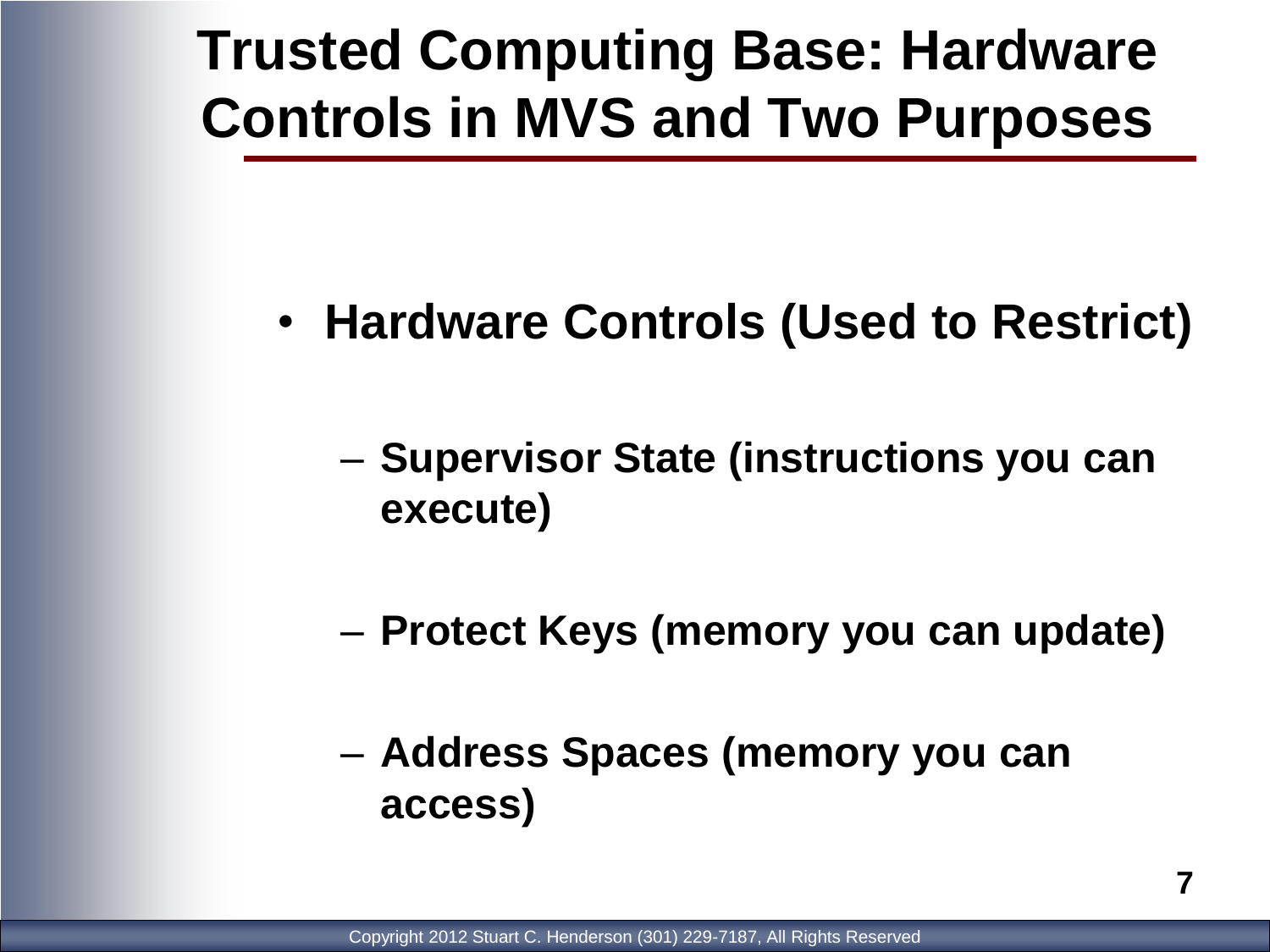### **Two Purposes**

#### • **MVS Uses The Hardware Controls to Prevent Users from Interfering with:**

#### – **Other Users**

#### – **MVS Itself**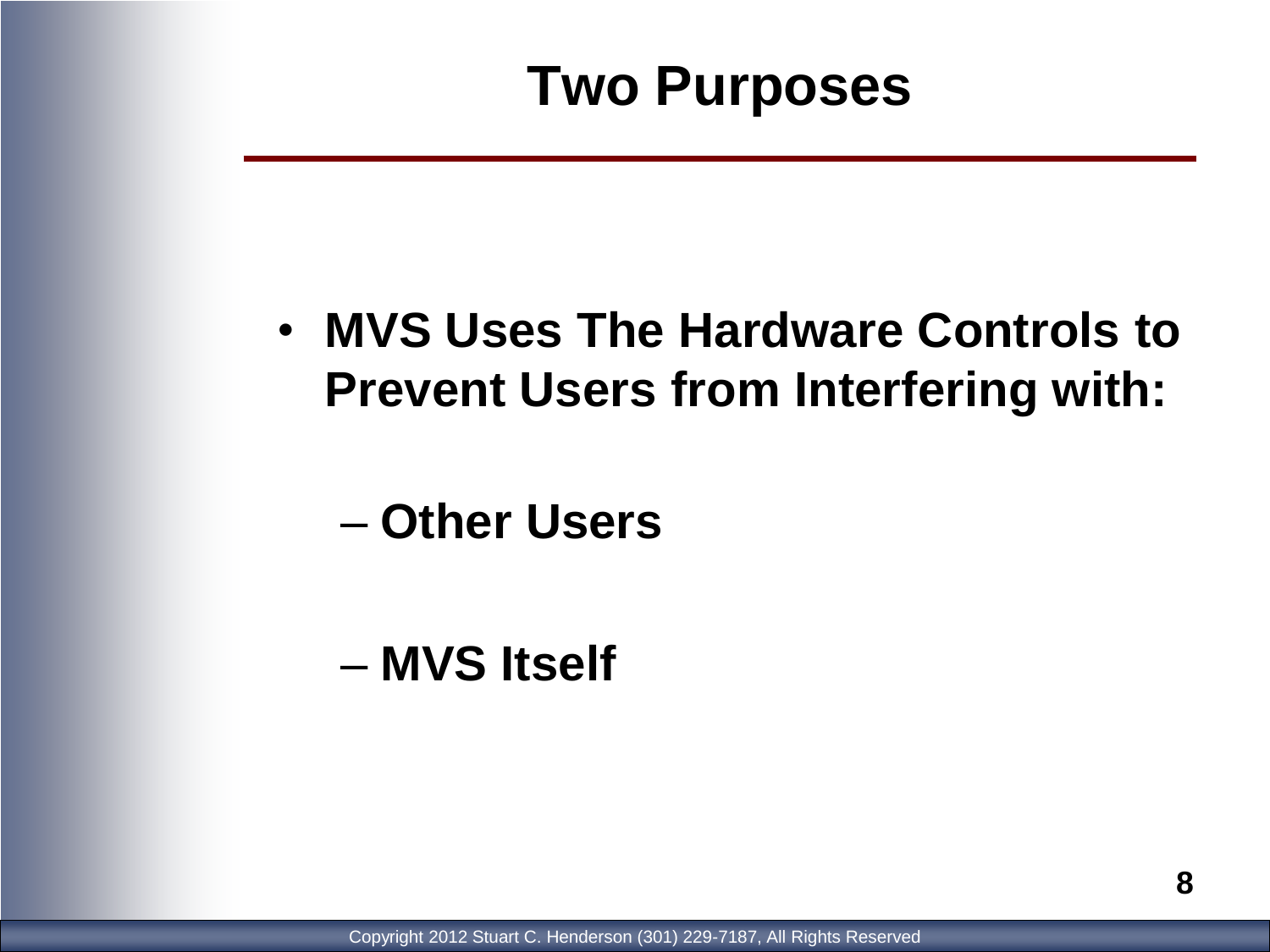## **Why Do You Suppose That**

# **There are so few MVSspecific viruses?**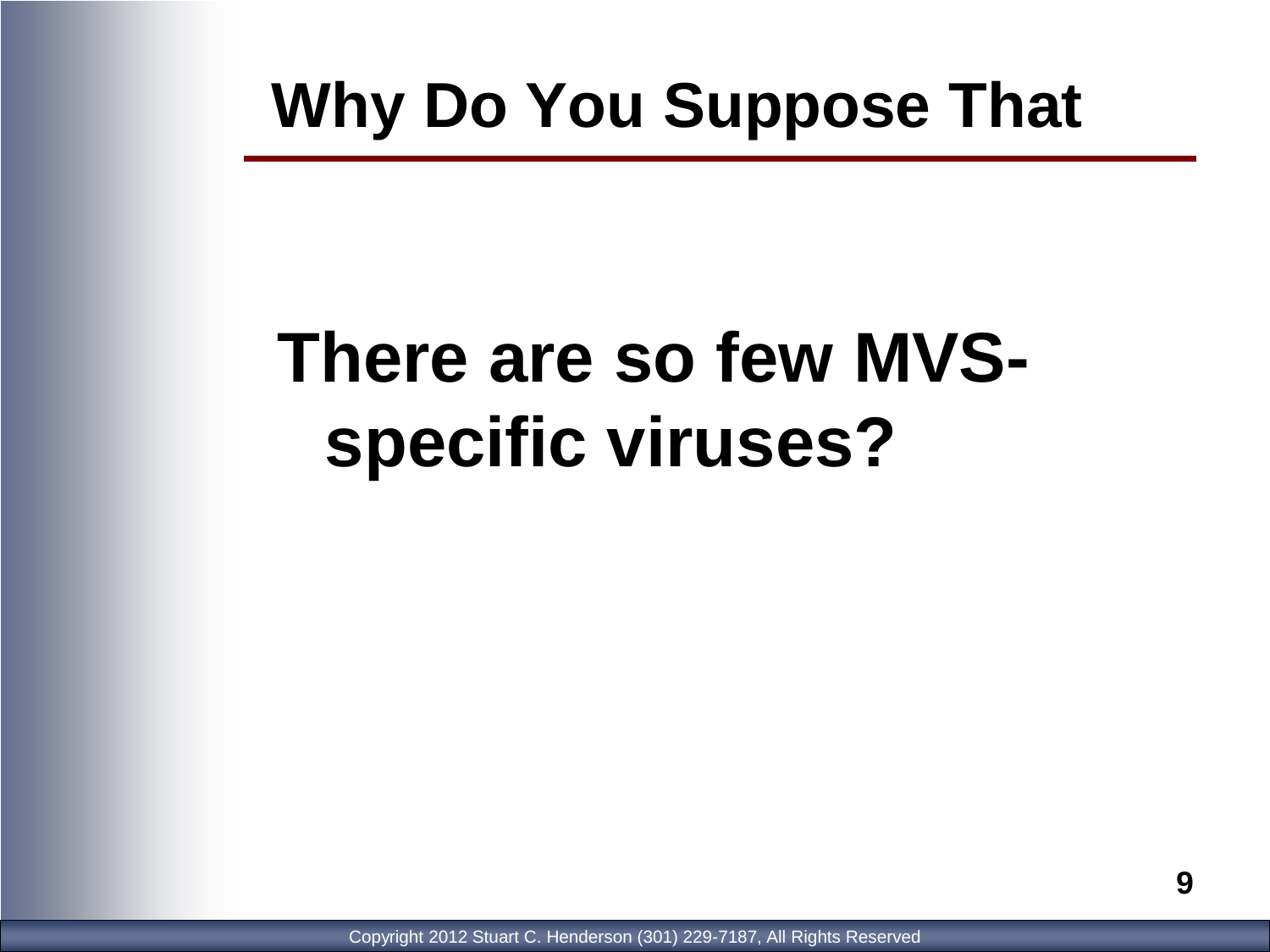#### **Backdoors to the Hardware Controls**

- **Almost always the result of installing purchased software**
- **Occasionally the result of system programmer modifications**
- **Always better control with a QA program, and a "standard to compare against"**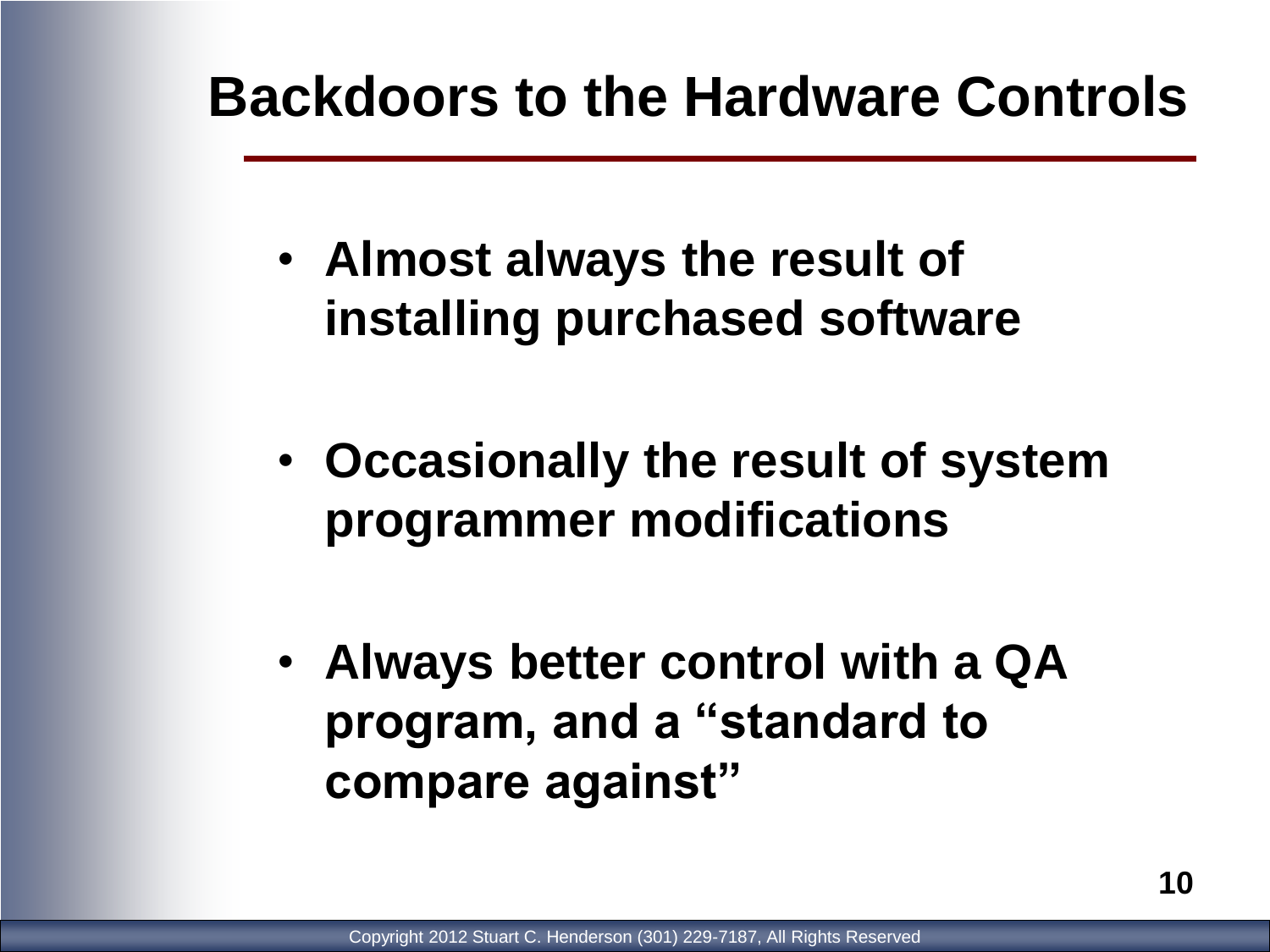#### Backdoors to Get Supervisor State

- **User SVCs (Supervisor Calls) to request MVS to execute a privileged function**
- **APF(Authorized Program Facility) Authorization (uses MODESET)**
- **TSO/APF Authorization**
- **I/O Appendages**
- **Functional Subsystems (e.g. JES, DB2, etc.)**
- **Exits**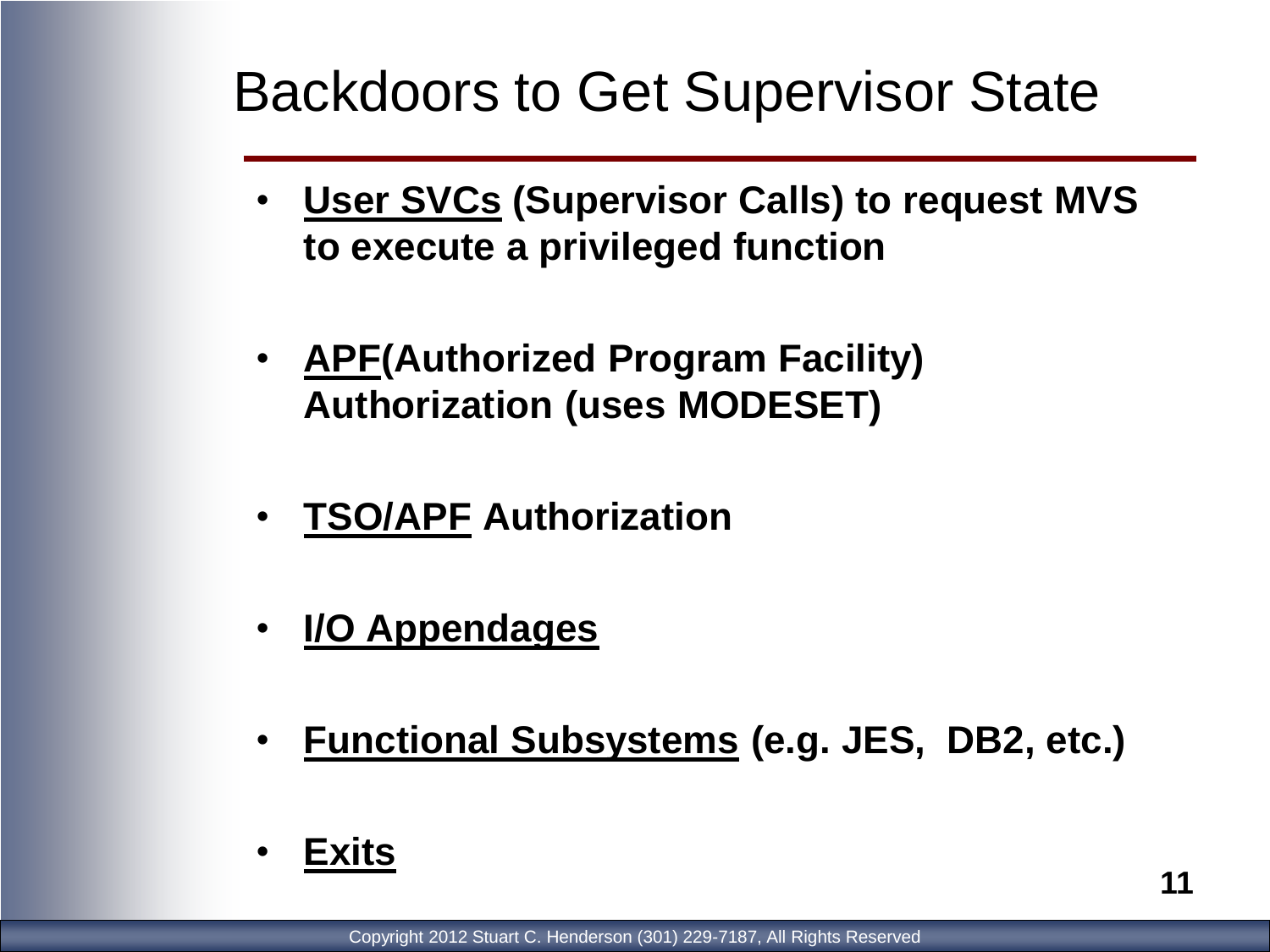#### **Backdoors to Get Protect Key Zero**

- **APF Authorization (uses MODESET)**
- **Program Properties Table (which also lets you specify that when the program opens a dataset, then Open is NOT to call RACF or TopSecret)**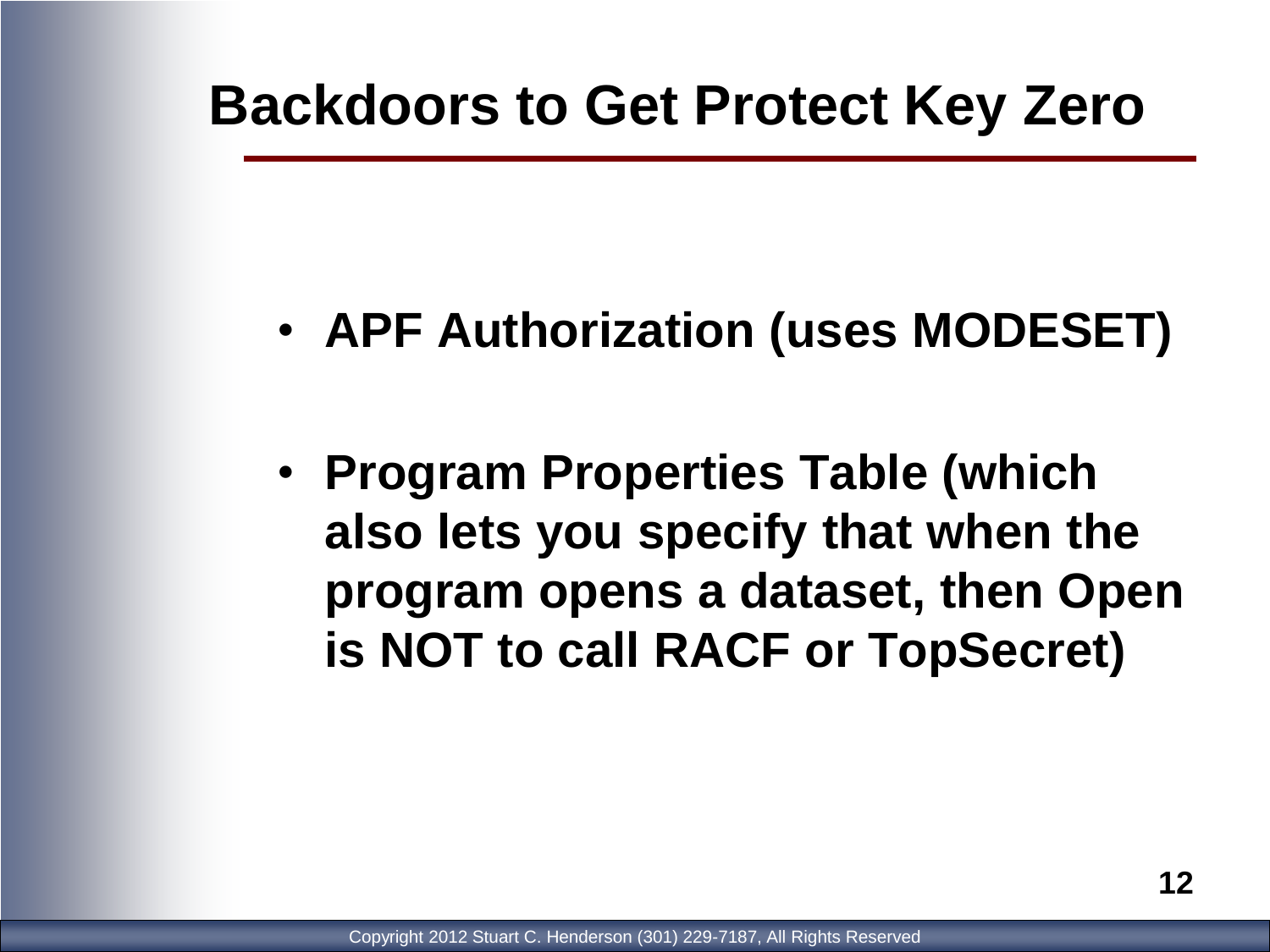#### **Backdoors to Cross Address Spaces**

- **CSA (Common System Area)**
- **SRBs (Service Request Blocks, to schedule a program to execute in another address space**
- **Cross memory services,**
- **Data spaces and Hiperbatch,**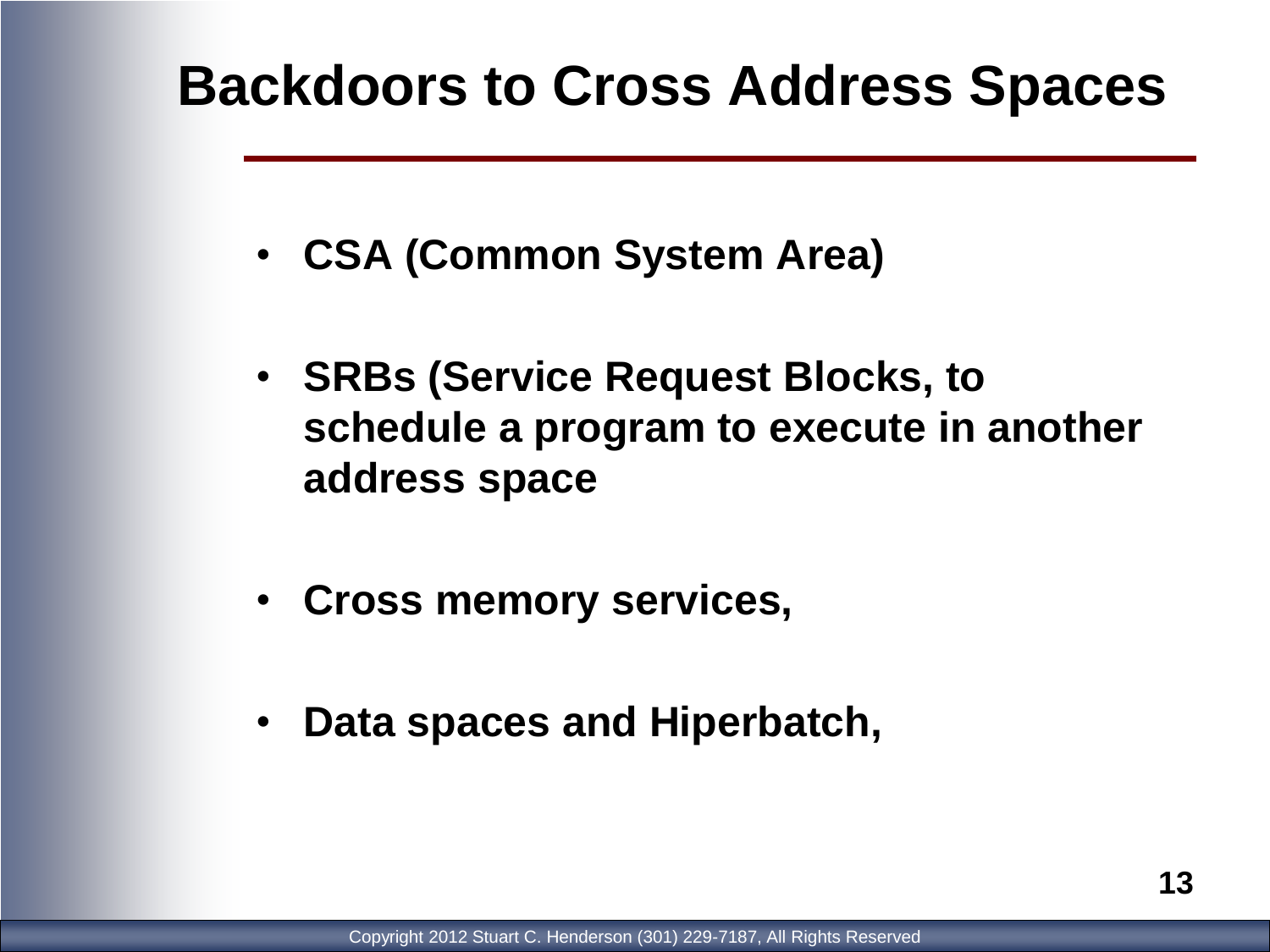### **Of These Backdoors:**

- **Crossing Address Spaces Offers the Least Opportunity**
- **User SVCs and APF Authorization Are the Most Commonly Abused**
- **Most are defined, and controlled, in the dataset SYS1.PARMLIB**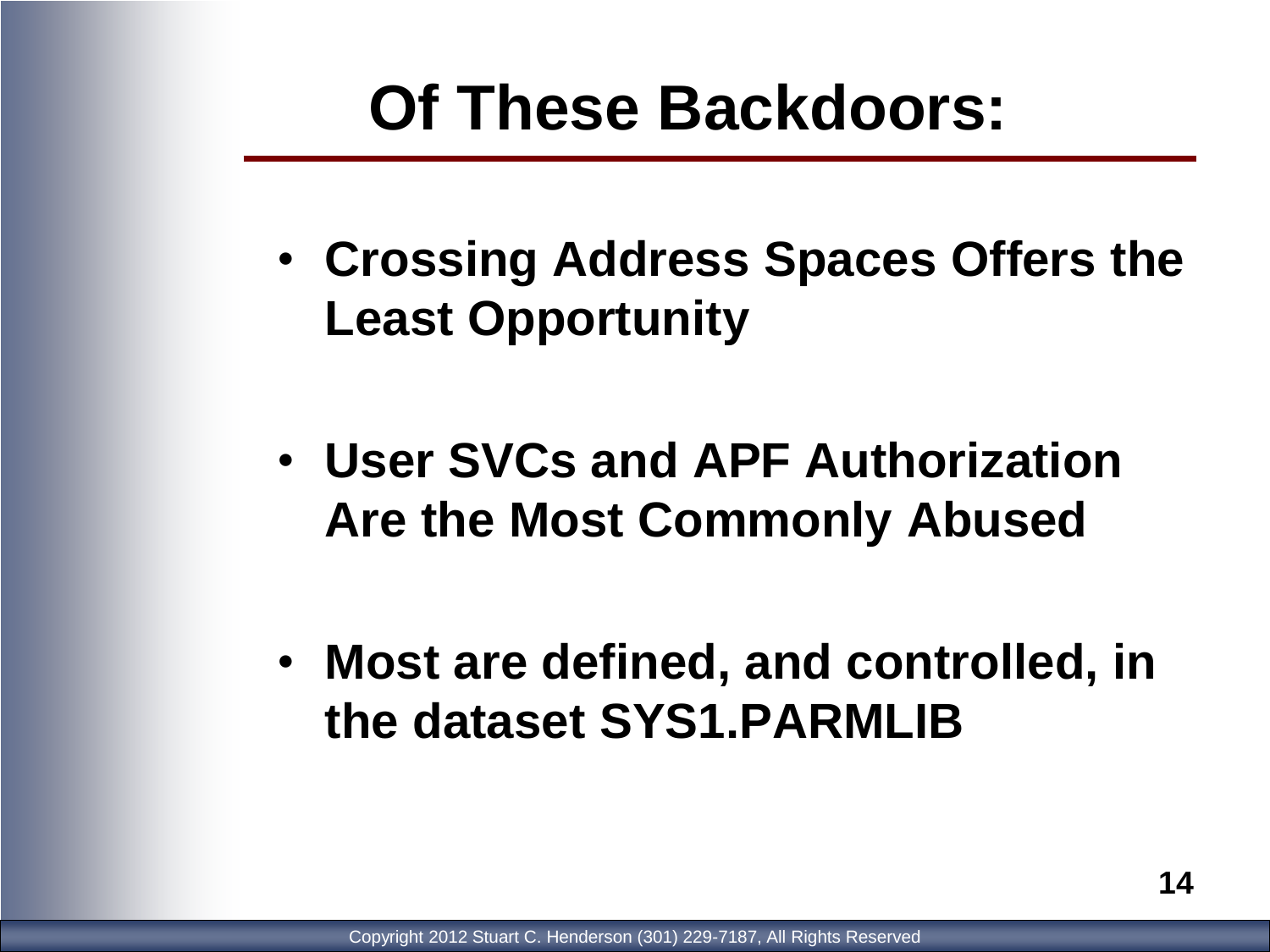#### **Security Software: Two Big Questions**

- **Q1: Who is this User?**
	- **Something he knows (a password or encryption key)**
	- **Something he holds (a key or smart card)**
	- **Something he is (biometrics)**
- **Q2: Can this User Do X?**
	- **Compare UserId to Dataset or Resource Rules**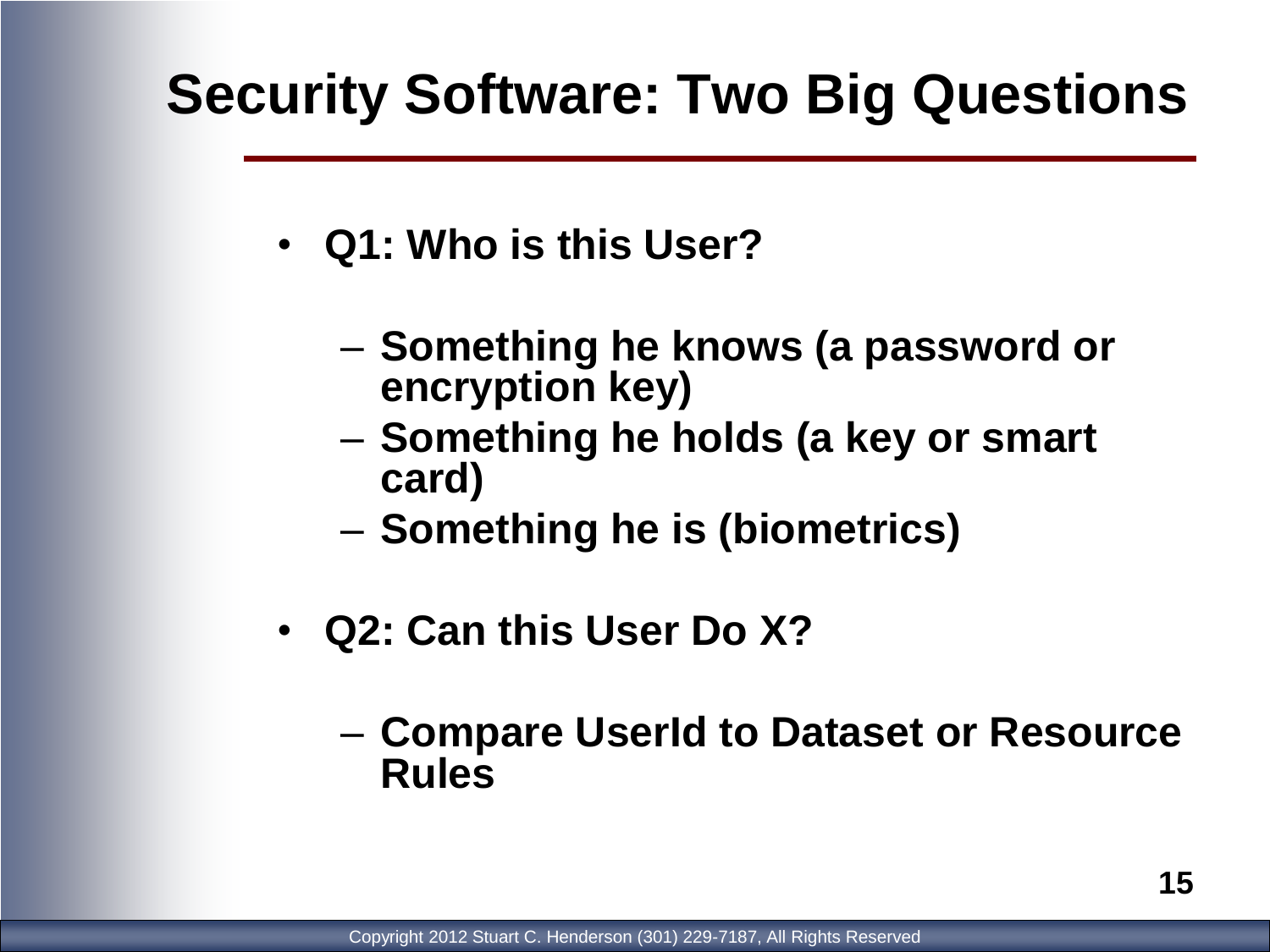#### **How Your Terminal Connects to the Mainframe**

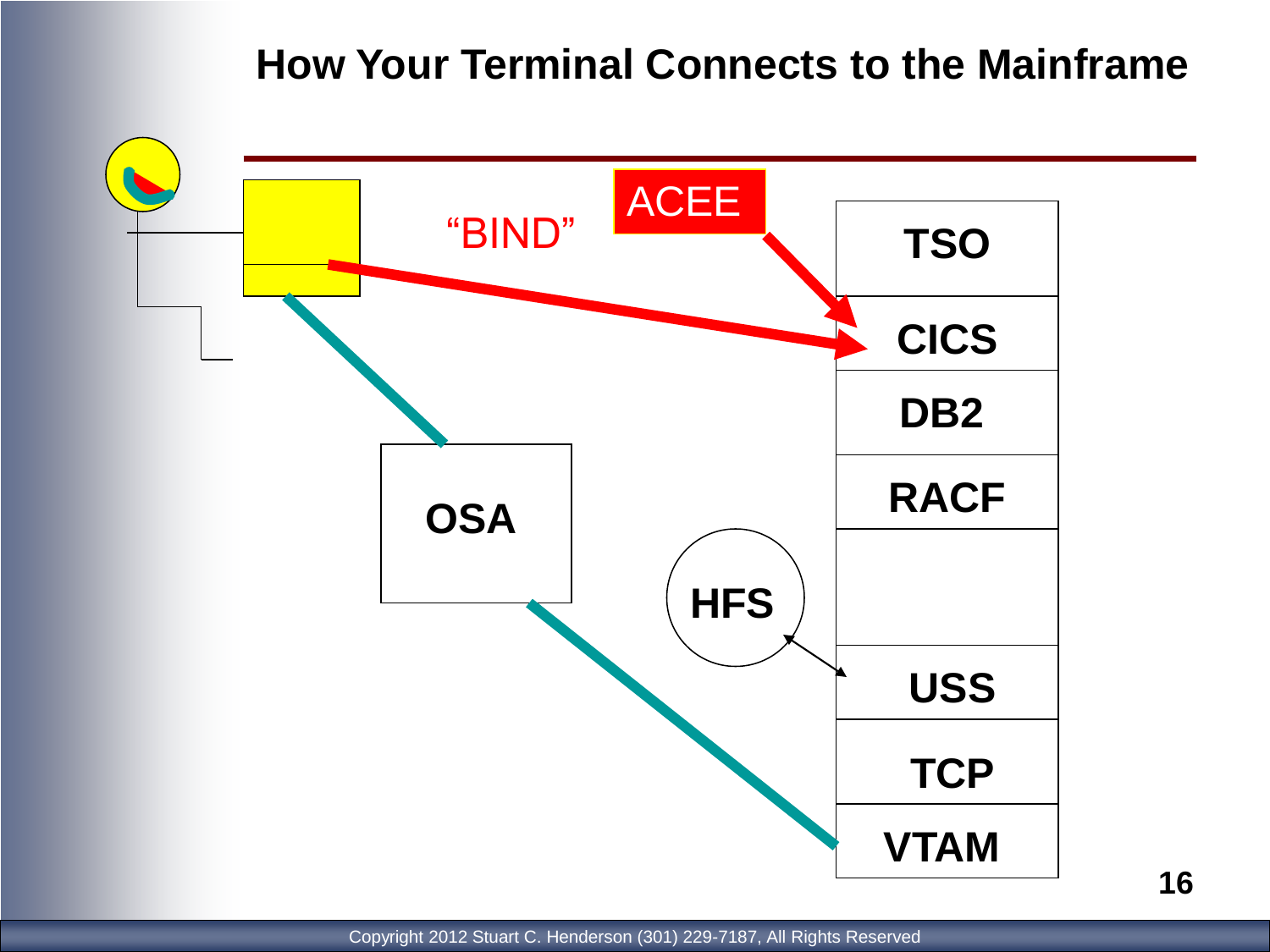### **Security Software Works Effectively Only When**

- **It always gets control ("Always-Call")**
- **It fails requests which have no matching rule ("Protectall")**
- **It is well administered**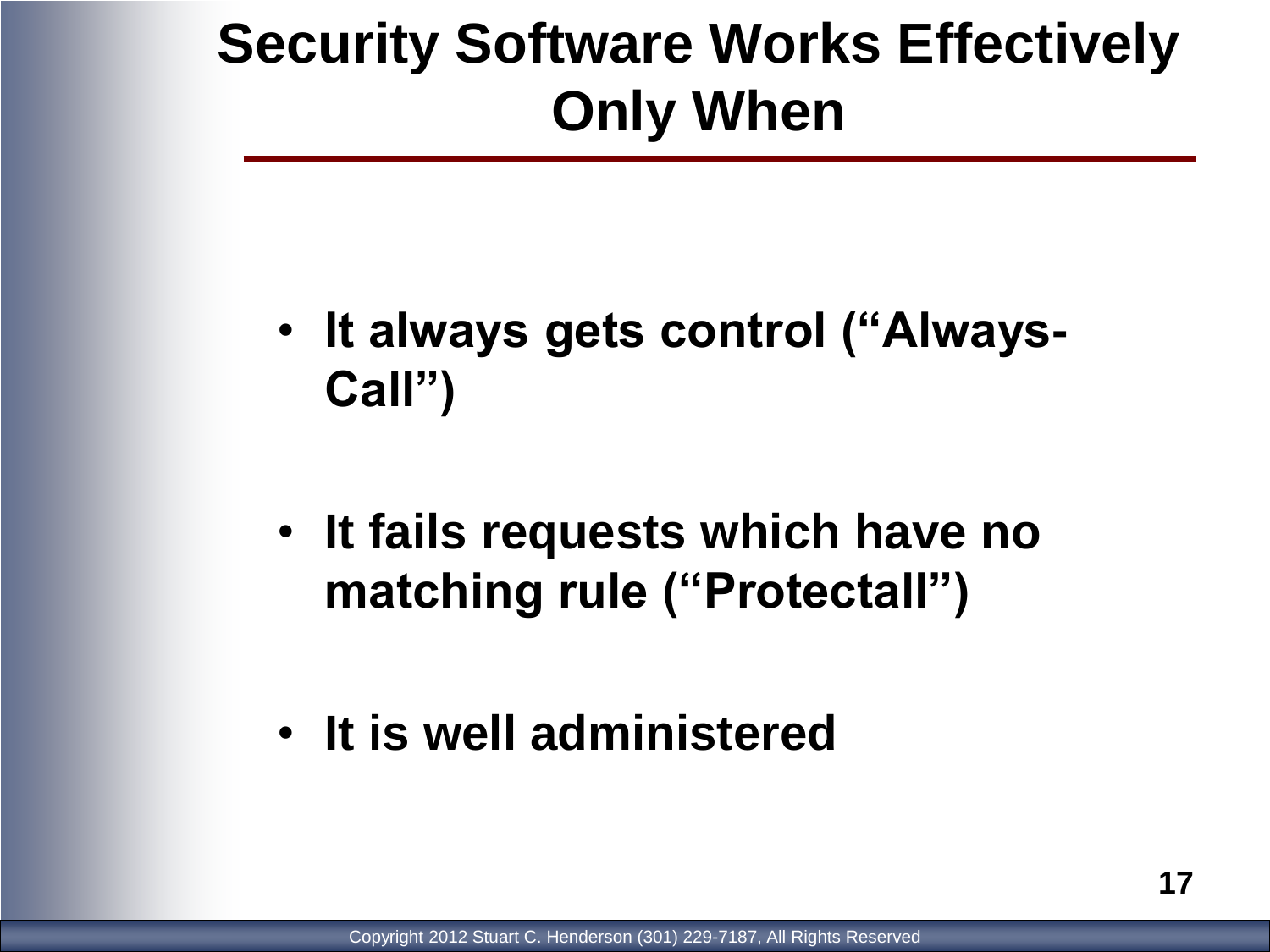### **The Biggest Sources of Problems:**

- **Lazy Protection (for example with STCs)**
- **Tape Datasets**
- **Passwords**
- **Internet Connections (Culture Differences)**
- **Sniffer Programs**
- **APPN (Advanced Peer to Peer Networking)**
- **Shared Devices (Disk, Other)**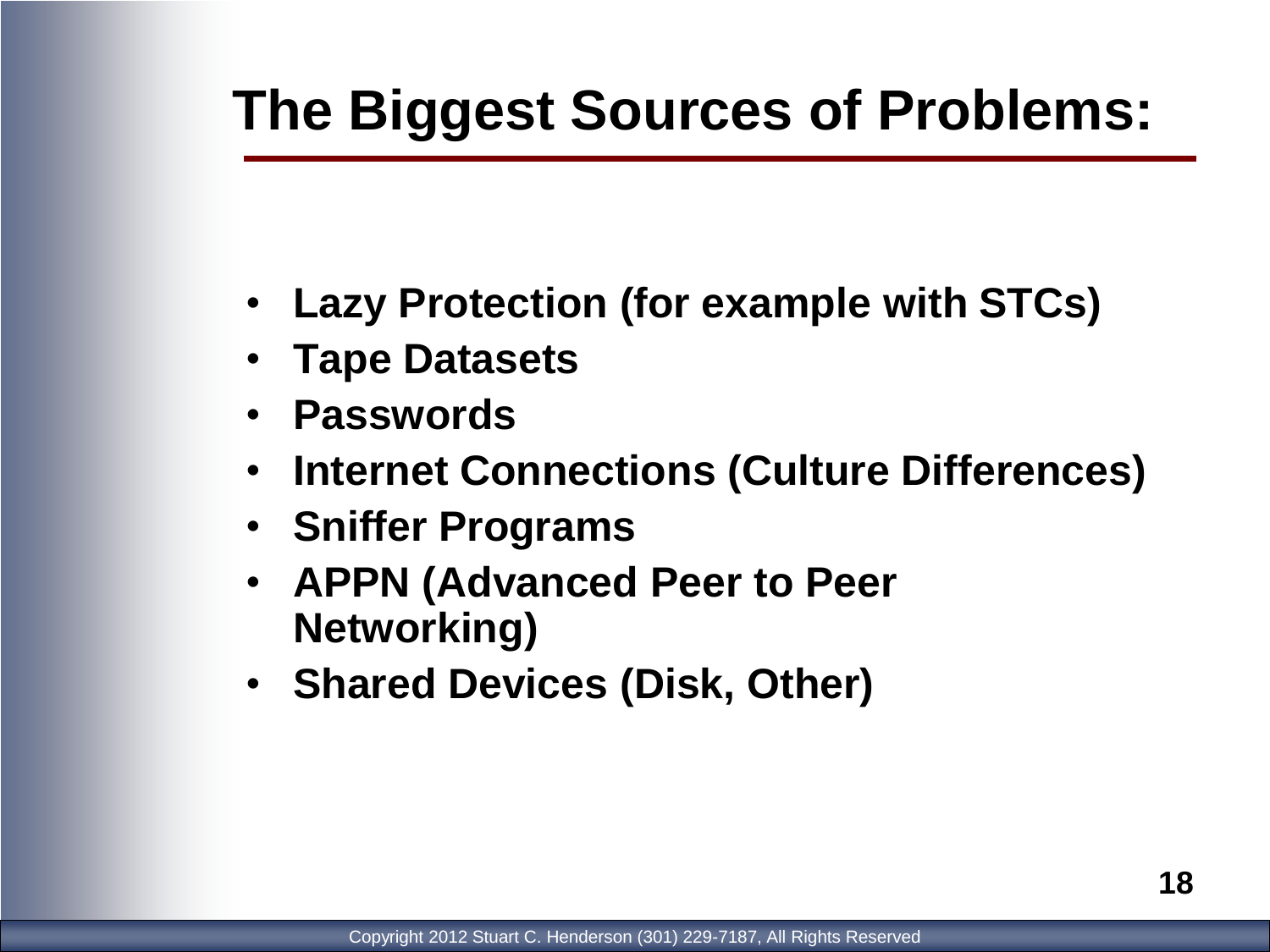## **Four Steps to Scoring**

- *First Base (Physical or Network Access)*
- **Second Base (Bind/Logon or Initiator)**
- **Third Base (Data and Resources)**
- **Coming Home (OS Privileges)**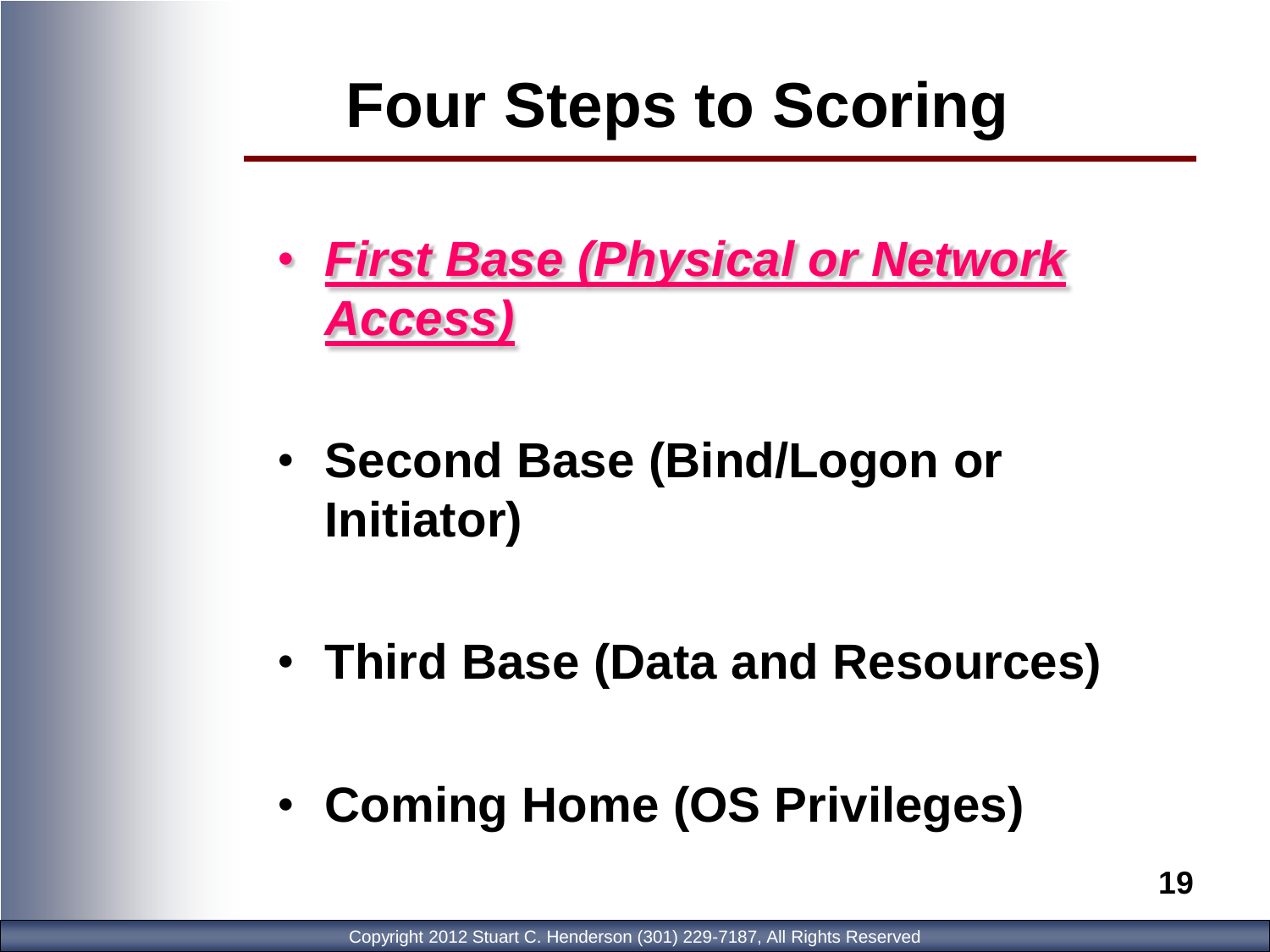# **1) GETTING TO FIRST BASE**

- **Physical Access**
- **To a Terminal or Console**
	- **To a Dial-up Port**
	- **To an IP Address**
	- **To APPN Network (Spoofing)**
	- **To a POE (Port of Entry)**
	- **To an Ethernet Cable**
	- **To a Switched Device**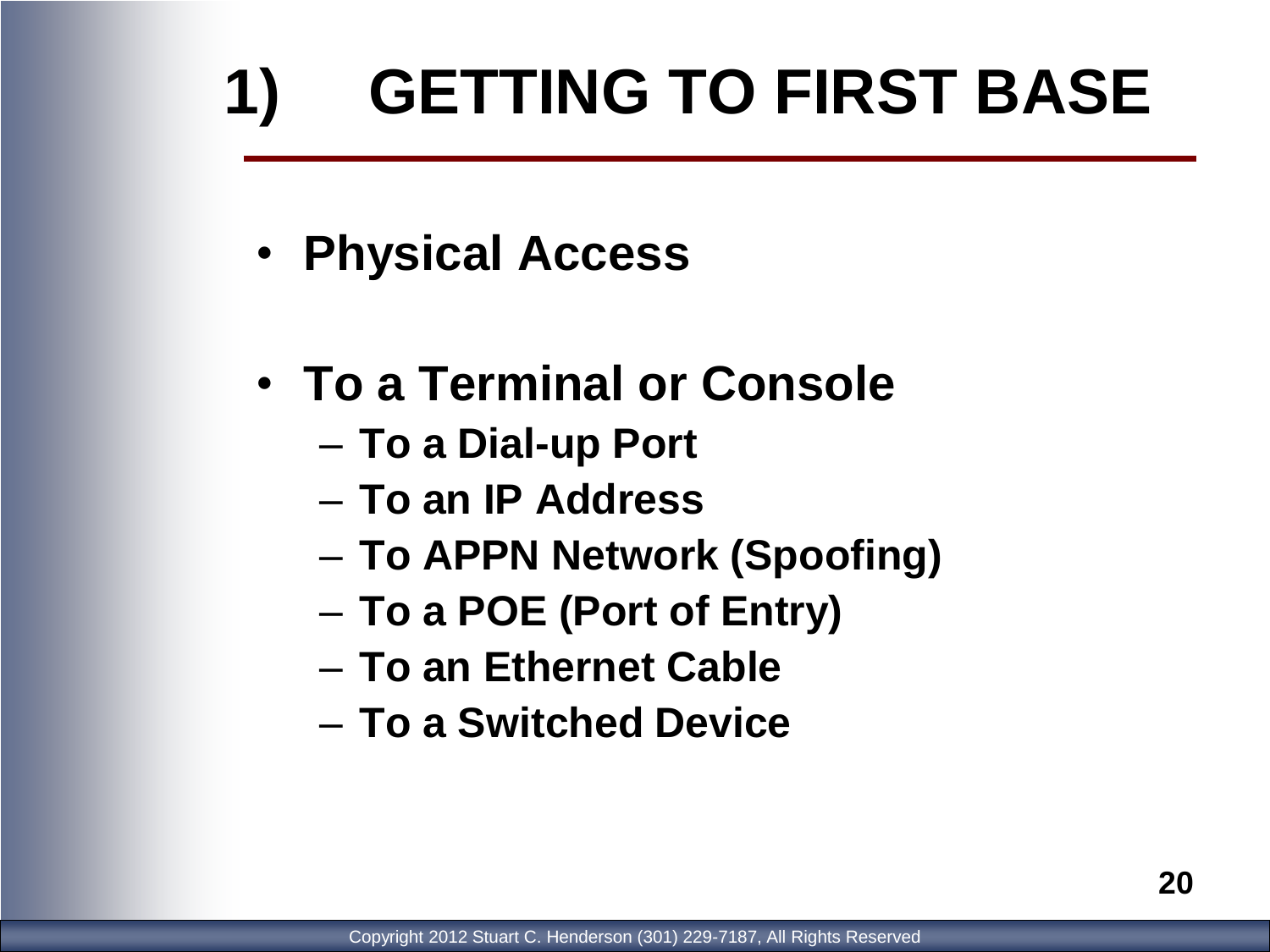#### **How Your Terminal Connects to the Mainframe**

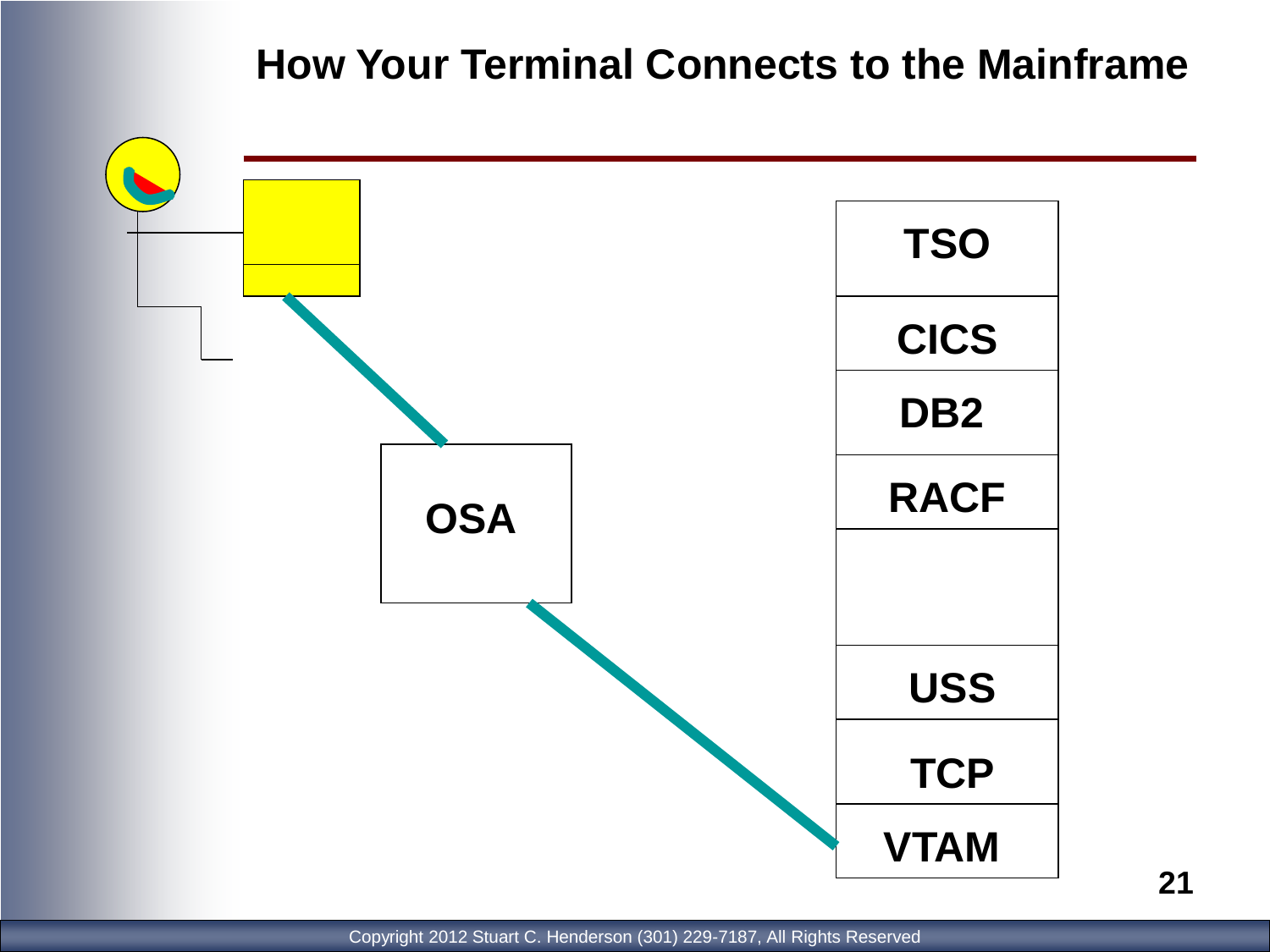## **Ports of Entry (POEs) [1 of 3]**

- **TSO**
- **Internal Reader**
- **Started Task Initiator**
- **Logical Card Reader (obsolete)**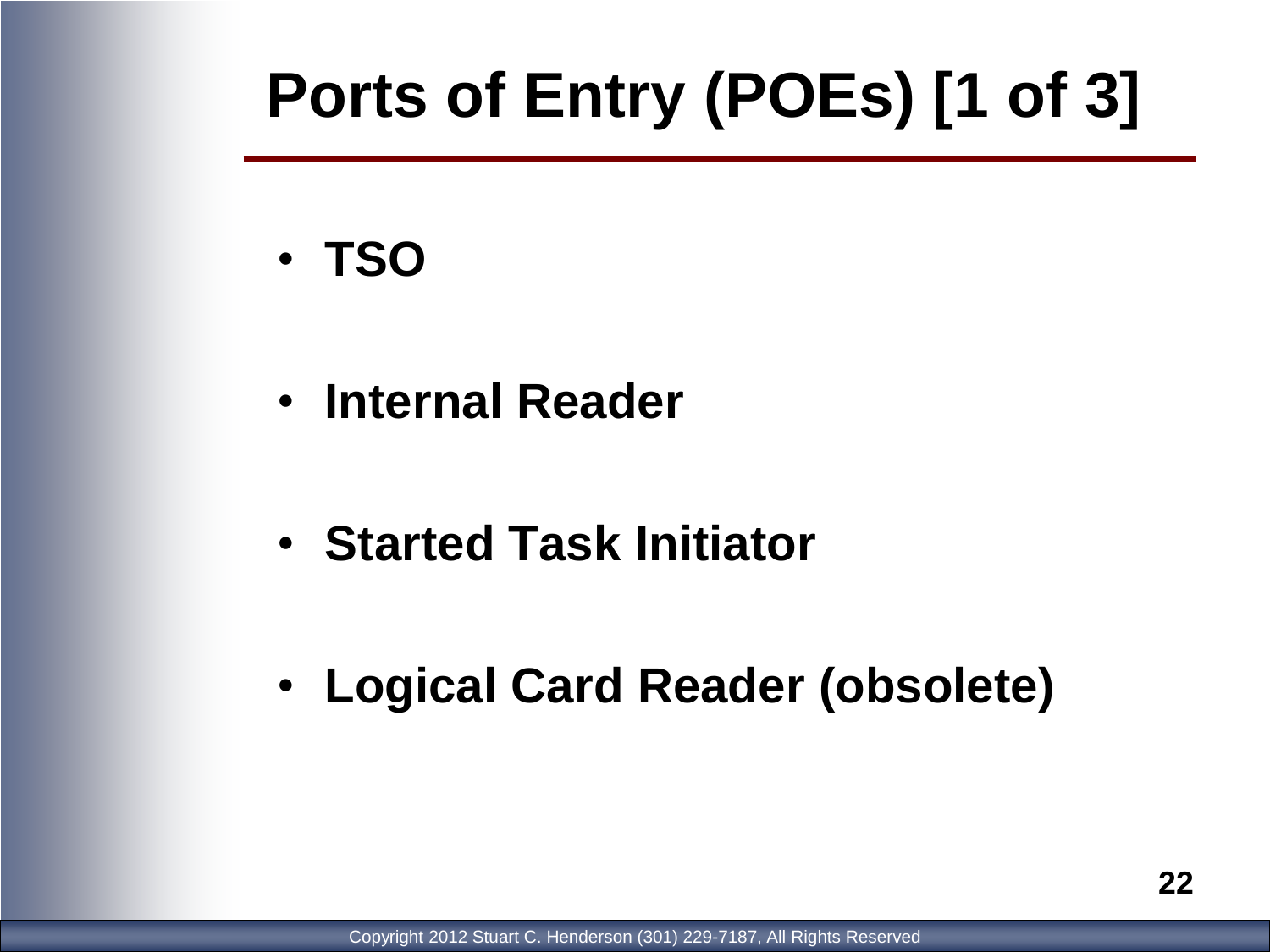## **Ports of Entry (POEs) [2 of 3]**

- **RJE**
- **NJE**
- **APPC**
- **USS (OMVS)**
- **IP**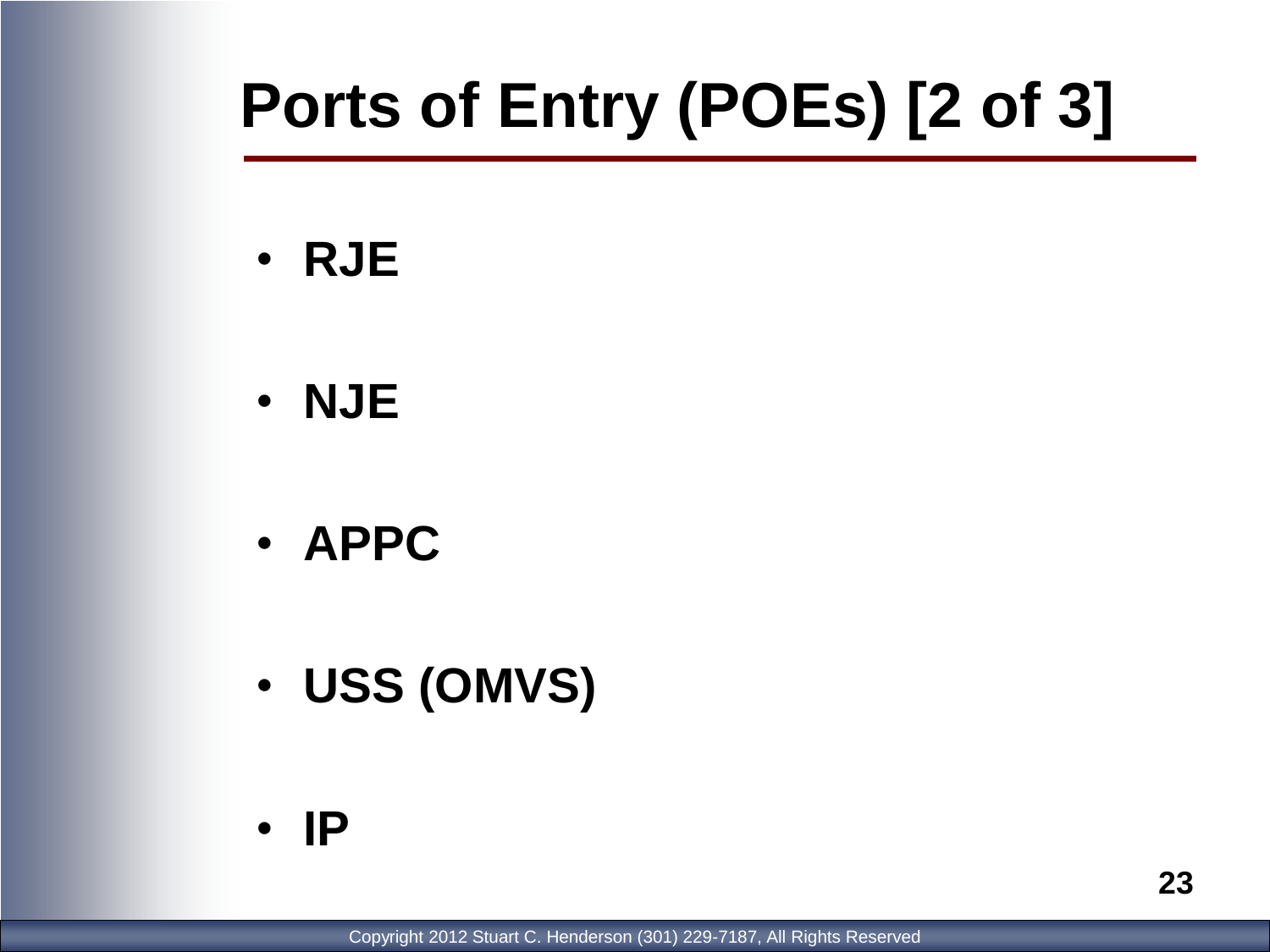## **Ports of Entry (POEs) [3 of 3]**

- **CICS**
- **IMS**
- **DDF (in DB2, the Distributed Data Facility)**
- **MQSeries**
- **Other Applids**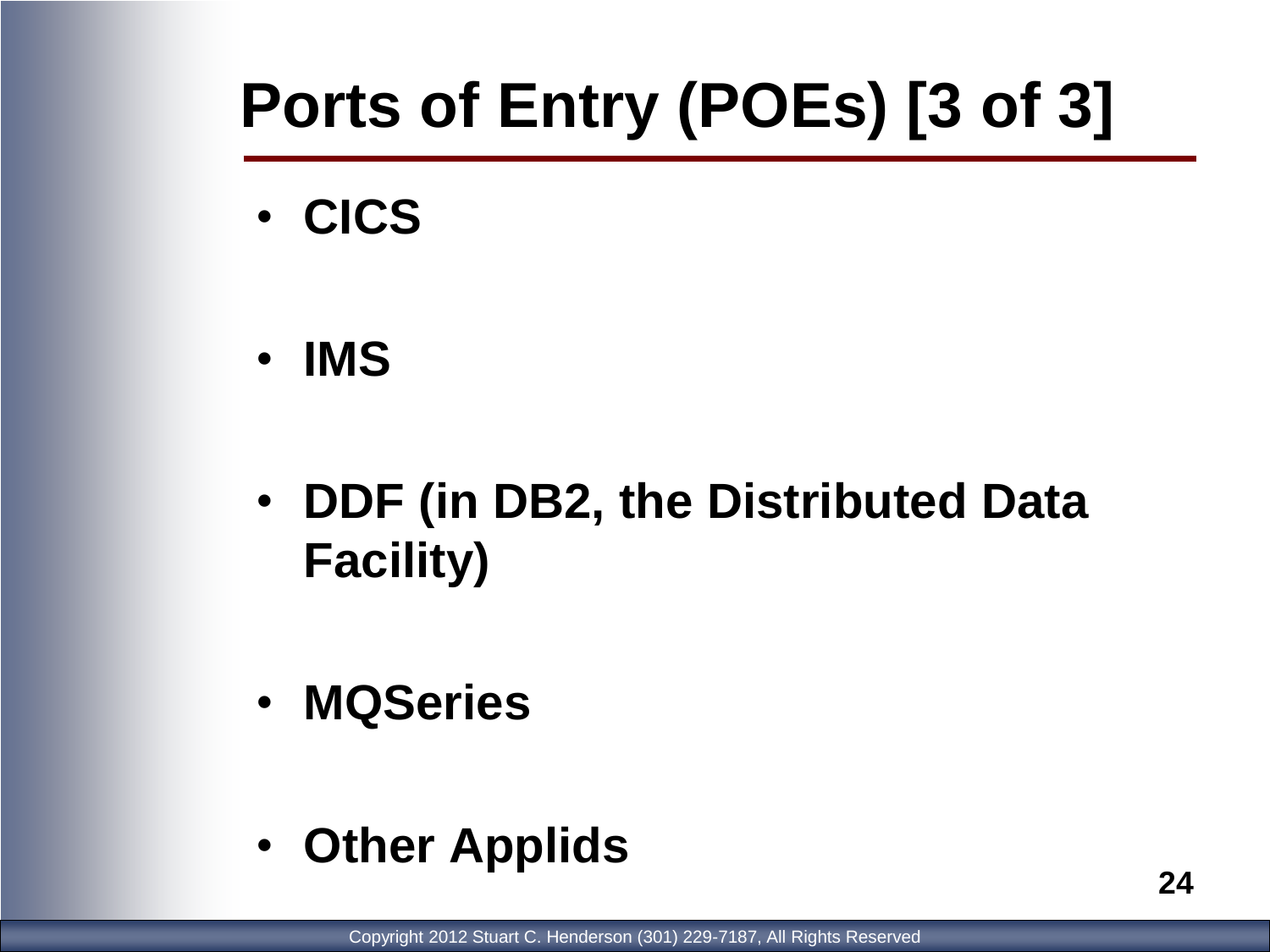### **Three Ways to Get to the "Starting Position"**

- **1. Walk Into an Office and Turn on a Terminal (Relies on Building Security)**
- **2. Dial-In (Use a War Dialer to Learn the Phone Number)**
- **3. TN3270 (Telnet for 3270 fans)**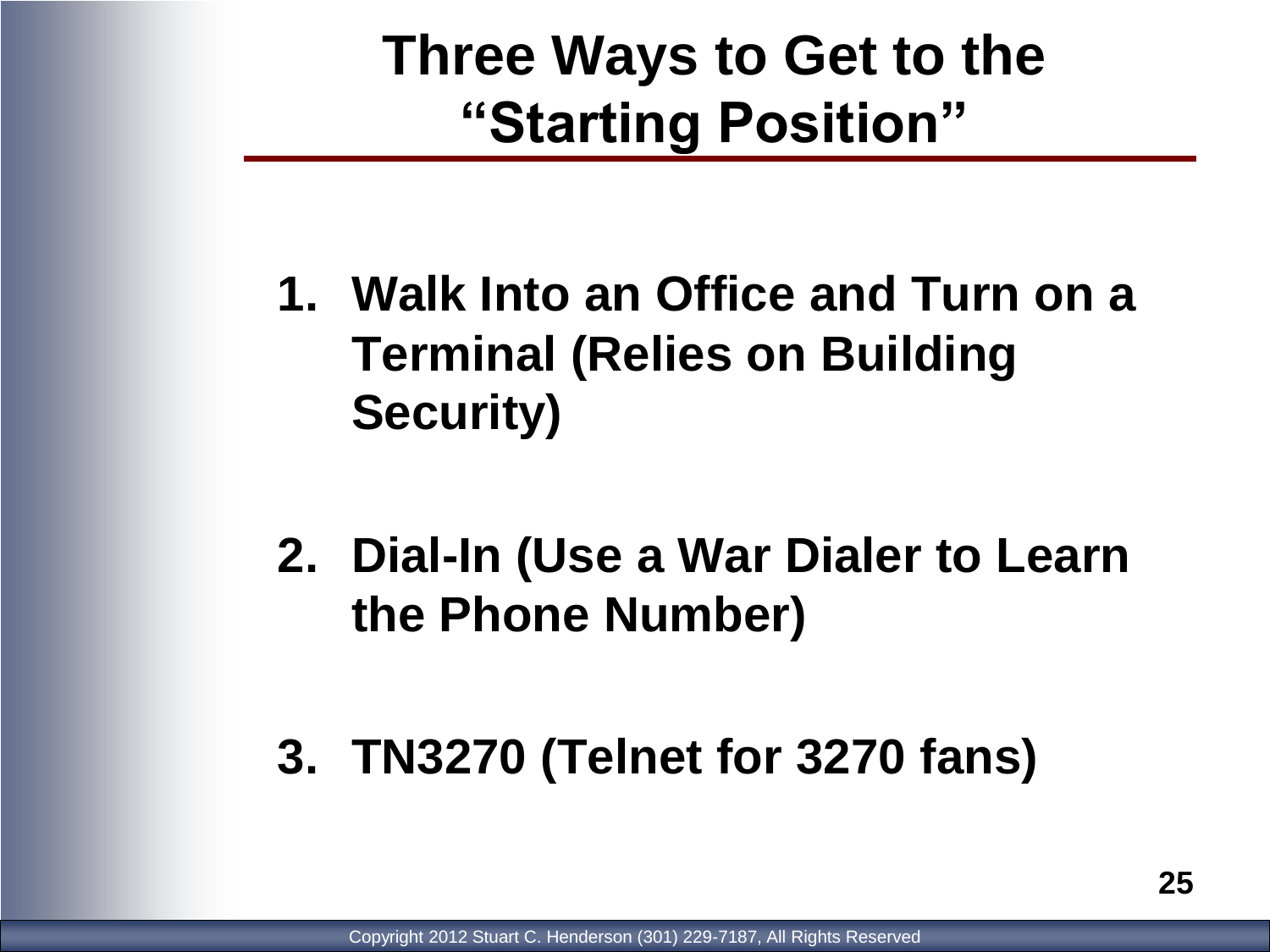### **Methods of Attack for First Base**

- **Dial-in with a war dialer program**
- **Work there**
- **Walk in there**
- **Plug into a LAN**
- **the Internet (especially with TN3270)**
- **Get Access thru NJE or RJE, especially if dial-in**
- **Write a program which opens a TCP/IP port, call it from outside the company**
- **Use APPN to Spoof a CP and APPLID**
- **Shared Network Devices**
- **iPhone and other apps**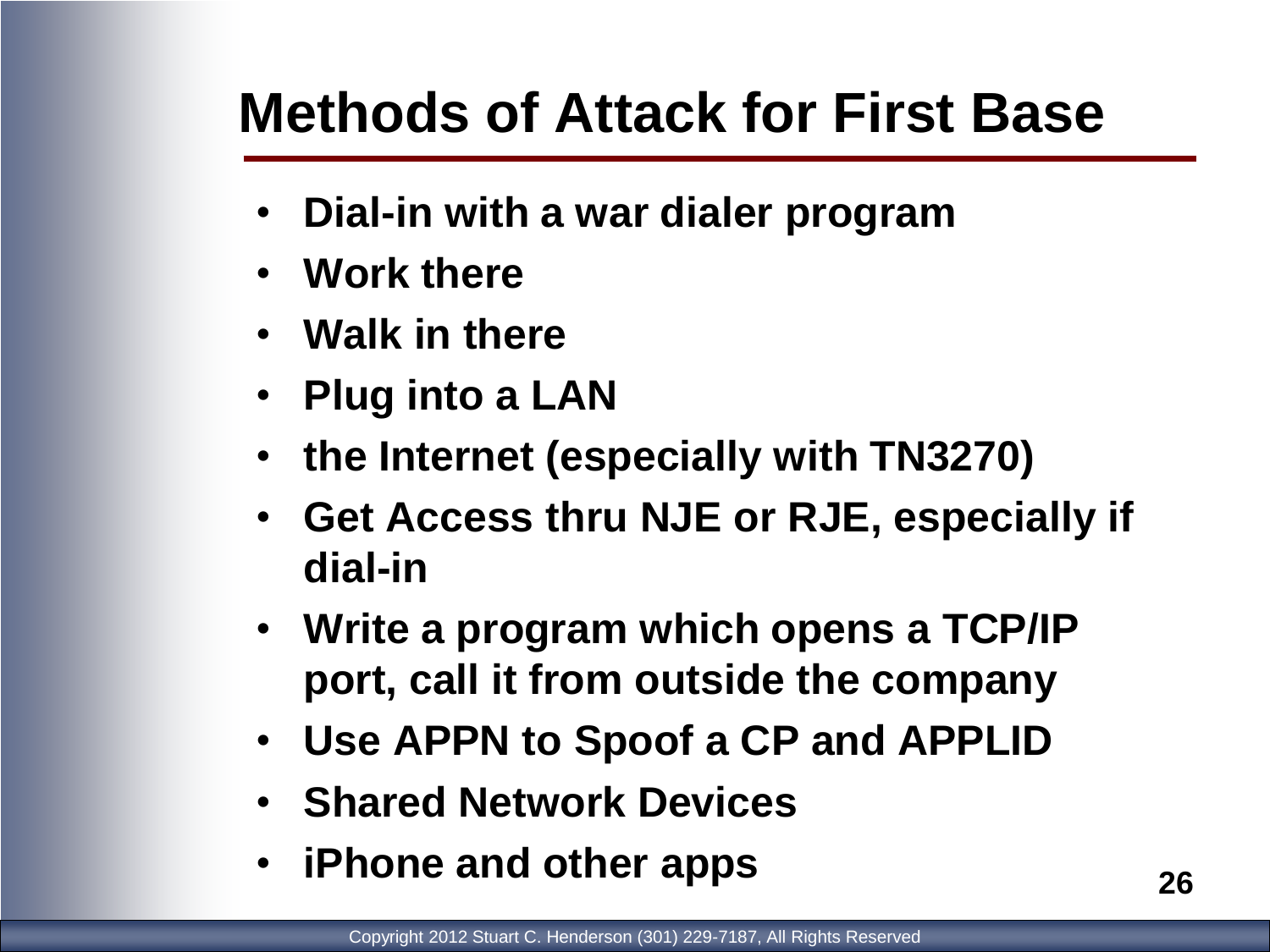### **Examples of First Base Attacks**

- **1A) Dial-In Port**
- **1B) IP Addresses**
- **1C) NJE RJE**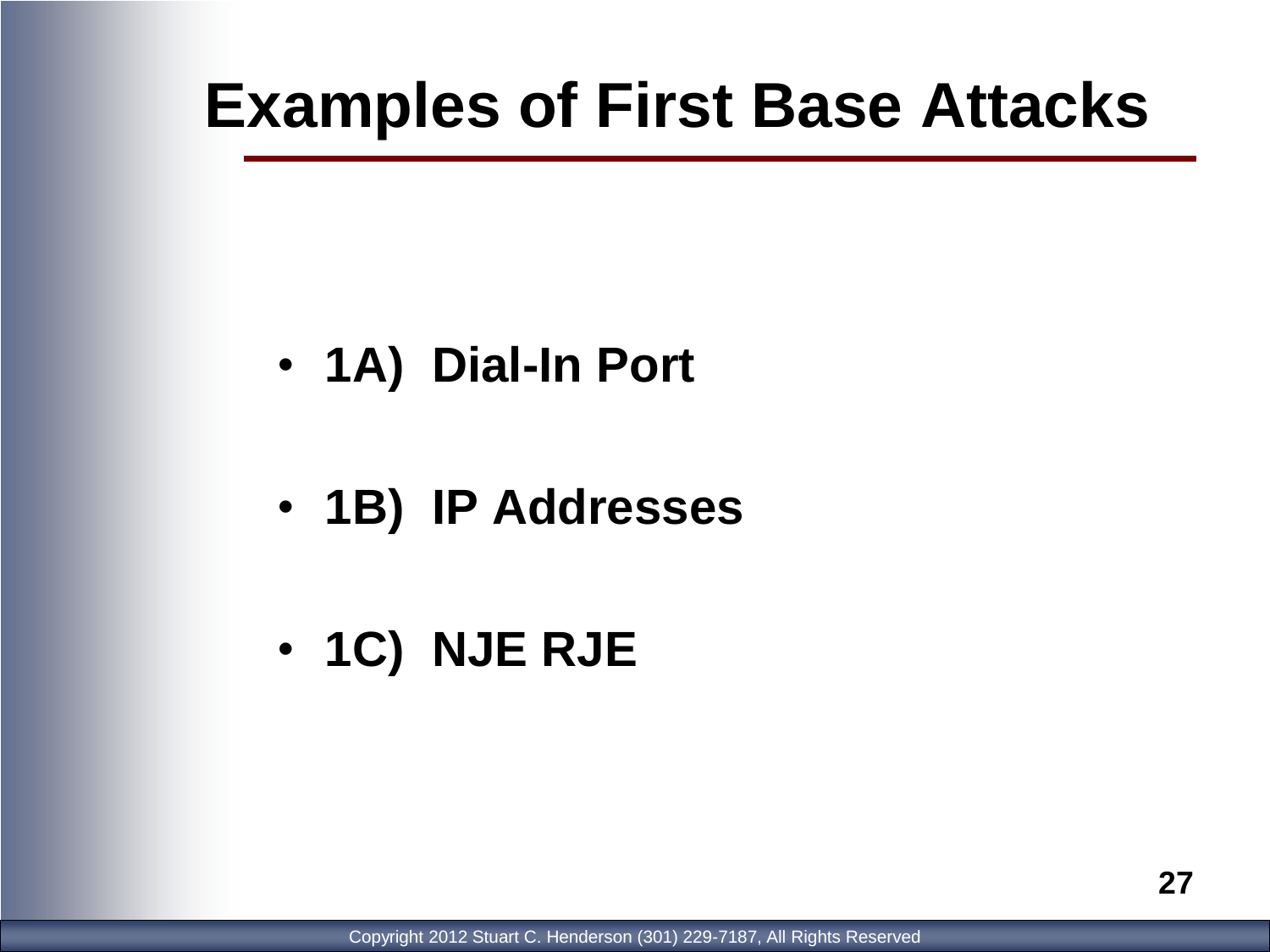### **Attack Method Example 1A**

- **Download a war dialer program from the Internet**
- **Install it on your PC**
- **Use it to dial every phone number in an area code and centrex (the first three digits of the phone number after the area code)**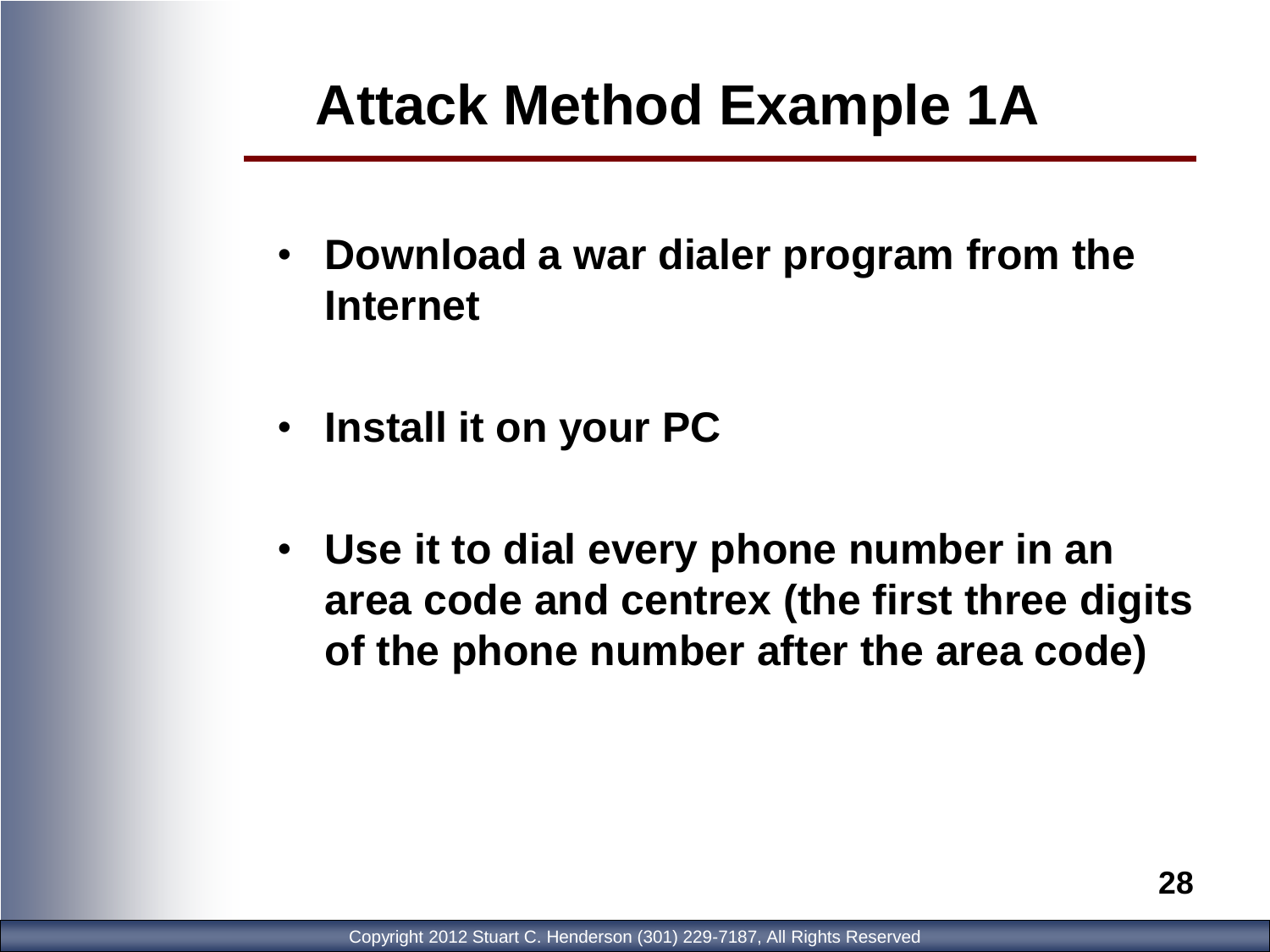### **Attack Method Example 1A (continued)**

- **When a computer answers, have the war dialer send control characters over the line. The response will tell you what type of computer answered**
- **Use your PC to dial the numbers where an MVS system answers. You are now on first base.**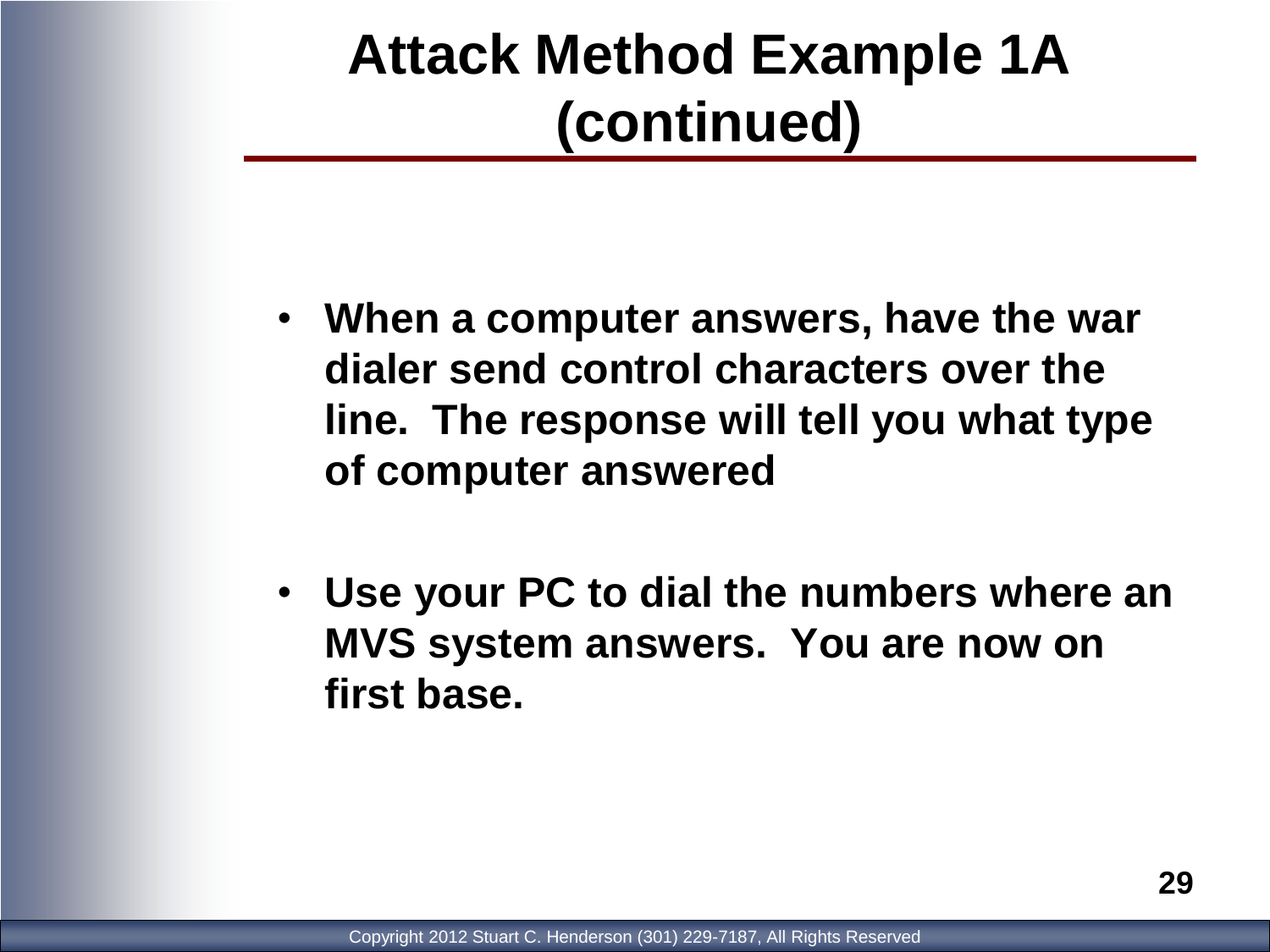### **Attack Method Example 1B**

- **Many companies are finding it irresistible to connect their mainframes to the Internet**
- **You can log onto the Internet and use standard DNS (Domain Name System) commands to learn the IP addresses which correspond to a given company. You can use DNS commands to learn the IP addresses and names of all the servers that a company has connected to the Internet.**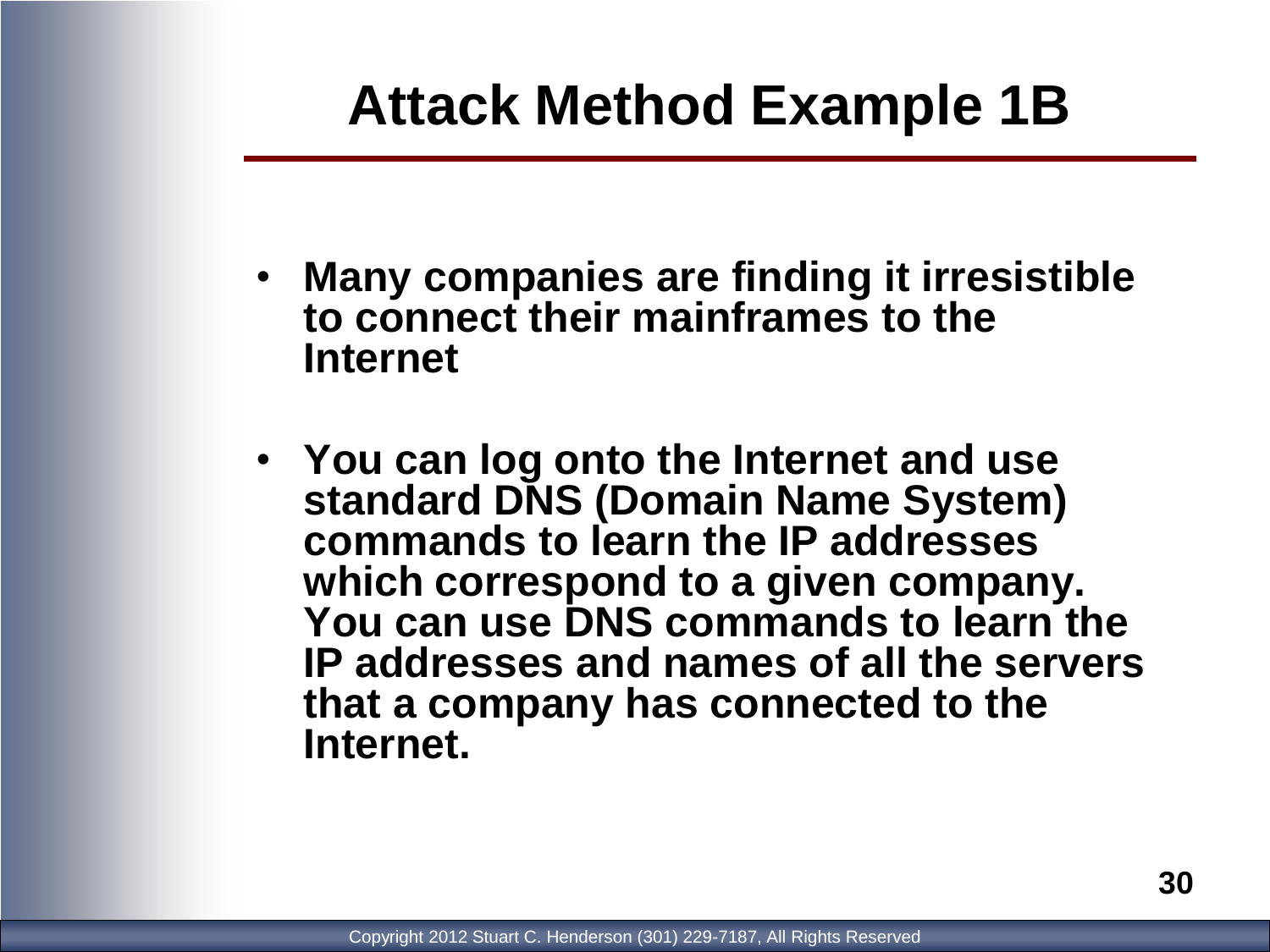### **Attack Method Example 1B (continued)**

• **Download a port scanner from the Internet to your PC, use it to "PING" every port at each server to learn which TCP ports are active. Then try to attack each of them, one at a time.**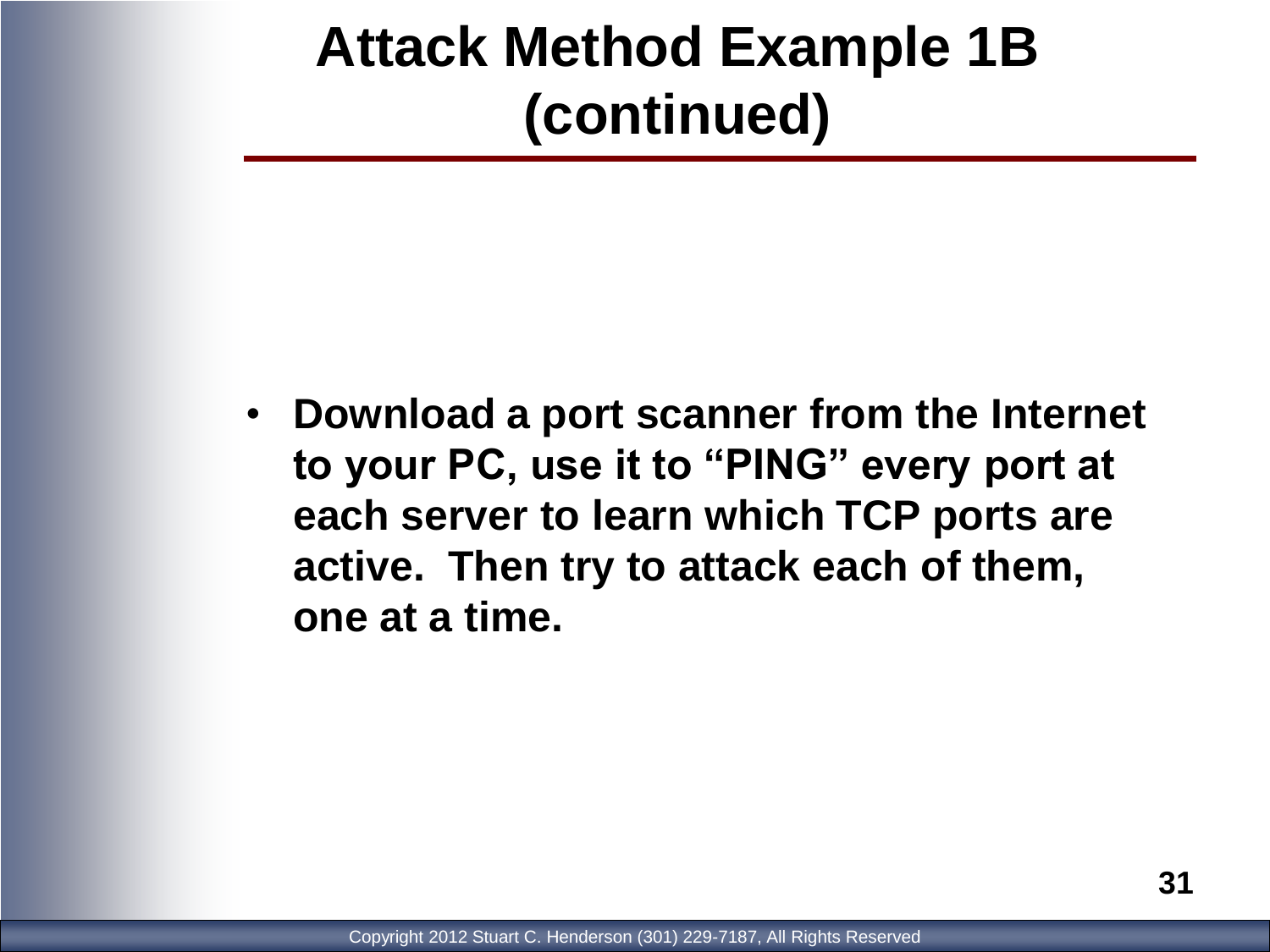### **Attack Method Example 1C**

- **Get physical access to an RJE or NJE machine which is connected to the target computer**
- **Use it to send batch jobs, printouts, operator commands, or punched decks to execute, print, or punch there**
- **Can you see how three of these four could cause mischief?**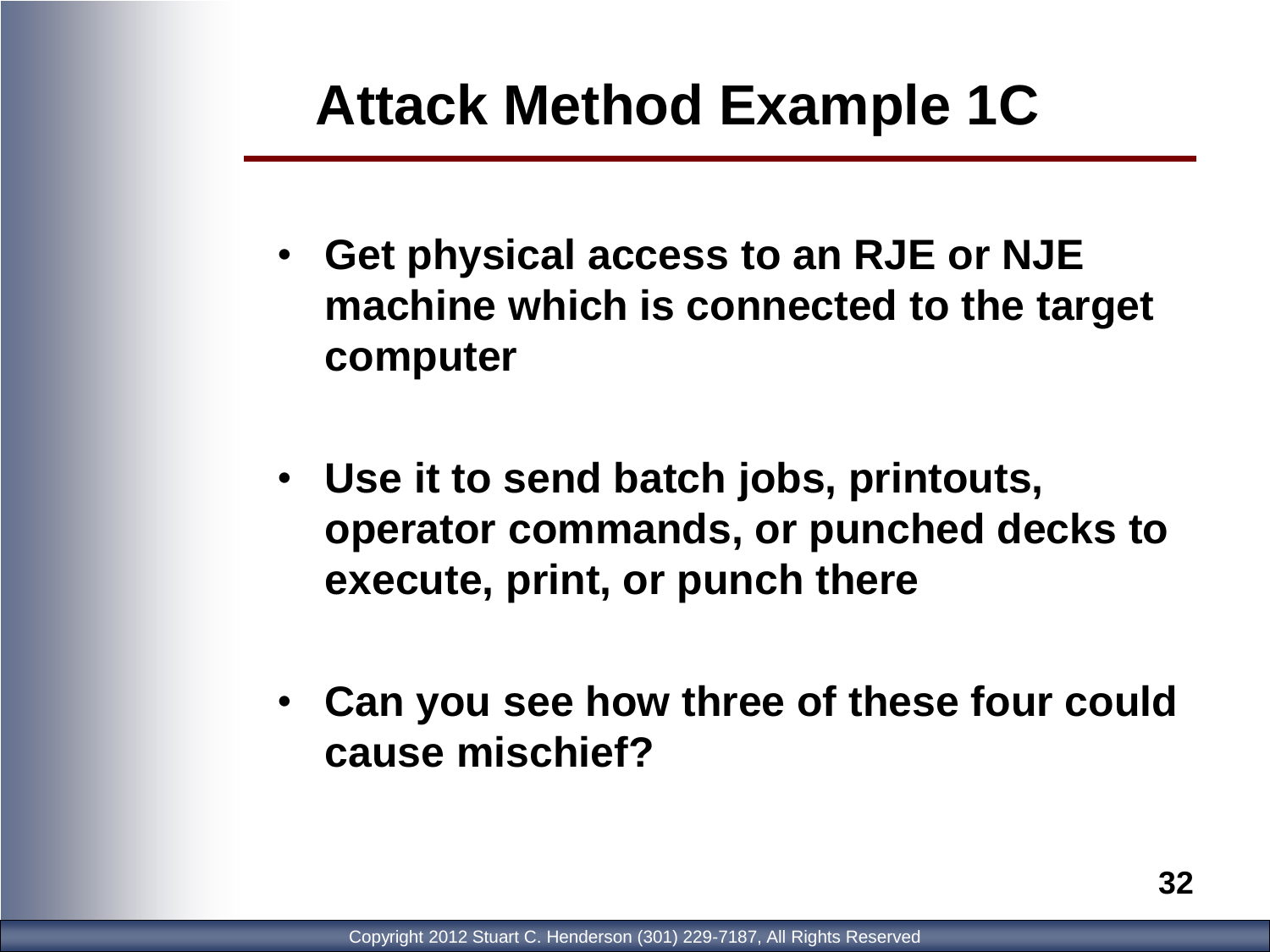## **PROTECTION AGAINST FIRST BASE ATTACKS**

- **Call-back Boxes**
- **TERMINAL Protection with RACF for Dialin Ports and for FTP IP addresses**
- **Firewalls**
- **Explicit Control of Ports and Applids with TCP/IP control file**
- **No modems allowed on PCs connected to a LAN (These bypass the firewall protection.)**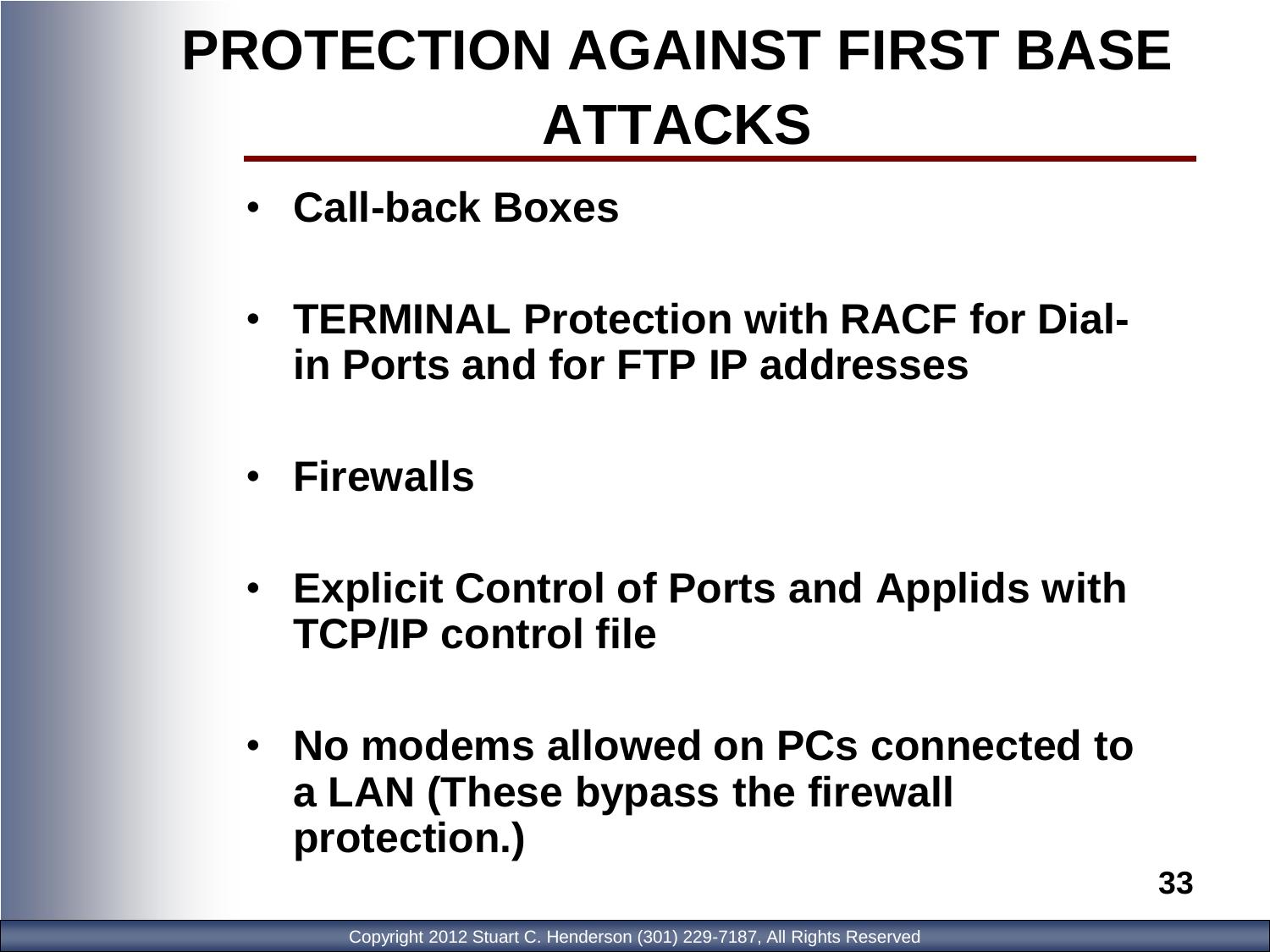### Additional Protection With TCP/IP

- **SSL (Secure Sockets Layer, being supplanted by TLS [Transport Layer Security])**
- **Kerberos**
- **Firewalls and Policy Agent (PAGENT)**
- **The SERVAUTH Resource Class**

#### **(More info available in articles at website:**

**[www.stuhenderson.com](http://www.stuhenderson.com/) )**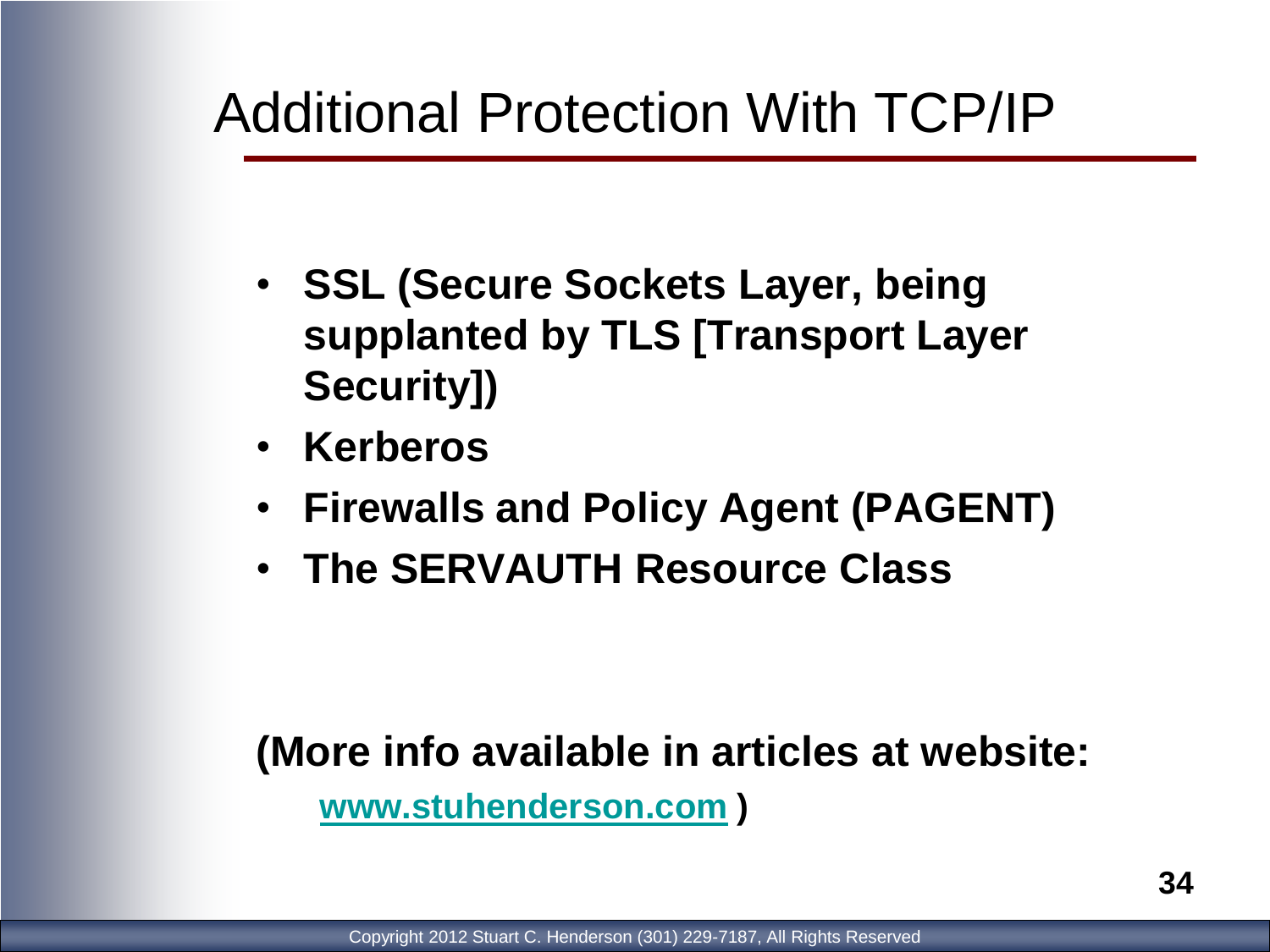### **Additional Protection With TCP/IP**

- **Intrusion Detection Software**
	- **Built-In for Free**
	- **Detects Patterns of Incoming Messages Which Identify Likely Attacks**
	- **Policy Agent Software on Mainframe**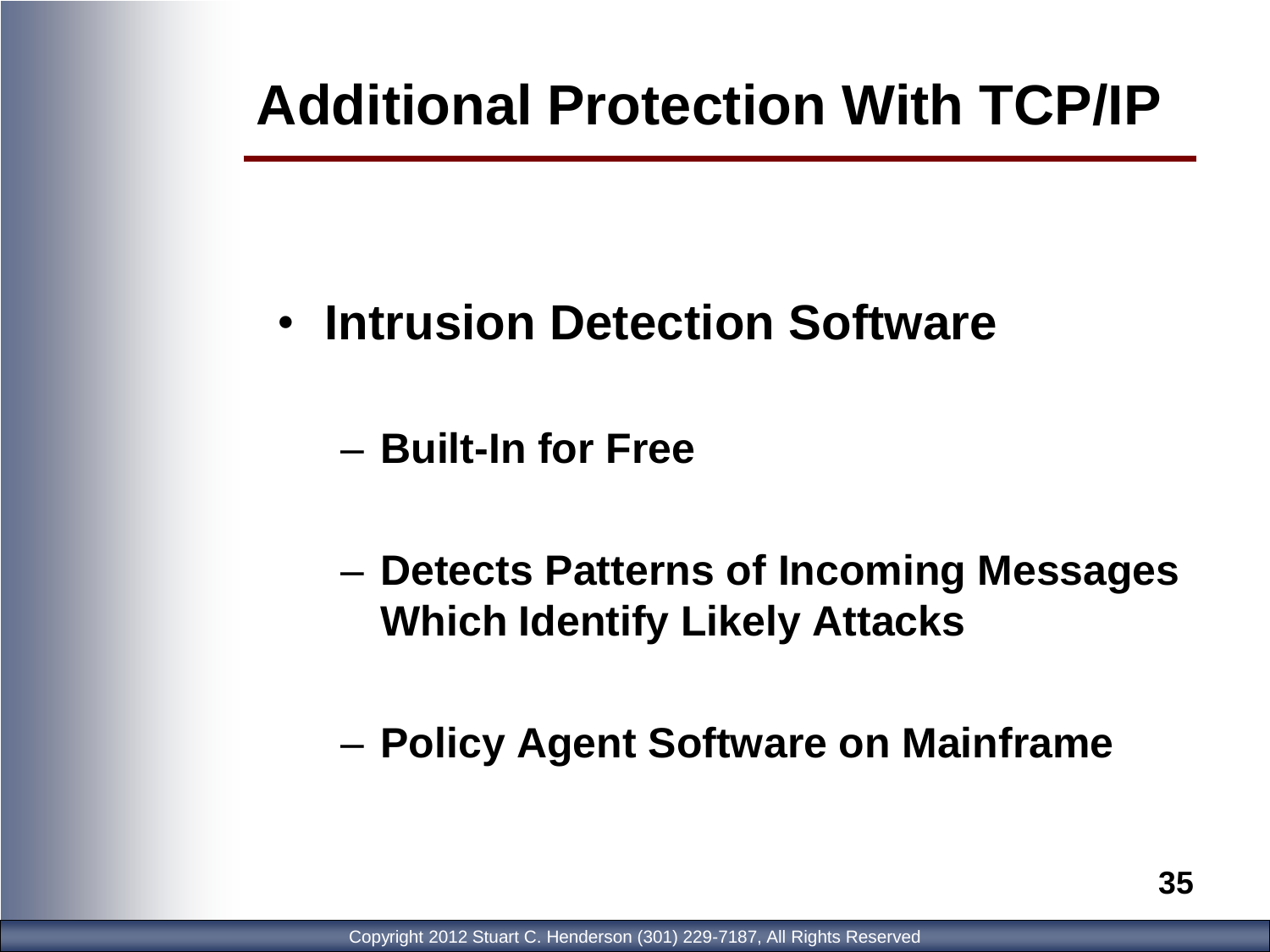### **Additional Protection With APPN**

- **Learn Your Adjacent Networks, and their Adjacent Networks**
- **VTAM Options to Prevent Spoofing**
- **SAF Calls for VTAMAPPL and APPCLU**
- **See Related Presentation on Securing APPN**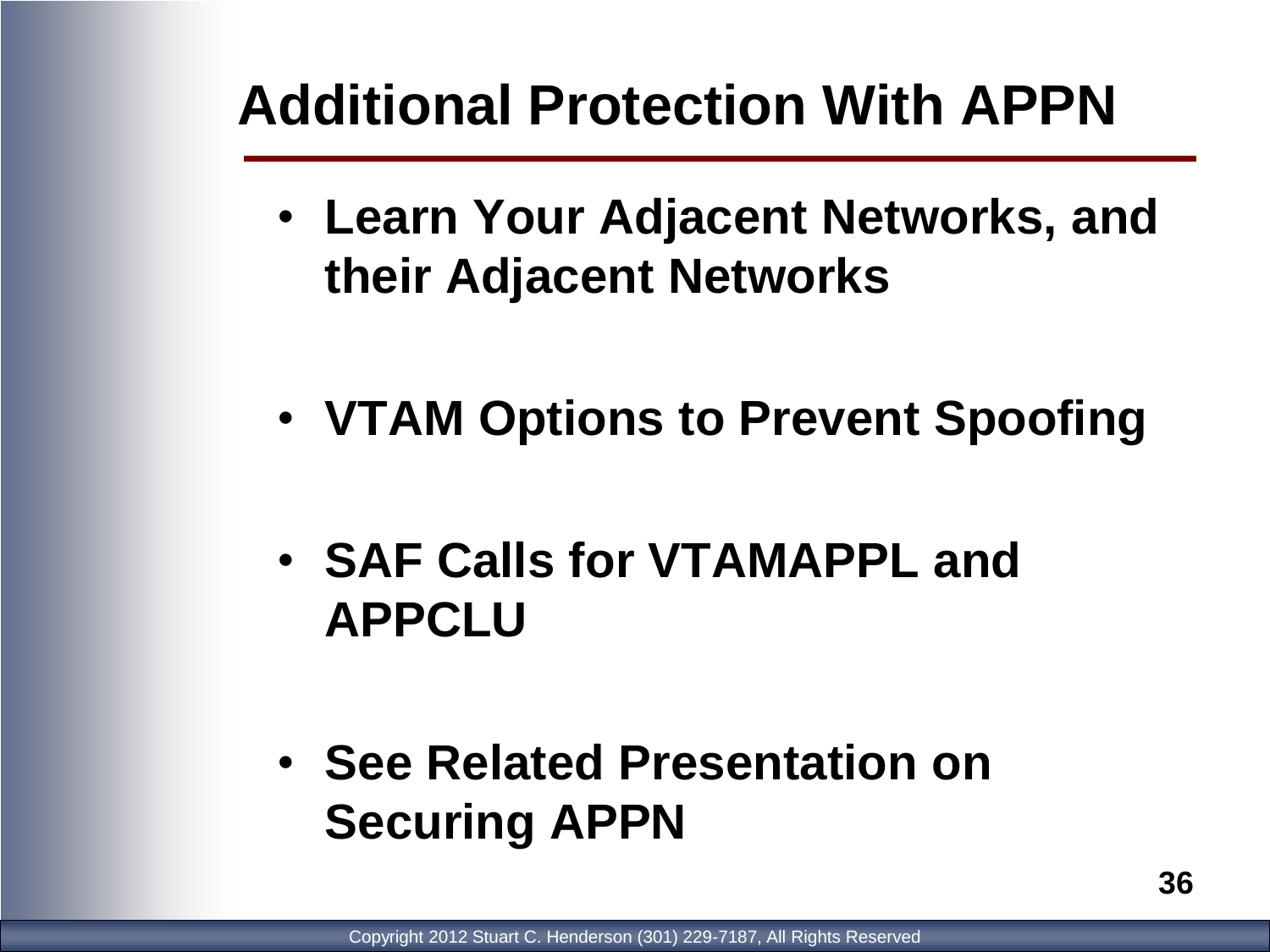### **Four Steps to Scoring**

- **First Base (Physical or Network Access)**
- *Second Base (Bind/Logon or Initiator)*
- **Third Base (Data and Resources)**
- **Coming Home (OS Privileges)**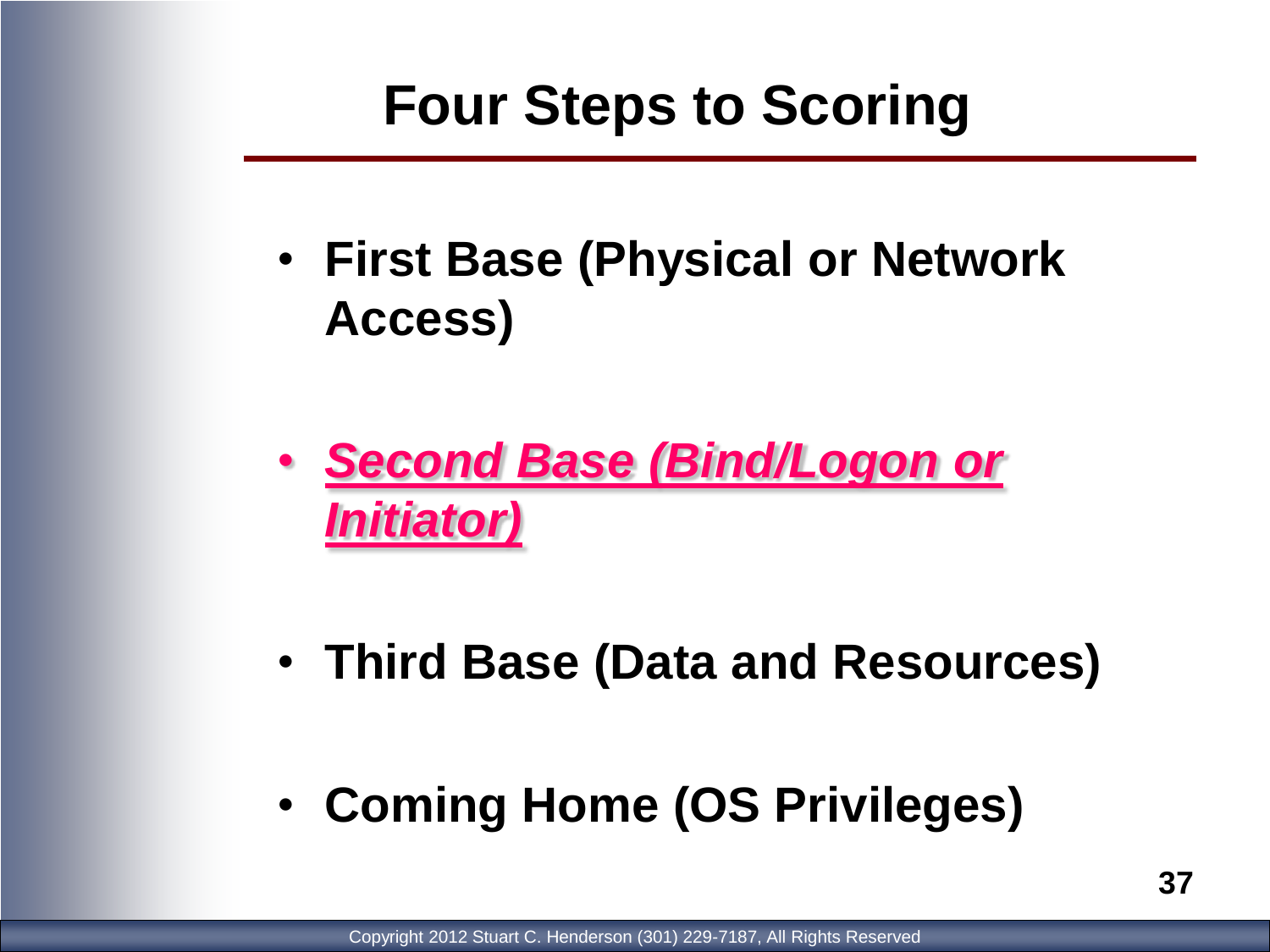## **2) GETTING TO SECOND BASE**

**(Assume that you have gotten to first.)**

- **Getting a Bind and Logon**
- **Getting an Initiator (Batch Jobs and Started Tasks)**
- **Getting identified to the security software (ACEE) or bypassing it**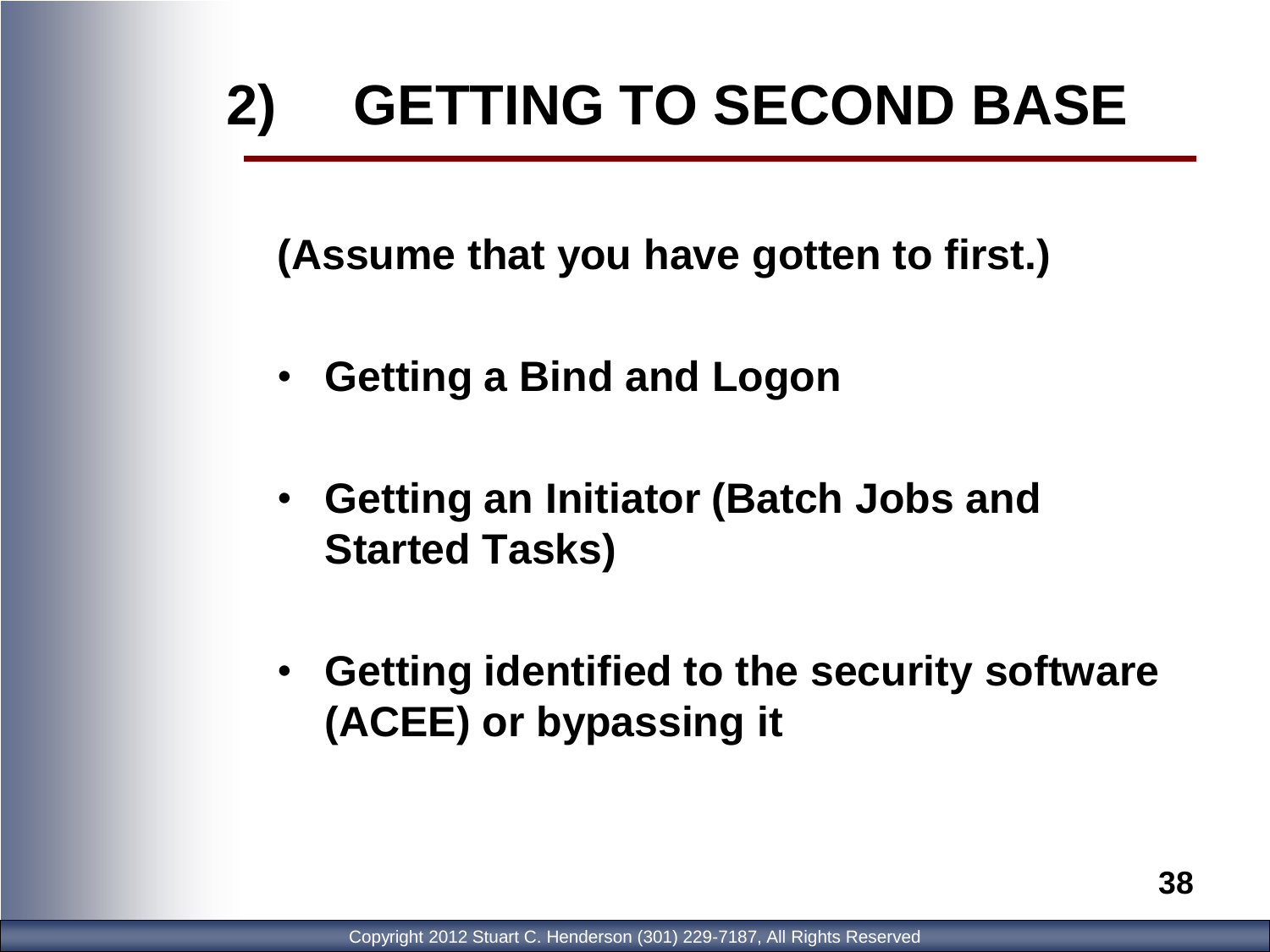#### **How Your Terminal Connects to the Mainframe**

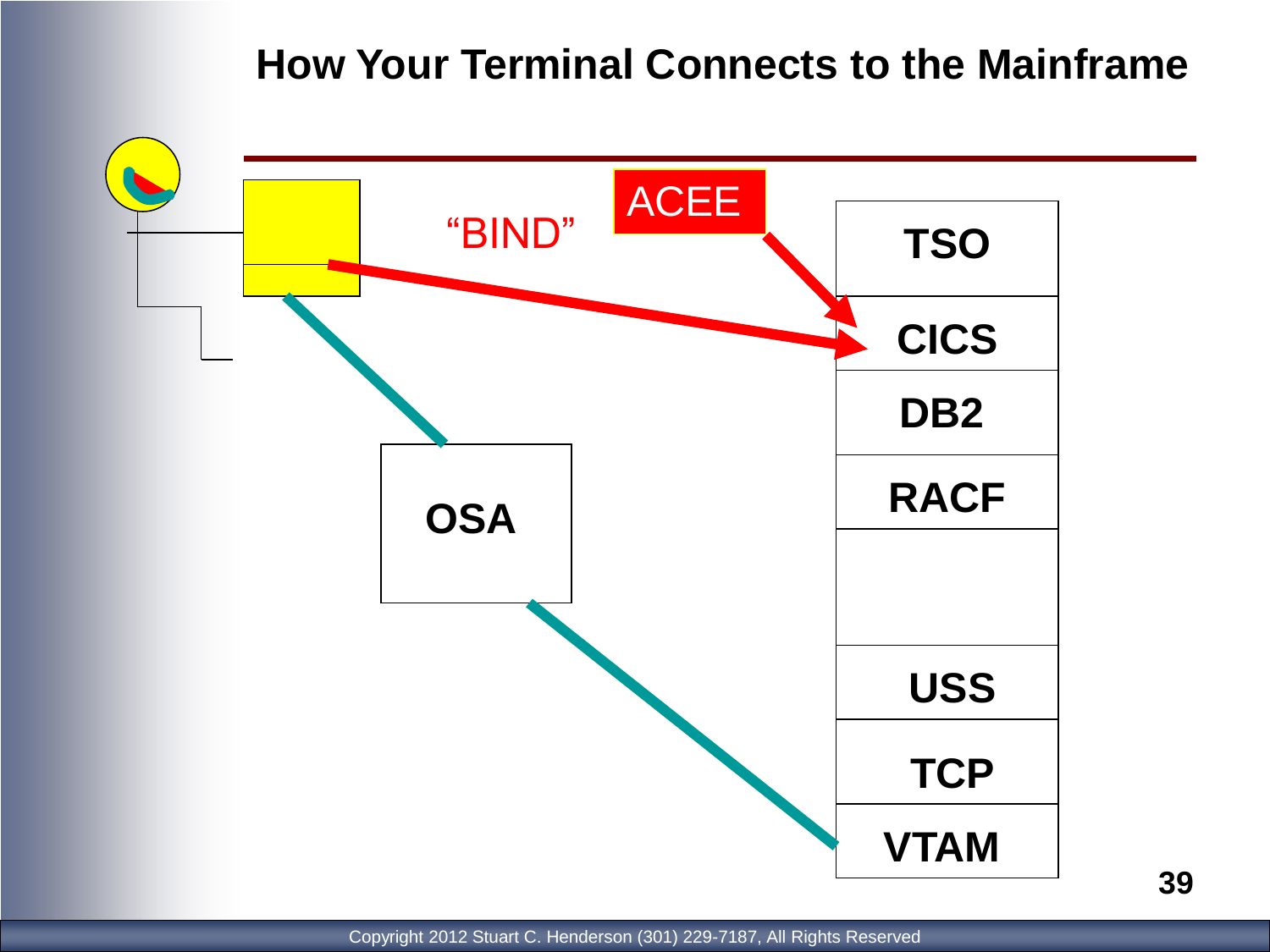## **Second Base Attack Methods**

- **Applids which don't call RACF (hardcoded lists of userids and passwords)**
- **POEs which don't call RACF**
- **SYS1.UADS**
- **Learning passwords**
- **Spoofing an applid**
- **VTAM sessions with less than optimum security settings for identifying other LUs and CPs**
- **CICS Region Default Userids**
- **Modifying JCL for Started Tasks**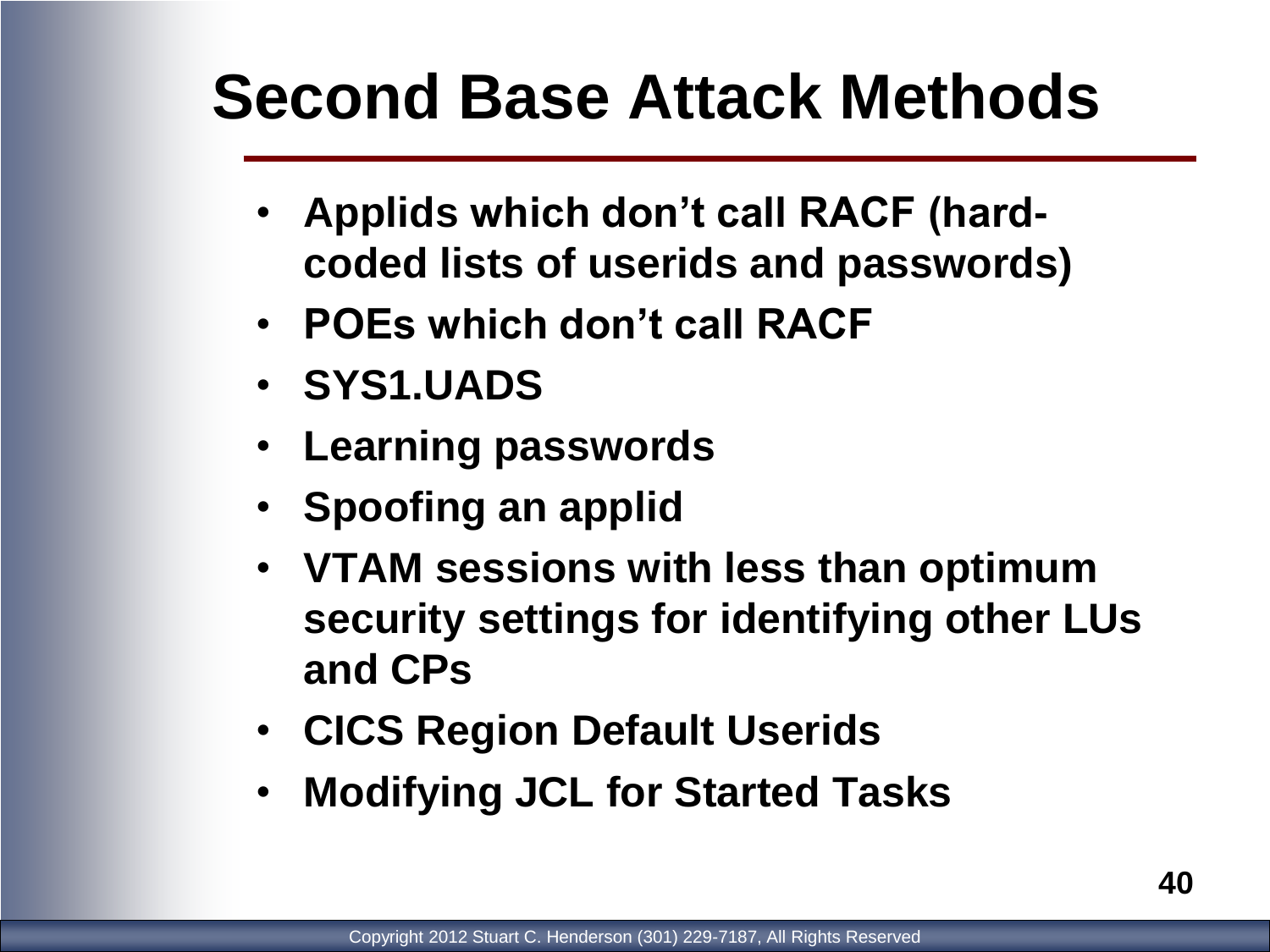## **Learning passwords**

- **Sniffing passwords on a LAN**
- **Spoofing by pretending to be an applid**
- **Guessing passwords**
- **Password cracker program**
- **Calling the Help Desk**
- **Watching them go by on the Internet**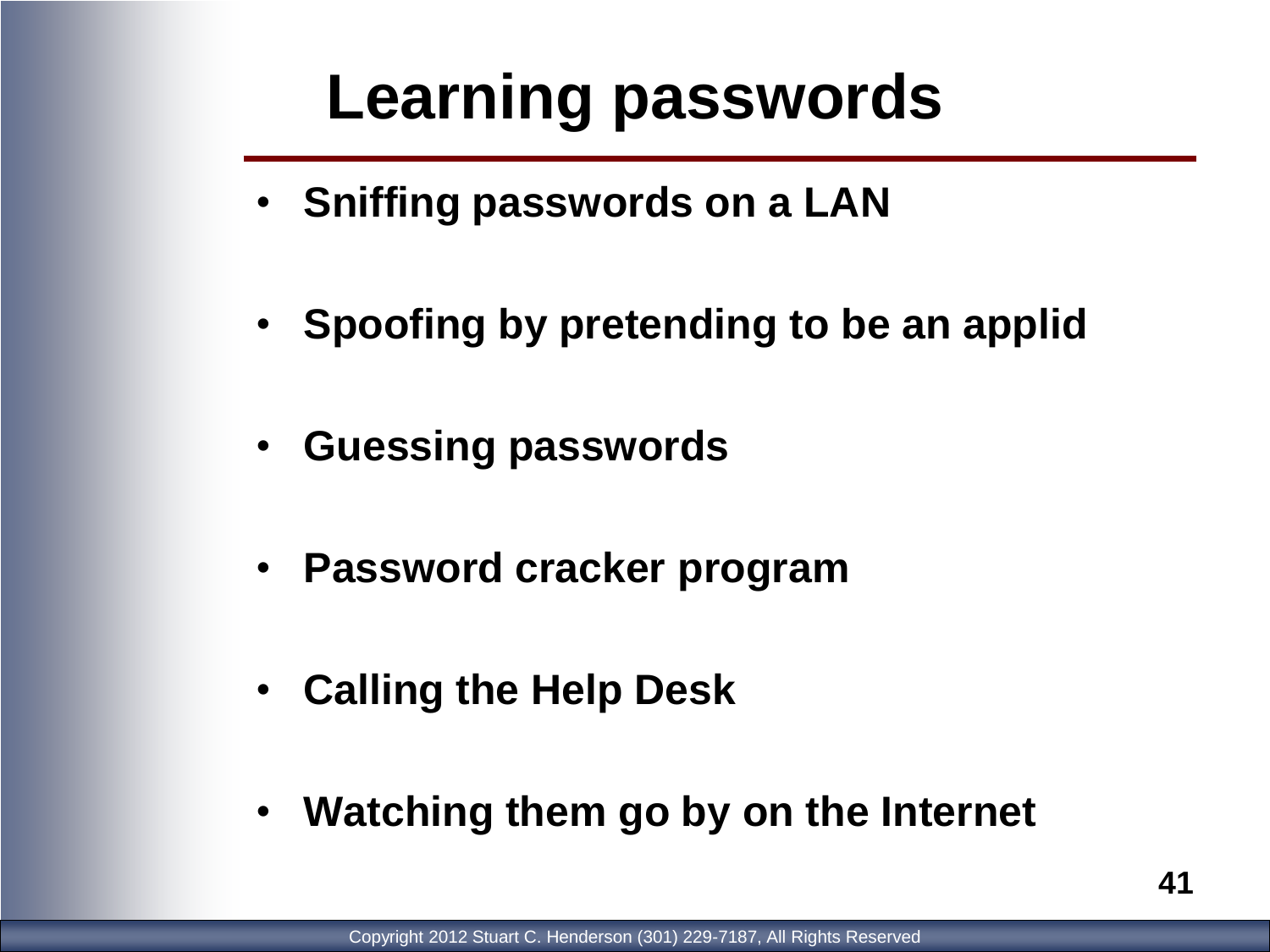### **EXAMPLES OF SECOND BASE ATTACKS**

- **2A) Bind to applid which doesn't call RACF**
- **2B) Log on thru UADS without RACF**
- **2C) Spoof an applid to learn passwords**
- **2D) Started task Userid**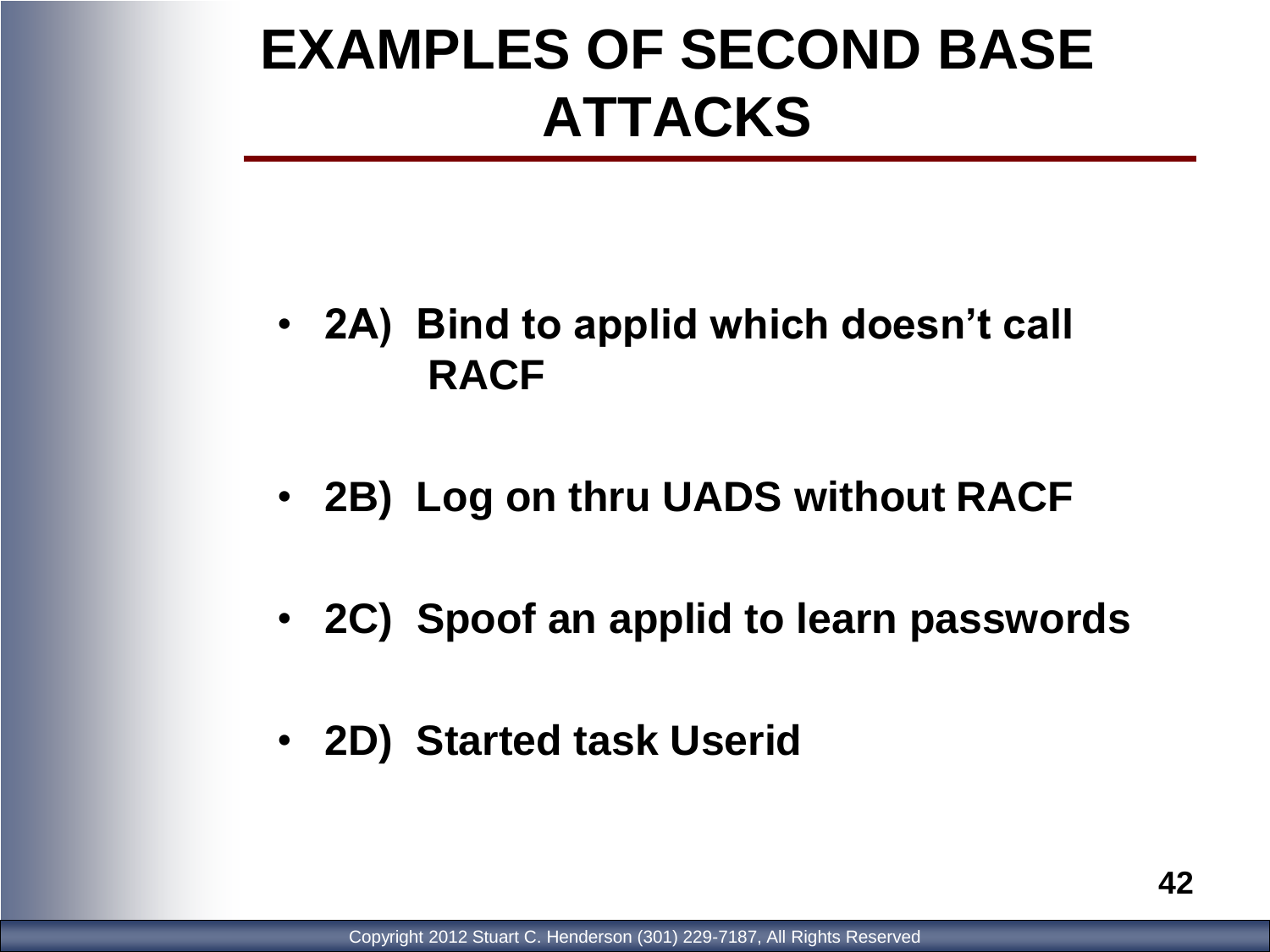#### **Attack Method Example 2A**

• **Browse SYS1.VTAMLST for names of applids (or guess them)**

• **Find an applid which does not call the security software to check out userids and passwords**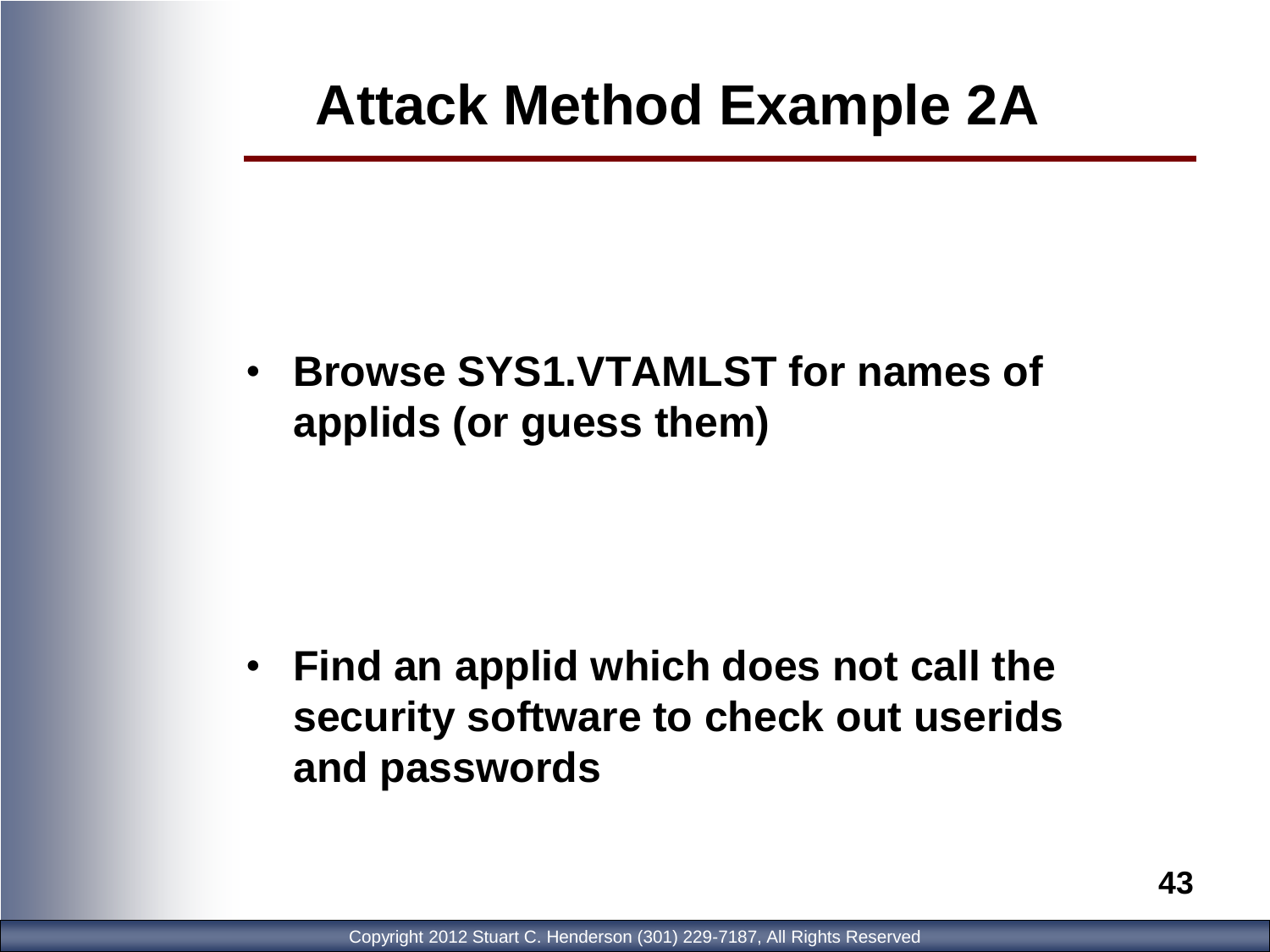#### **Attack Method Example 2A (continued)**

- **Get to first base, then logon to the applid, trying vendor supplied default userids and passwords**
- **If you can't guess the userids and passwords, browse the software library to find the module where they are hardcoded. Read them there.**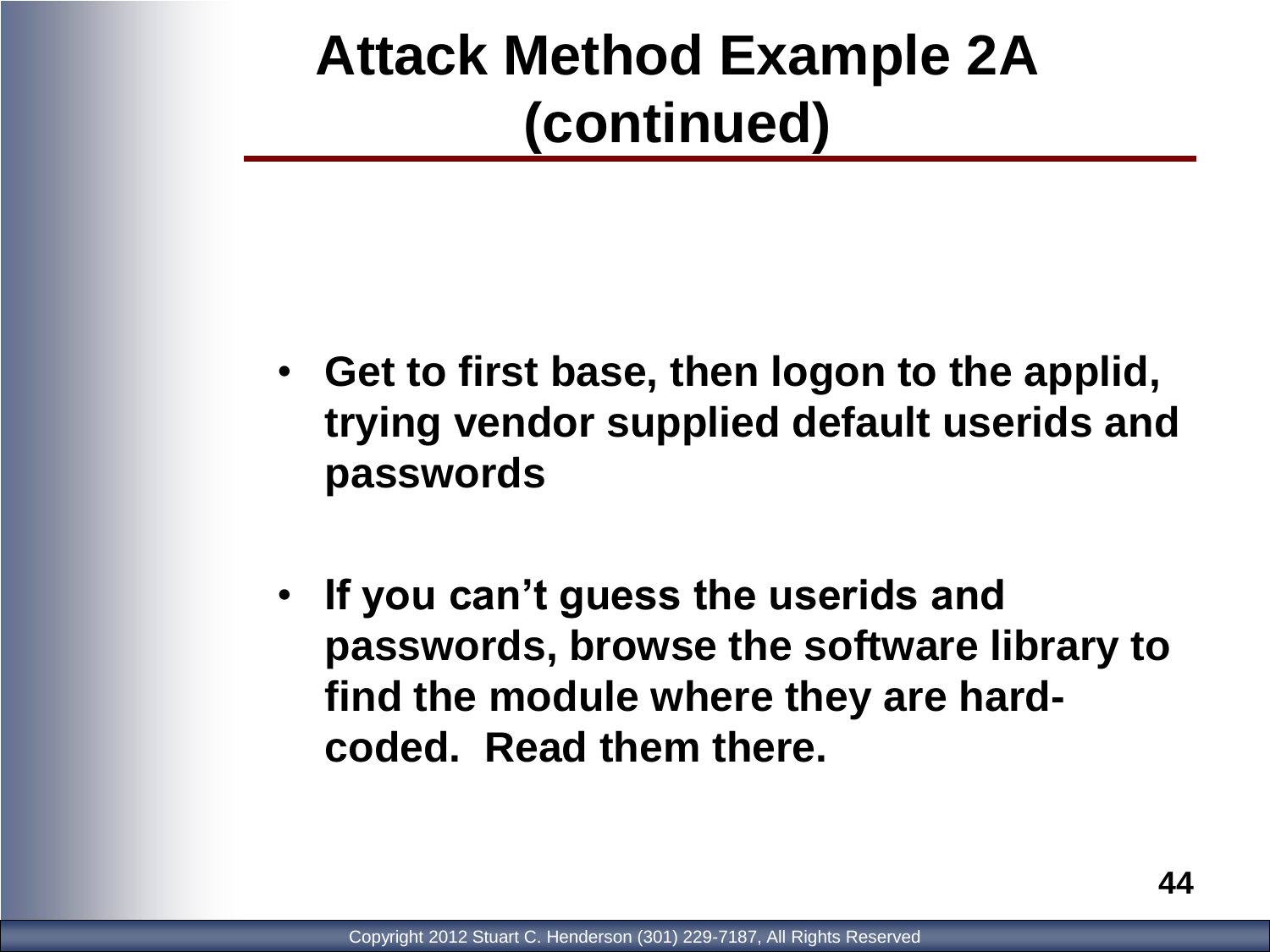#### **Attack Method Example 2B**

- **Browse SYS1.UADS. It often has userids which are not defined to RACF. Its passwords are not encrypted. Default security access is "anyone can read"**
- **Use of its userids and passwords to logon to TSO without going through RACF (or ACF2 or TopSecret).**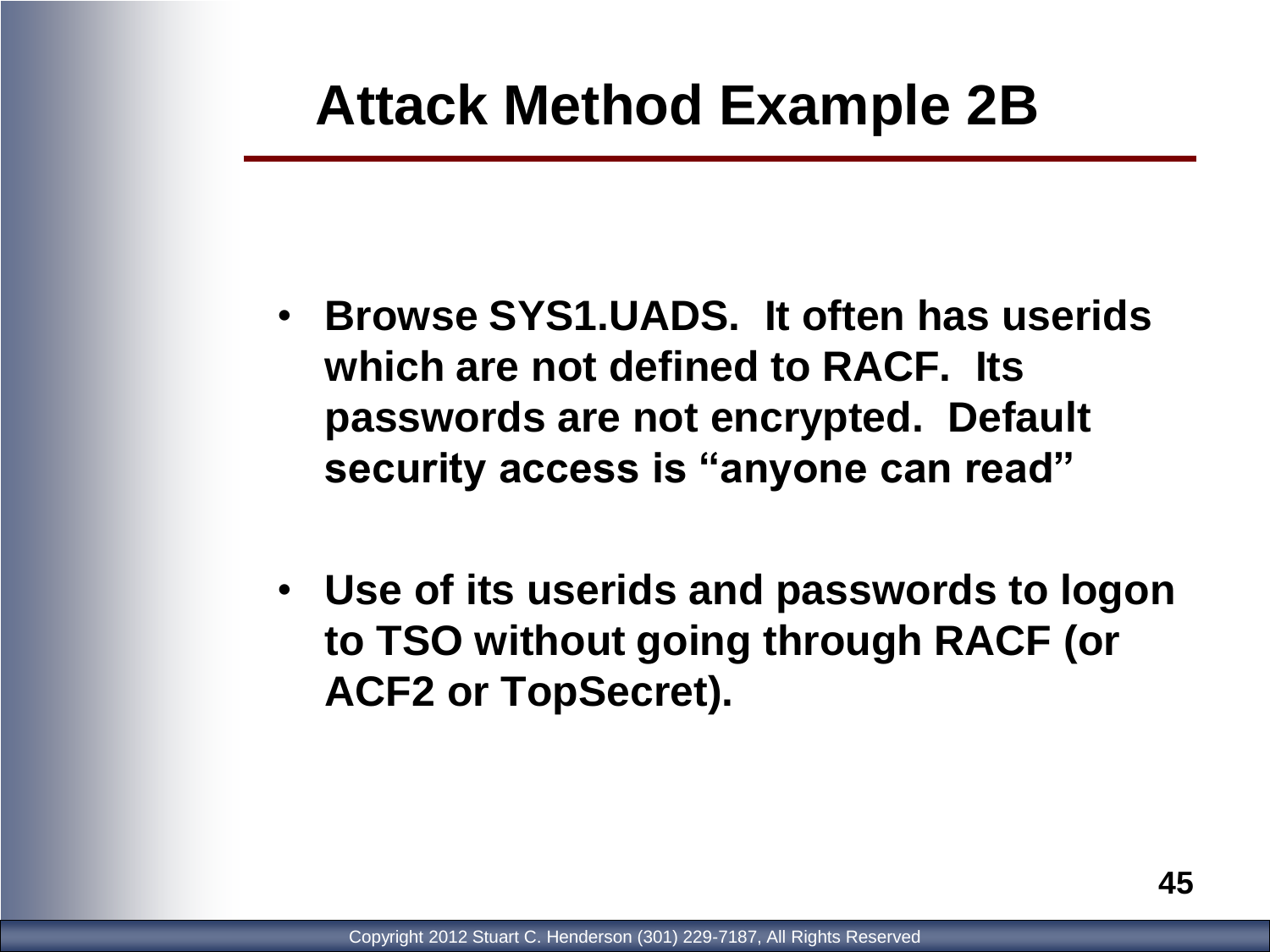#### **Attack Method Example 2C**

- **Log onto TSO, browse SYS1.VTAMLST to find an applid which is not in use and which has the authority to seize control of a terminal**
- **Write and execute a program which opens the applid (lying to VTAM, saying "I am applid so and so")**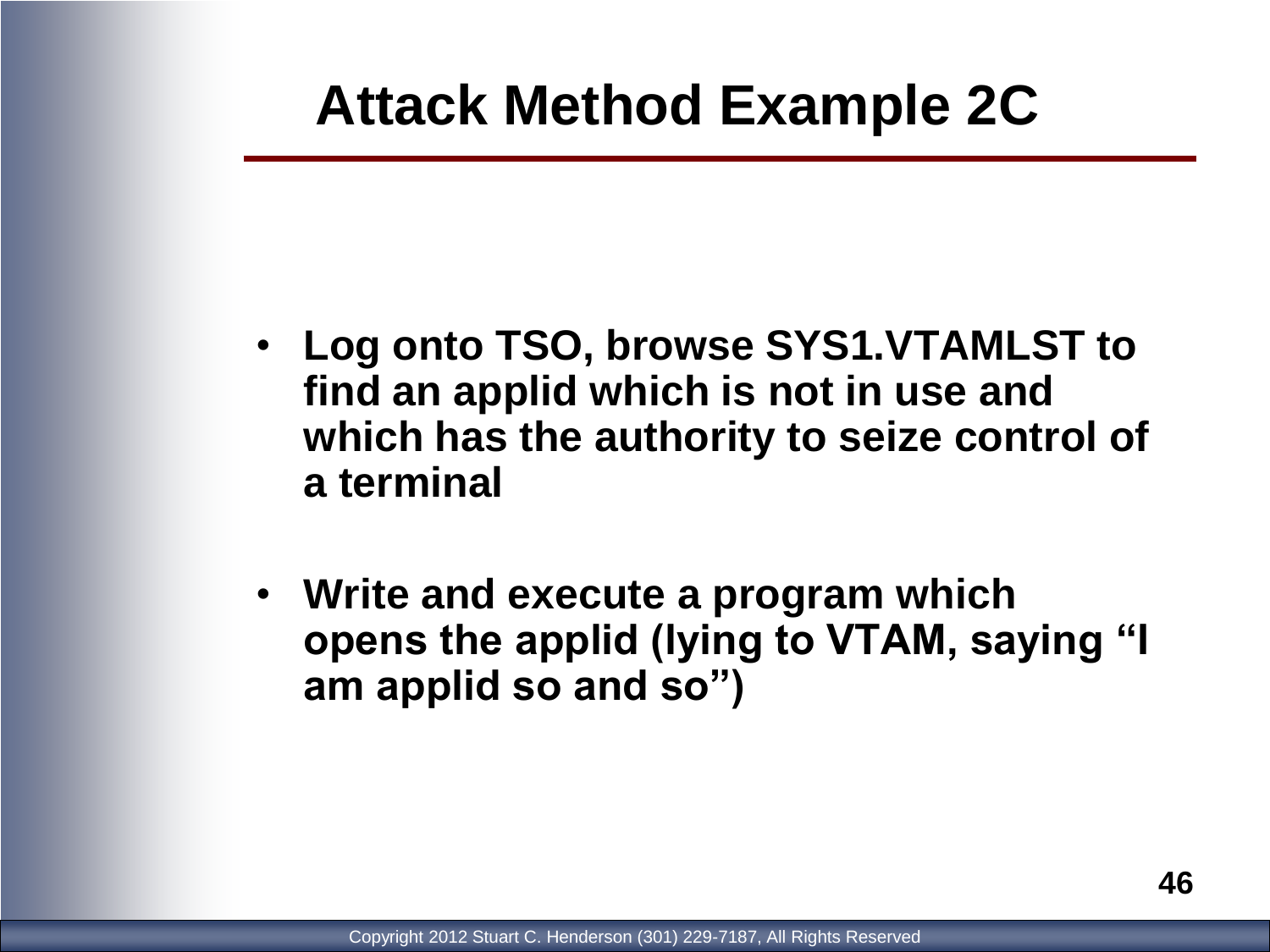#### **Attack Method Example 2C (continued)**

- **Have the program seize control of someone's terminal (the RACF admin's would be a good target).**
- **Have the program paint a fake logon screen to collect userids and passwords**
- **Have the program issue "Line error. Please try again." or pass the terminal to the real applid**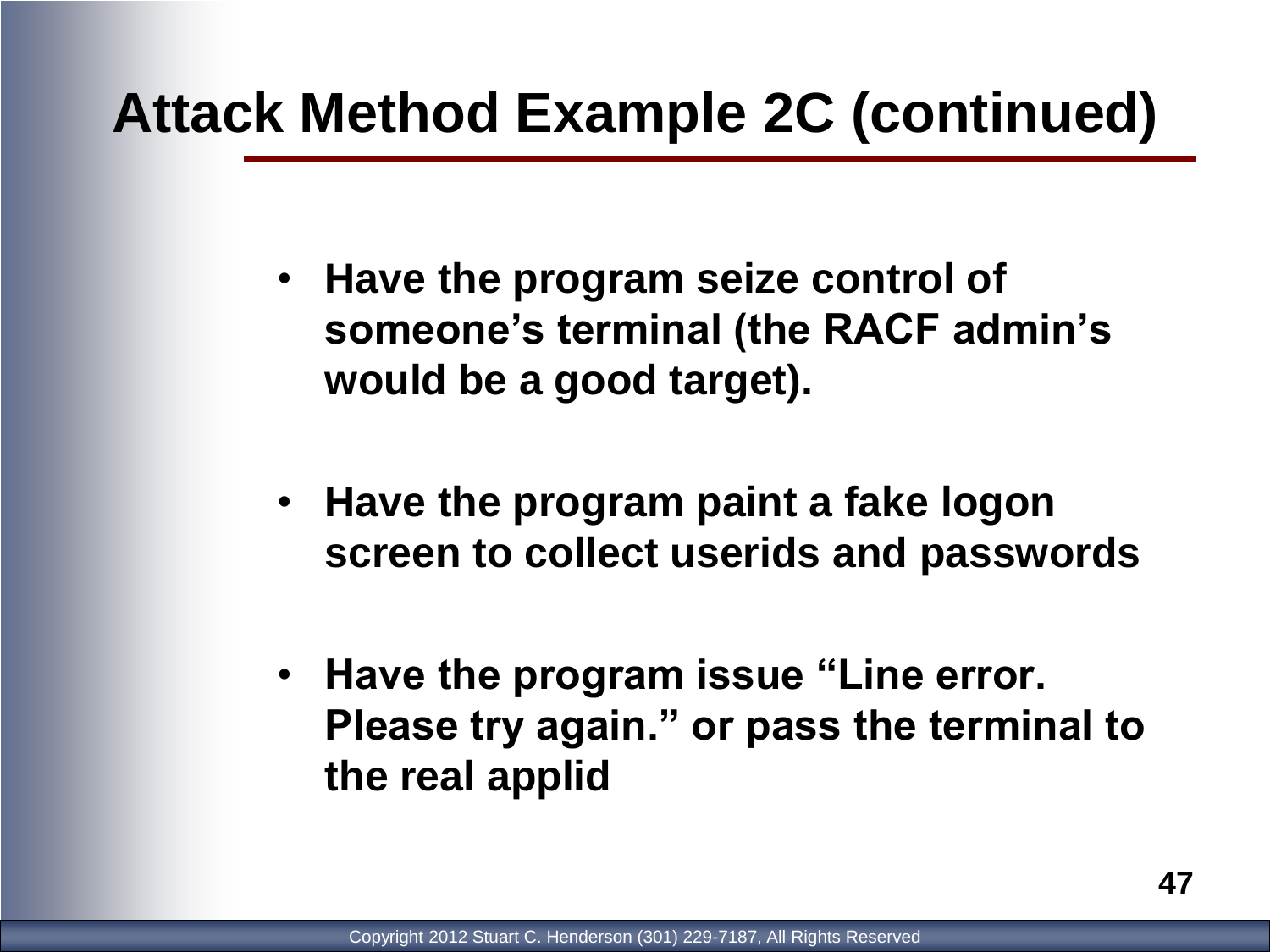#### **Attack Method Example 2D**

• **Browse system control blocks in memory to find the RACF started task table.**

• **Browse the started task table to find the userids for started tasks.**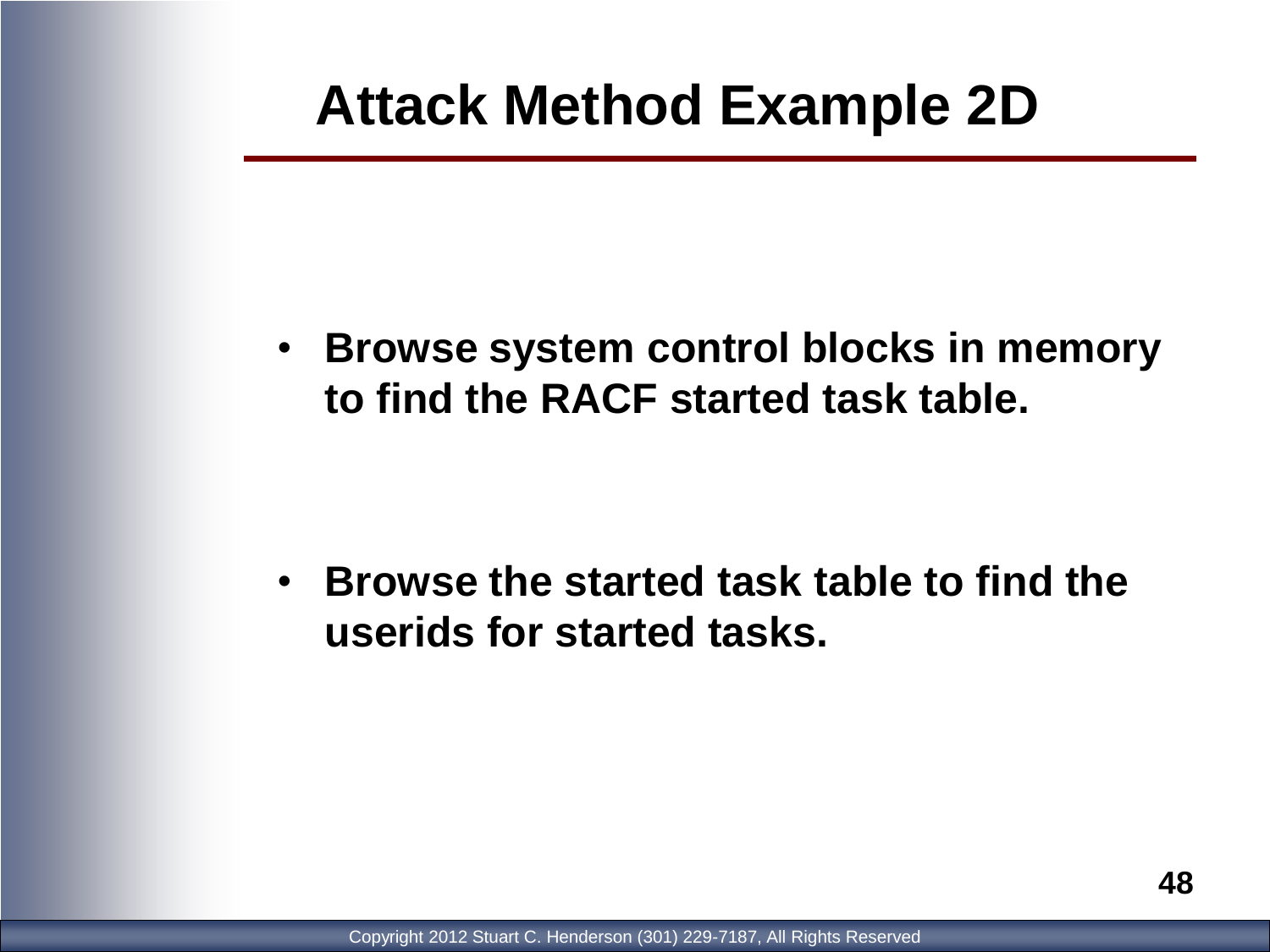#### **Attack Method Example 2D (continued)**

• **Learn the default group for each such userid, which is often the password.**

• **Submit a batch job, specifying USER= and PASSWORD= for the started task userid. If the batch job works, then you can do anything that that userid can.**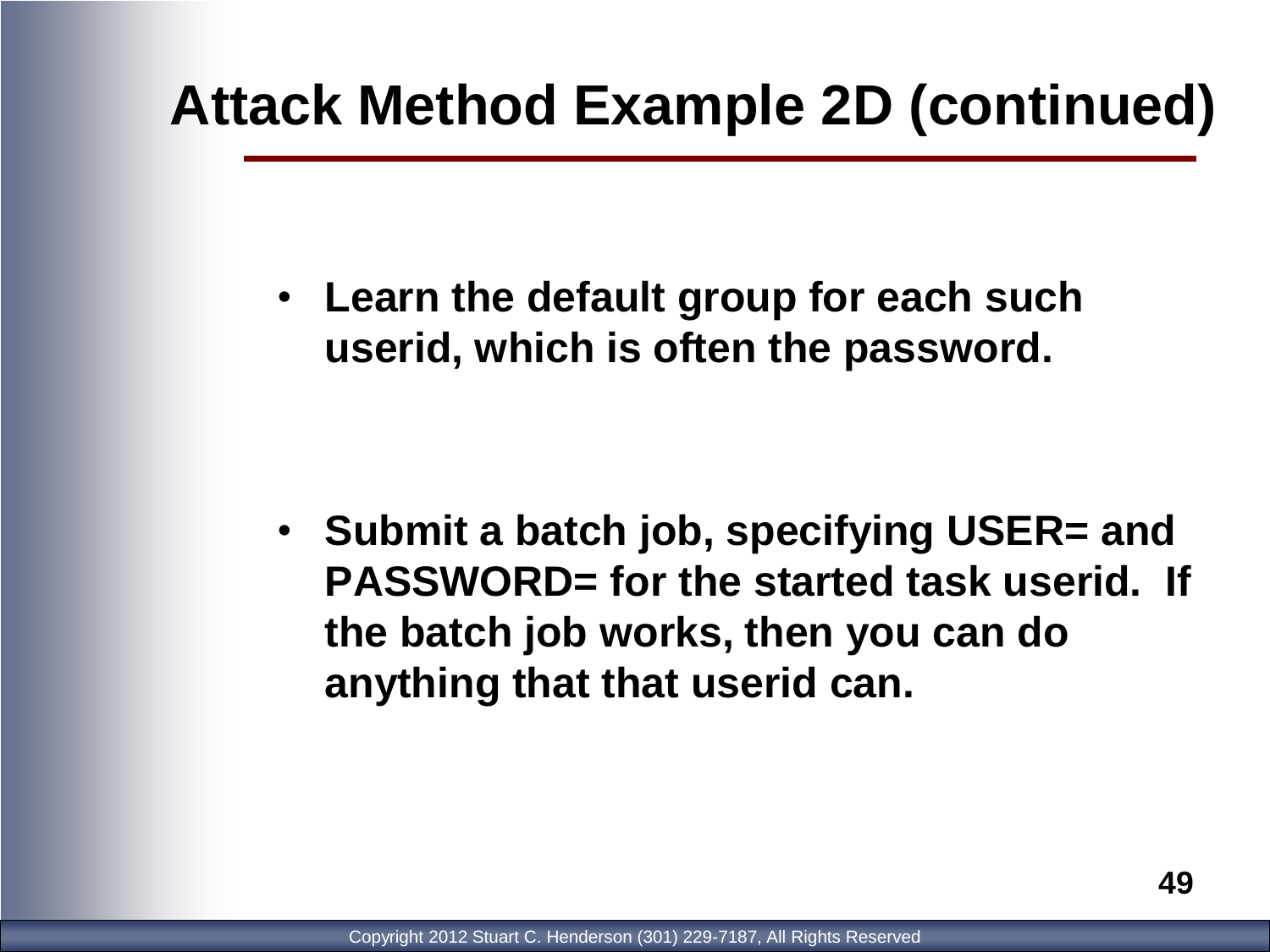### **PROTECTION AGAINST SECOND BASE ATTACKS**

• **Make every applid call RACF to check userid and password**

• **Protected Userids**

- **RACF Resource Classes: JESINPUT, NODES, VTAMAPPL, TSOPROC, PROPCNTL, SURROGAT**
- **APPL Resource Class (TSO, USS, FTP, CICS, IMS, other)**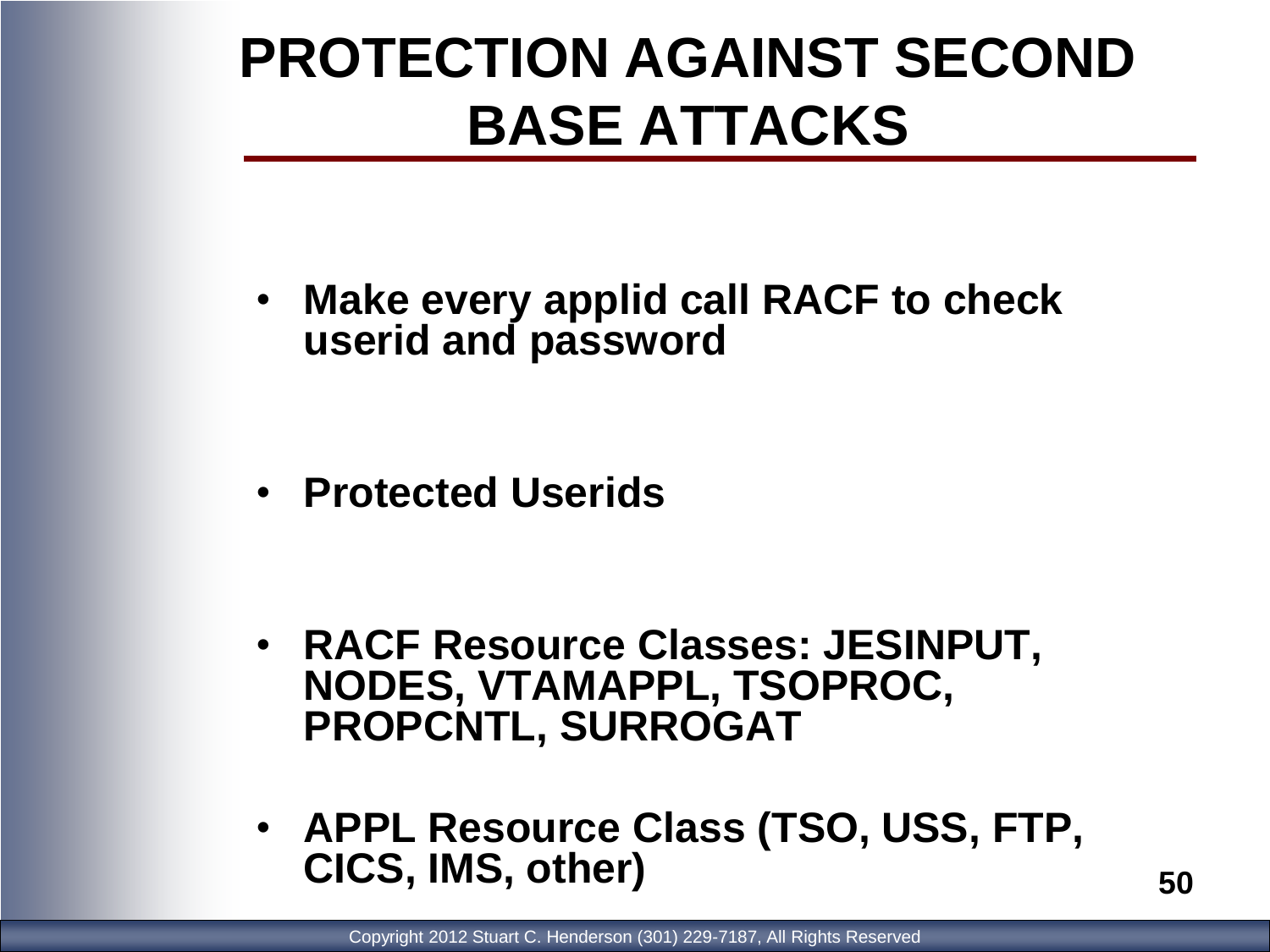## **PROTECTION AGAINST SECOND BASE ATTACKS**

- **Default UACC of NONE (not READ)**
- **SETR JES(BATCHALLRACF)**
- **Encryption to ID user (SSL and Kerberos), Especially Kerberos with Active Directory on Windows LANs**
- **Verifying VTAM session security options**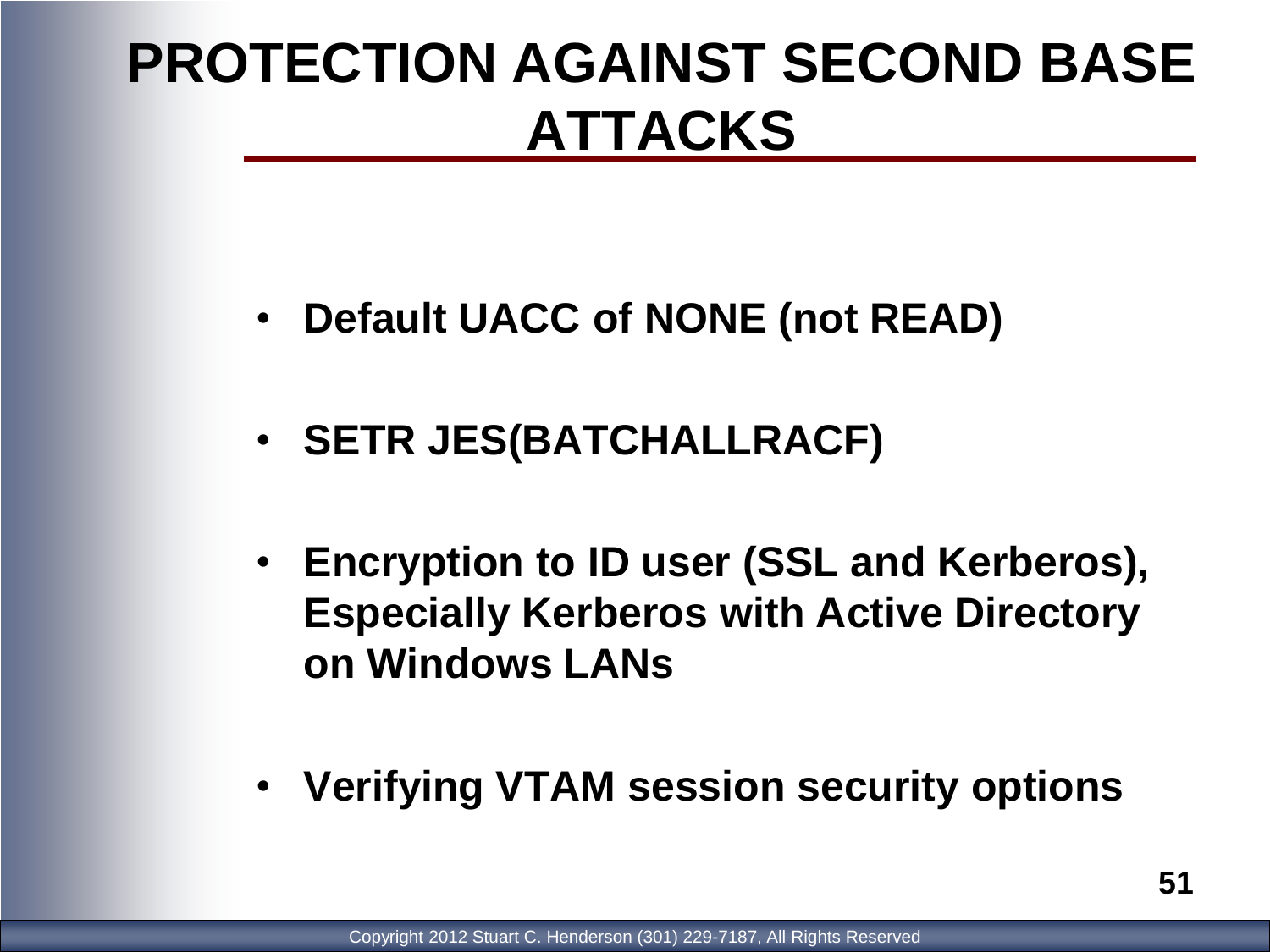## **Four Steps to Scoring**

- **First Base (Physical or Network Access)**
- **Second Base (Bind/Logon or Initiator)**
- *Third Base (Data and Resources)*
- **Coming Home (OS Privileges)**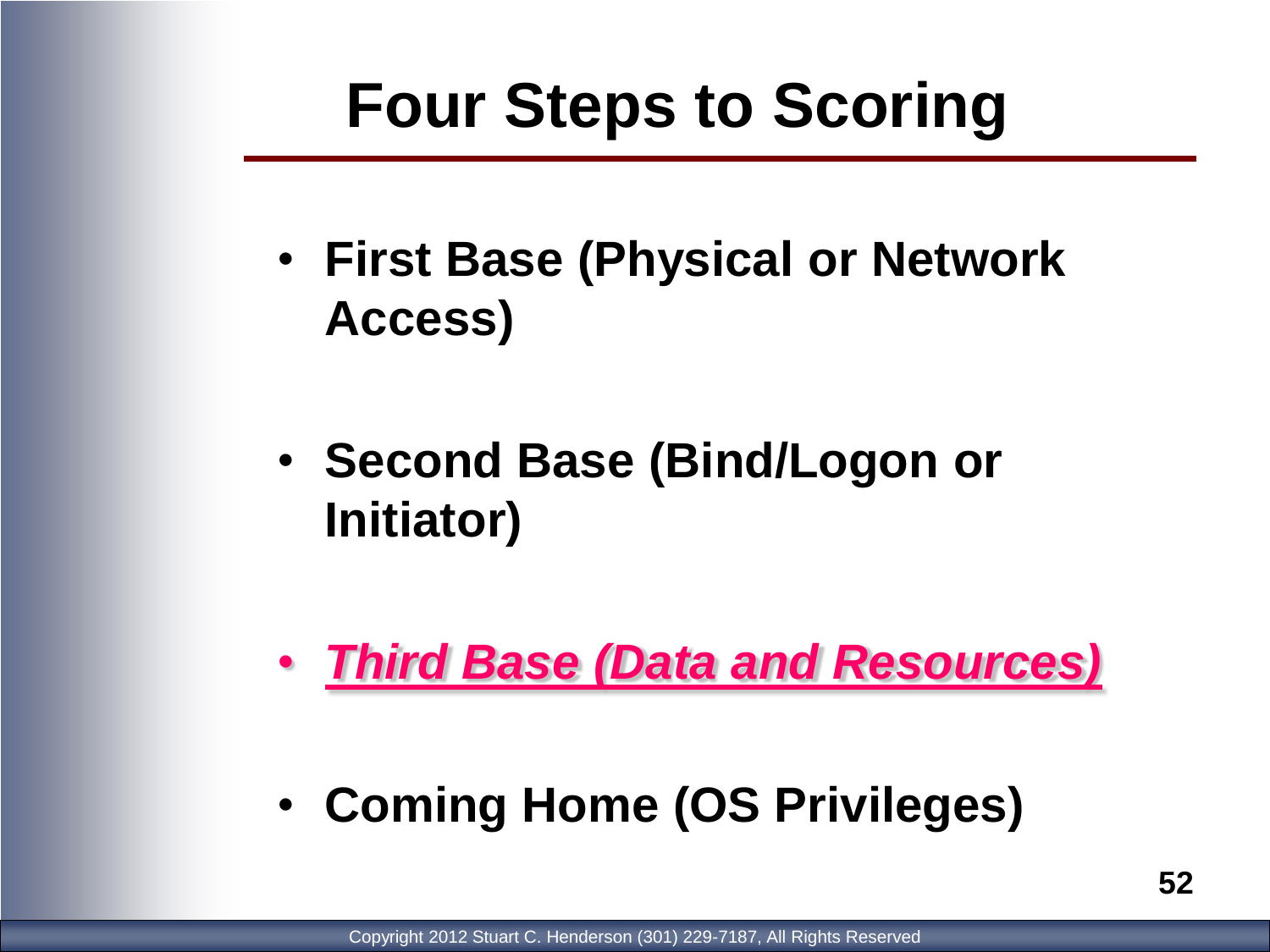## **Methods of Attack for Third Base**

• **Assume that you have access to the system, and a successful logon or initiation**

• **Now you want to be able to access data to which you are not authorized**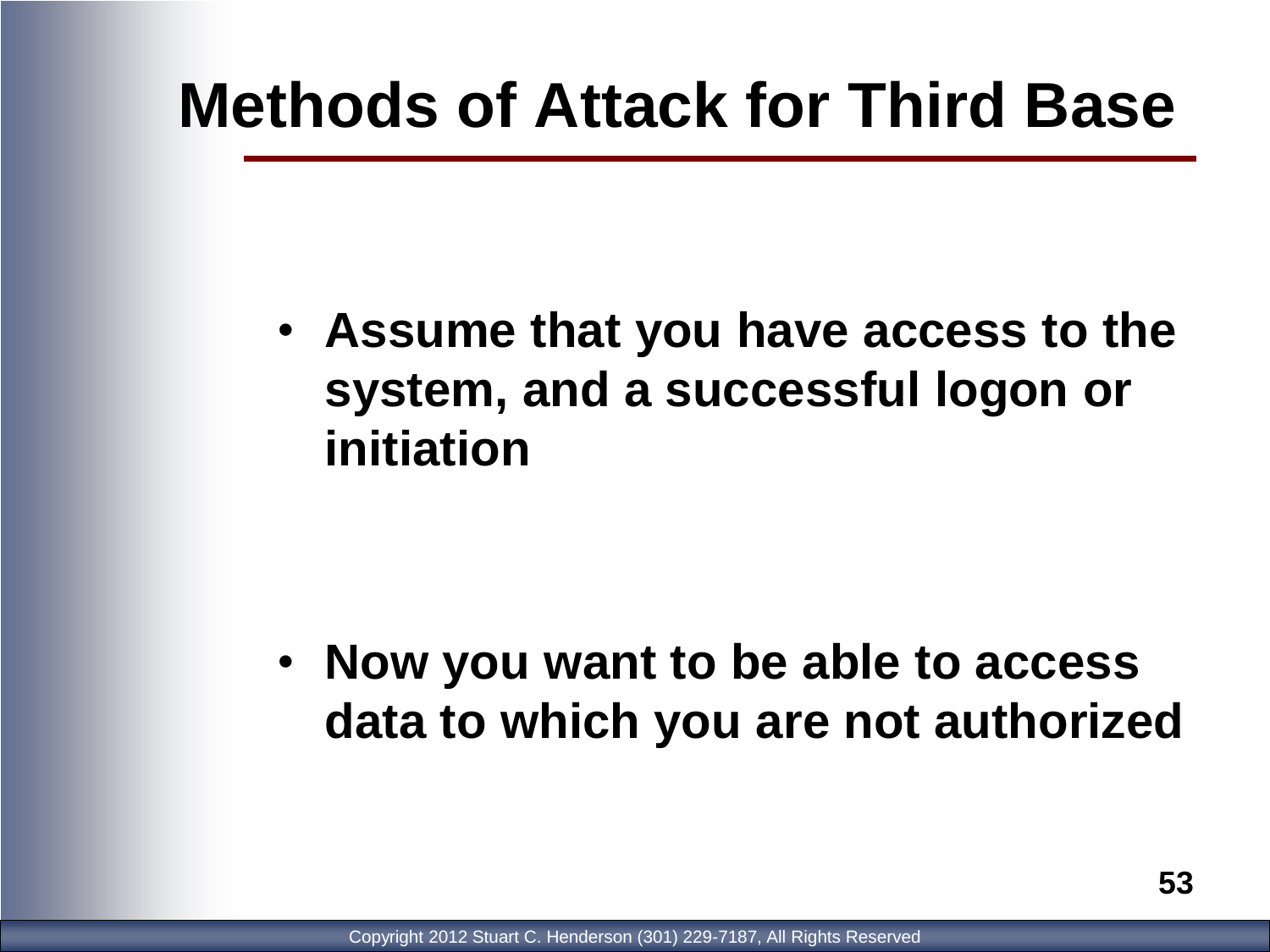# **3) GETTING TO THIRD BASE**

- **Access to Data**
	- **MVS Disk Data**
	- **MVS Tape Data**
	- **Print Files**
	- **OMVS Files**

• **Access to Resources**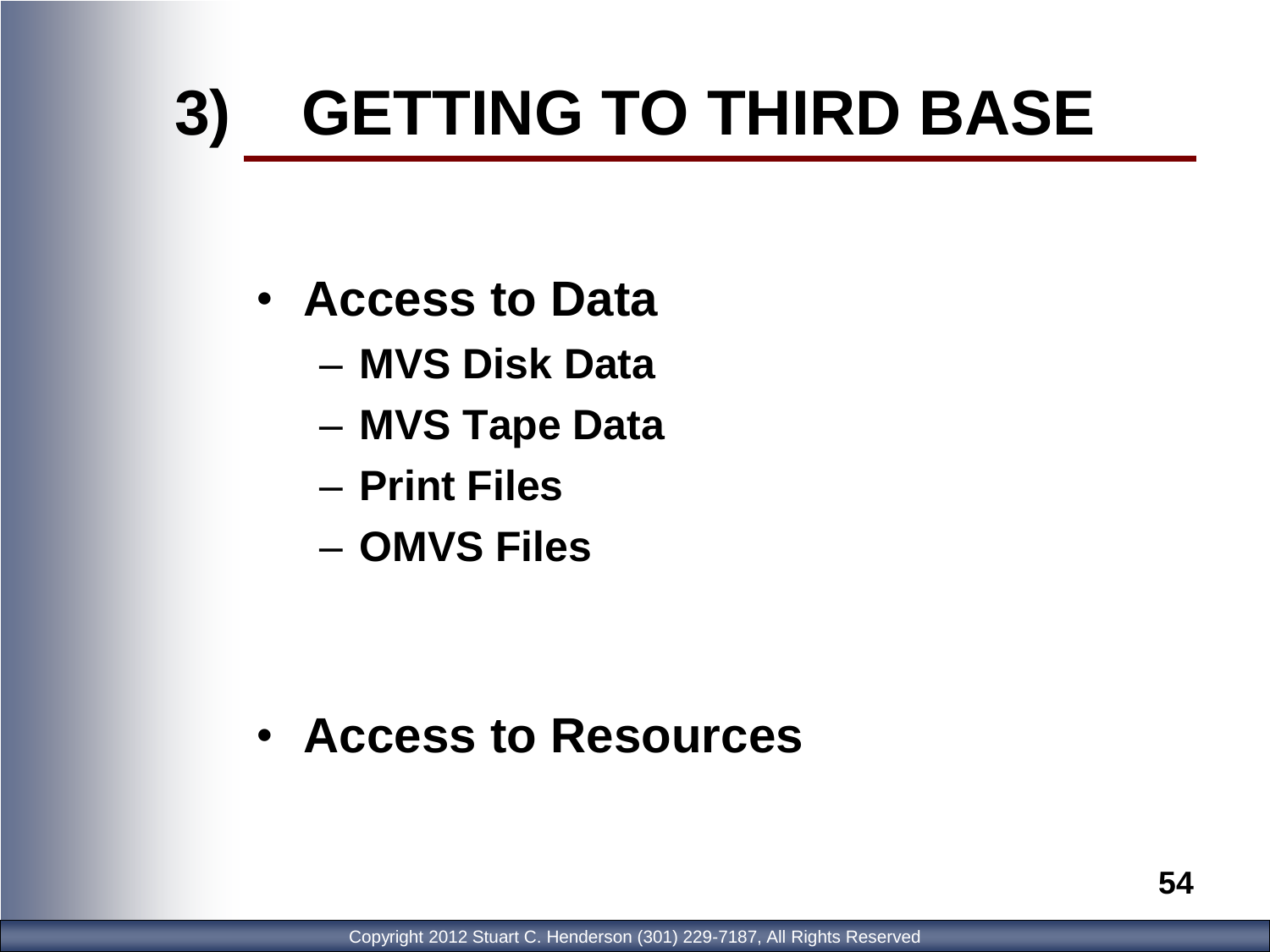## **Access by Shared Hardware**

- **Imagine Two CPUs with a Common, Shared DASD Device**
- **It Has a Sensitive Dataset, Perhaps the Accounts Payable File of Checks to Be Written**
- **Each CPU has a Different RACF Database, with Different Rules for This Dataset**
- **The Auditors Only Look at One of the RACF Databases.**
- **What Other Shared Devices Could Cause Security Problems?**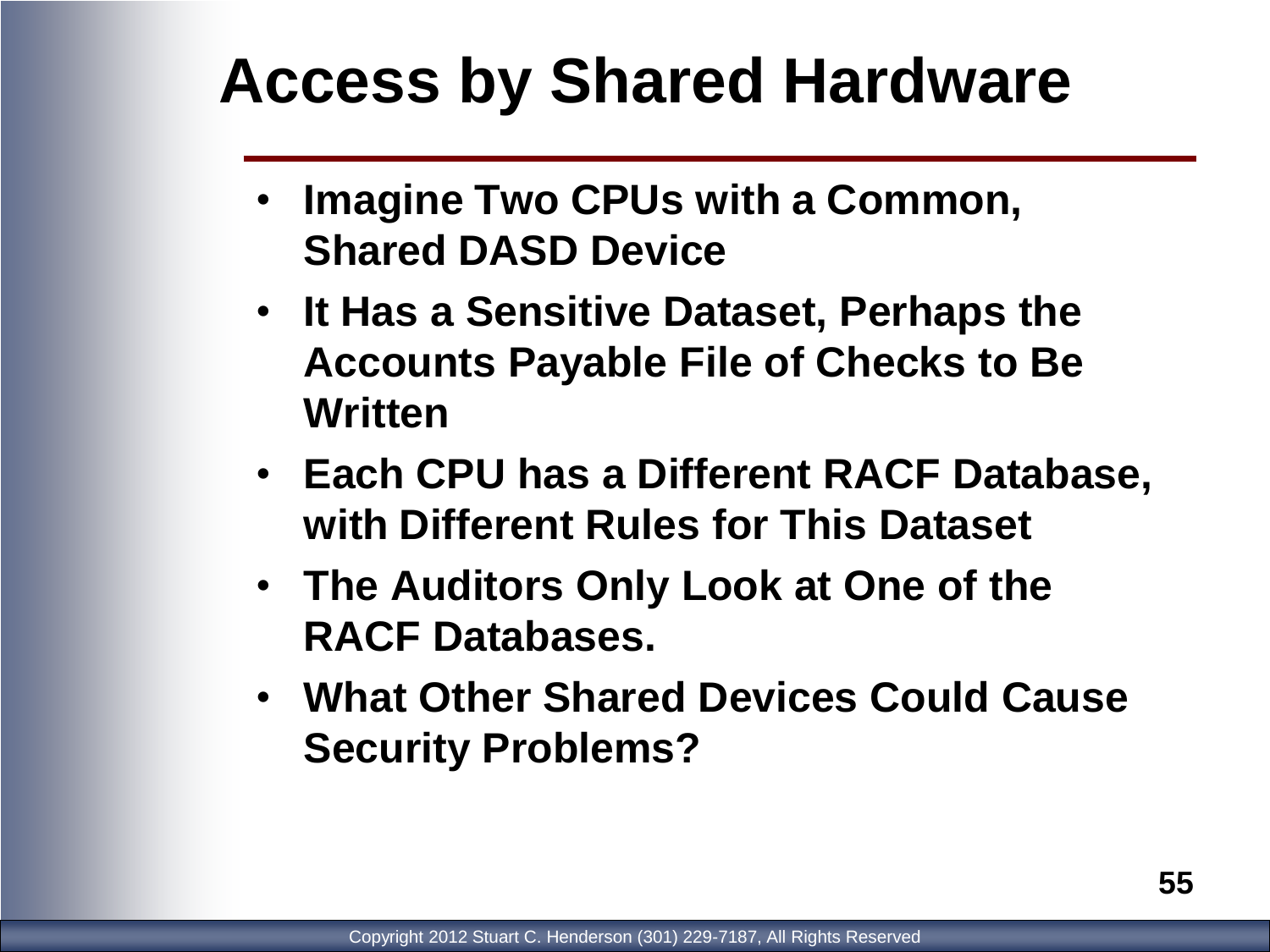## **Access to Disk Data**

- **Utilities like DFDSS, IOF, FDR (but not AMASPZAP, note to auditors please)**
- **Residual data (Tape and Disk)**
- **Programs Marked in Program Properties Table Not to Call RACF or TopSecret When Opening a Dataset**
- **DB2**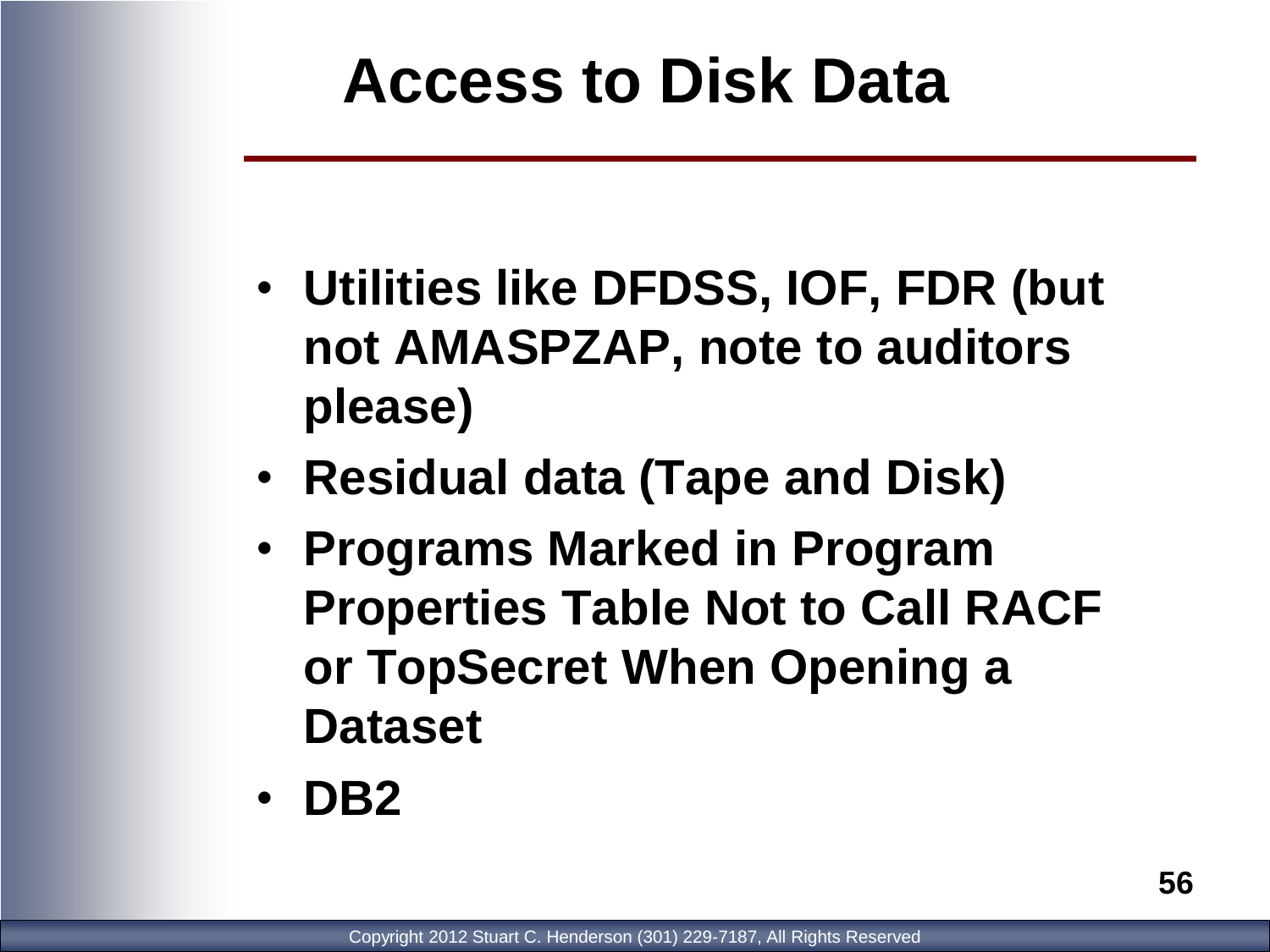## **Access to Disk Data (continued)**

- **With RACF, Started Task marked TRUSTED or PRIVILEGED in RACF**
- **Clumsy RACF GLOBAL Rules (for example, SYS1.\*/READ)**
- **OPERATIONS attribute in RACF**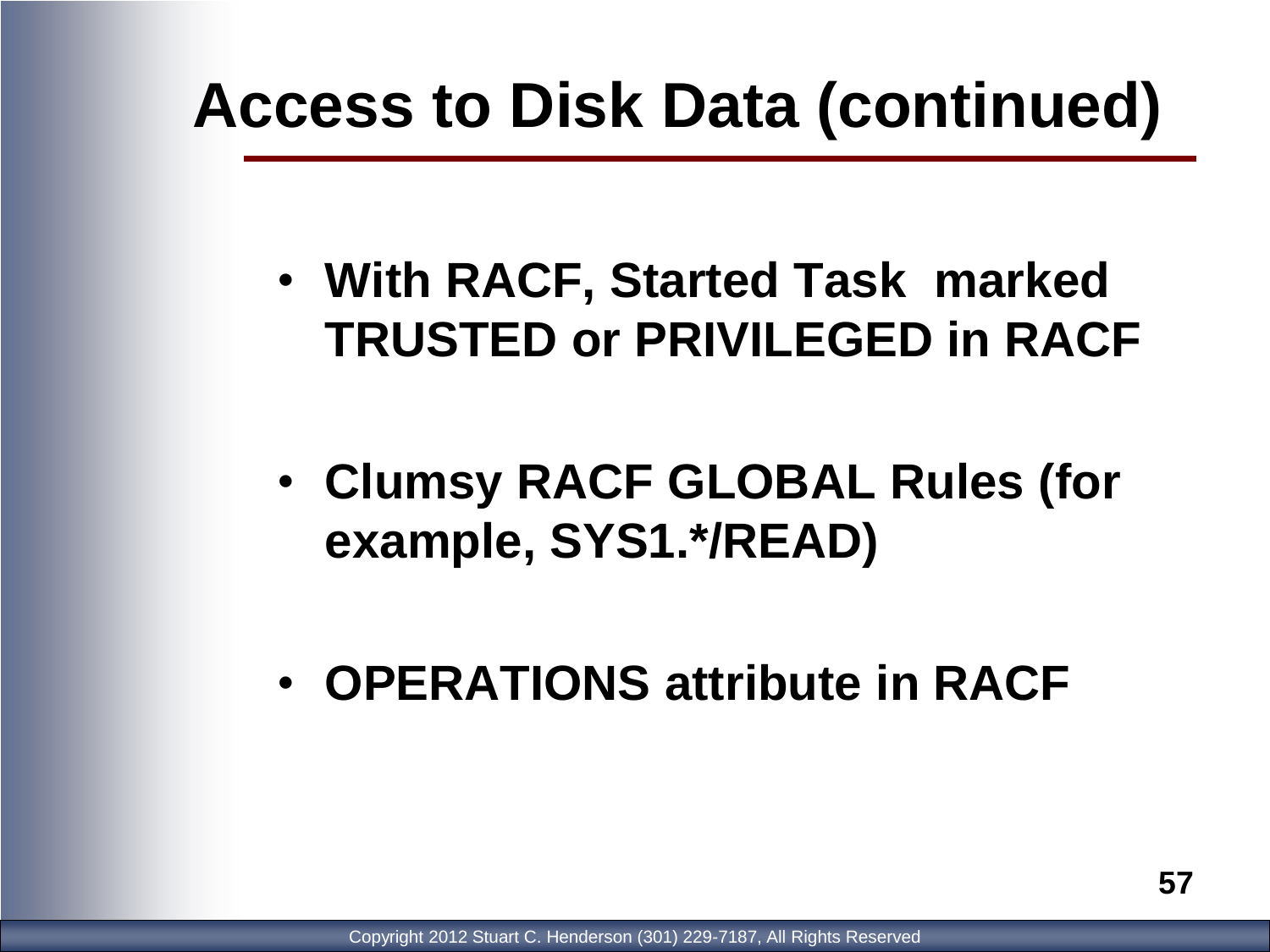## **Access to Tape Datasets**

- **The "17-character dsname" weakness**
- **The "2 files on a tape" weakness**
- **Residual data (after the retention period is up)**
- **Many disk attacks work for tape too.**
- **Bypass Label Processing**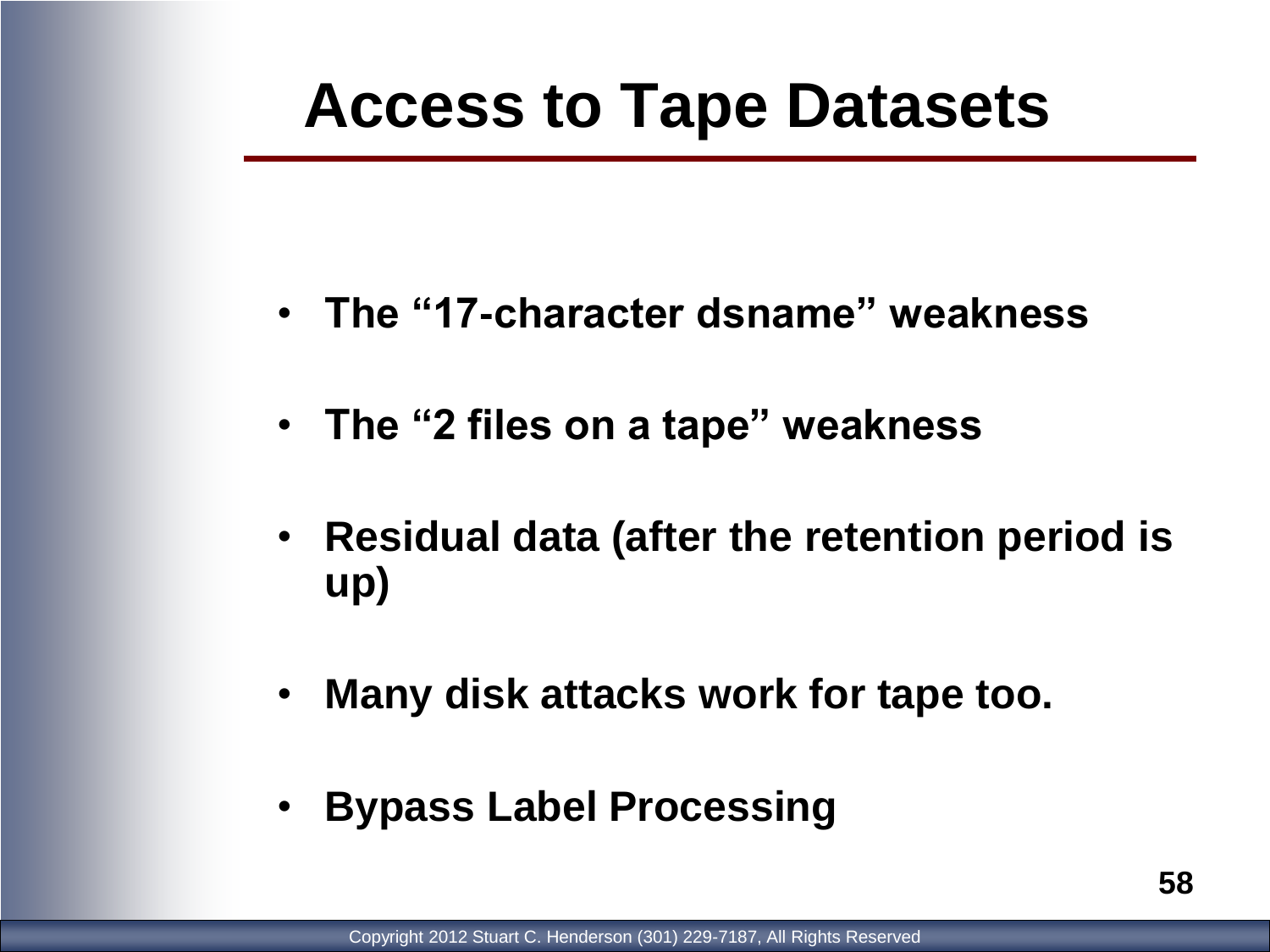#### **The First Two Records on a Tape Are Called Labels:**

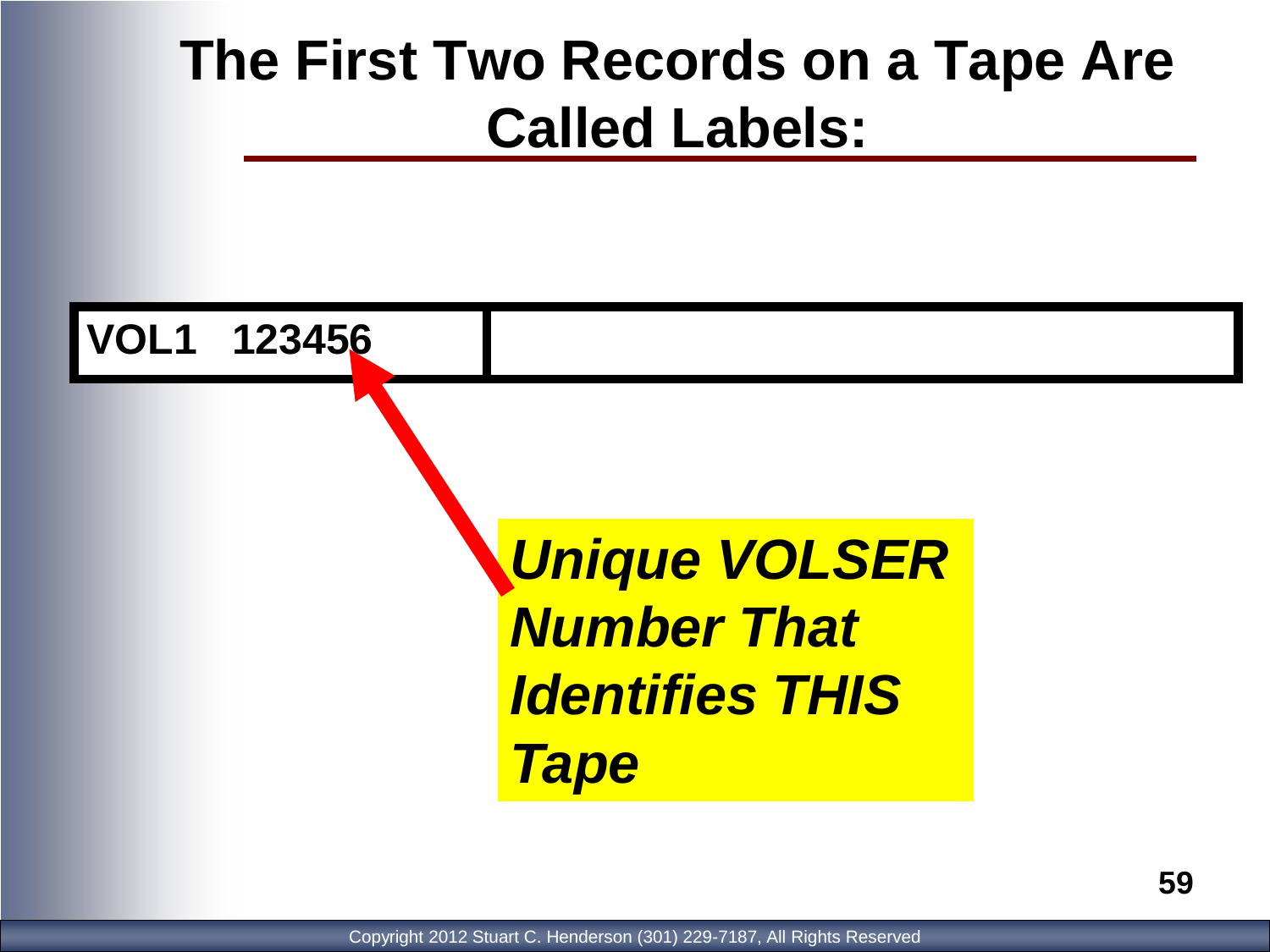### **The First Two Records on a Tape Are Called Labels:**

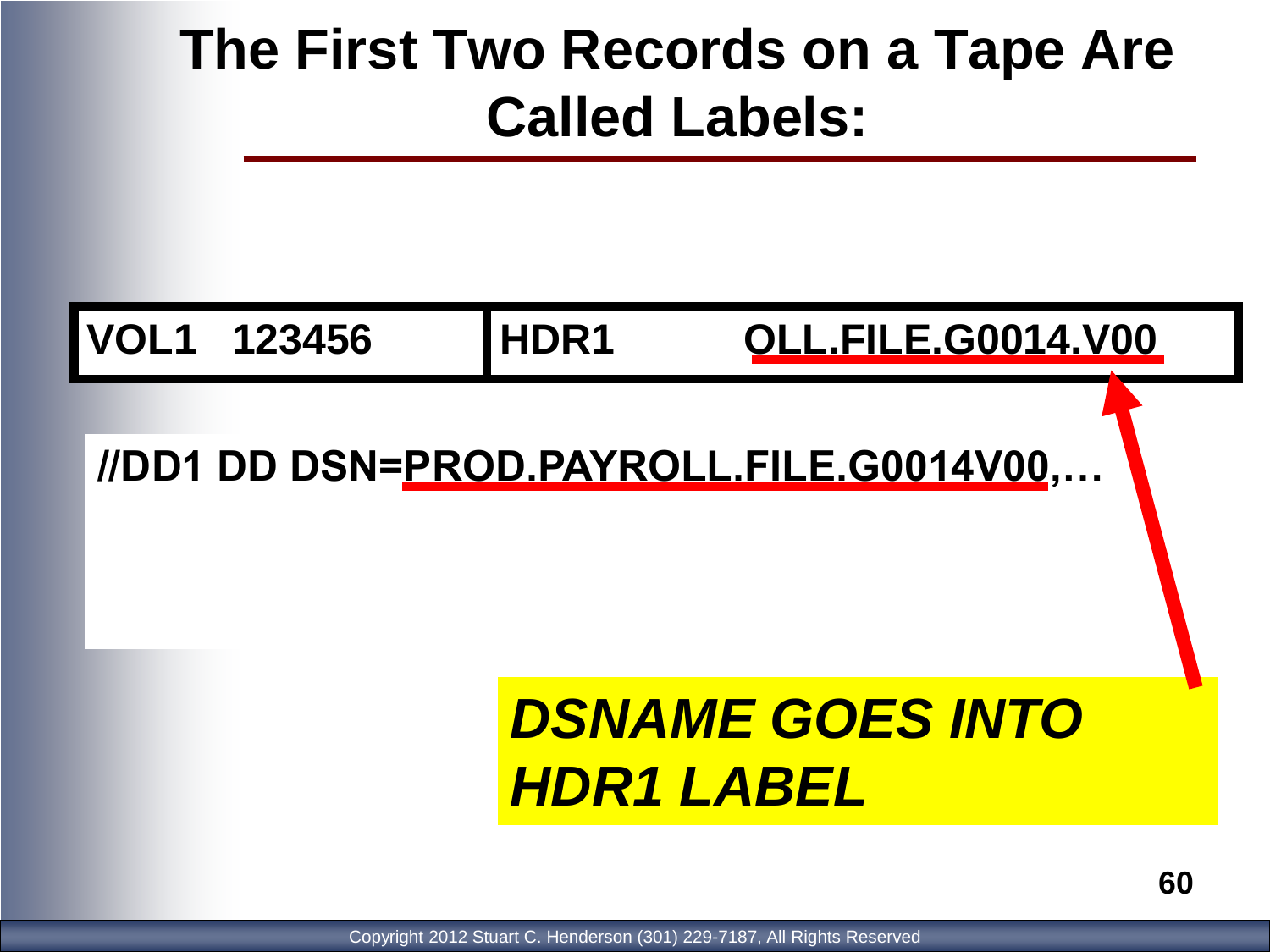# OPEN Makes Two Checks for SL Tapes

**VOL1 123456 HDR1 OLL.FILE.G0014.V00**

#### **//DD1 DD DSN=PROD.PAYROLL.FILE.G0014V00,…**

## **1. Compare DSNAME in Label Against DD Card 2. Call SAF with RACHECK**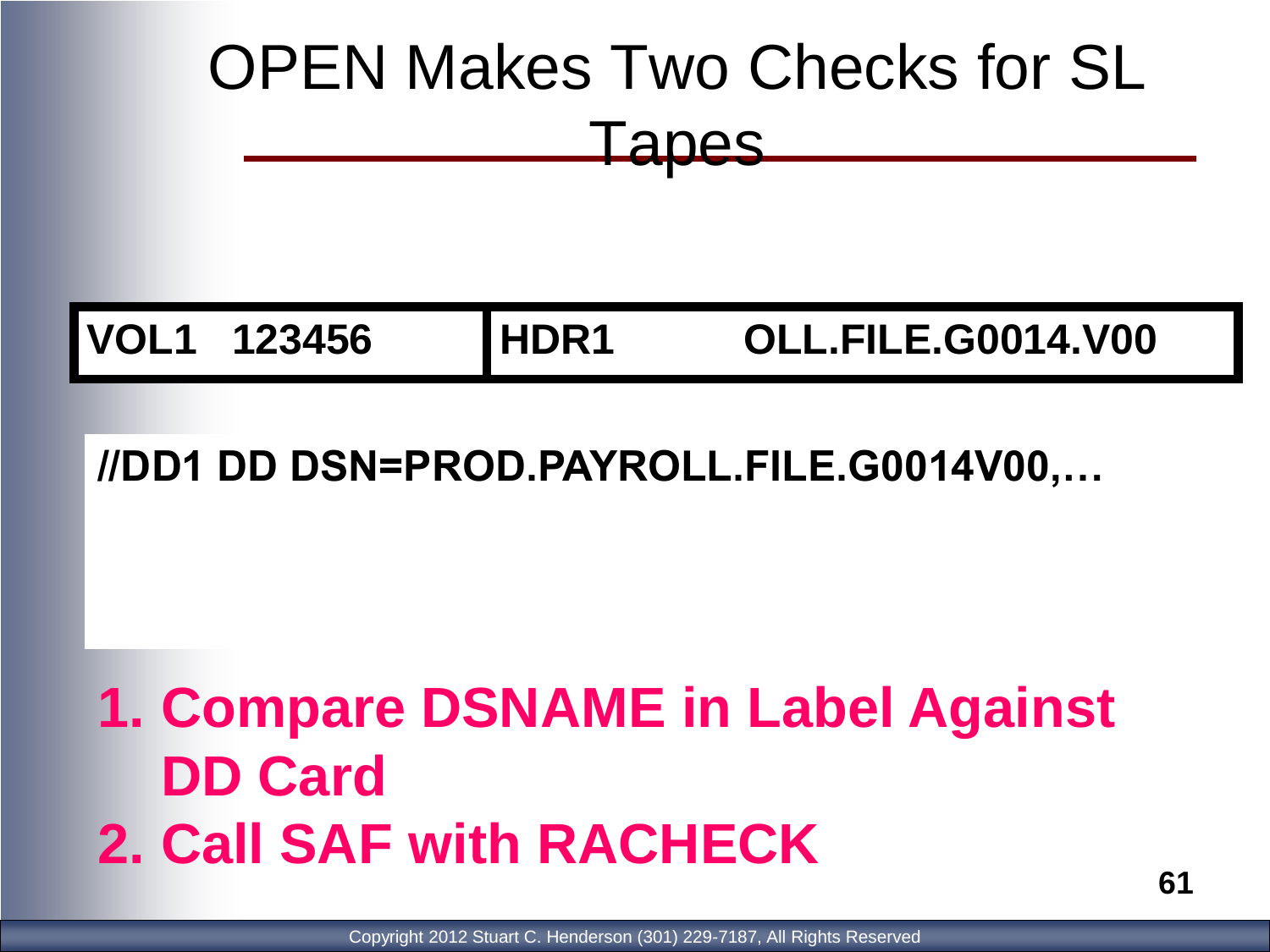#### **But If the Rogue STU Wants to Read It:**

**VOL1 123456 HDR1 OLL.FILE.G0014.V00**

#### **//DD1 DD DSN=PROD.PAYROLL.FILE.G0014V00,…**

#### **//DD2 DD DSN=STU.XX.OLL.FILE.G0014V00,…**

**1. Compare DSNAME in Label Against DD Card 2. Call SAF with RACHECK**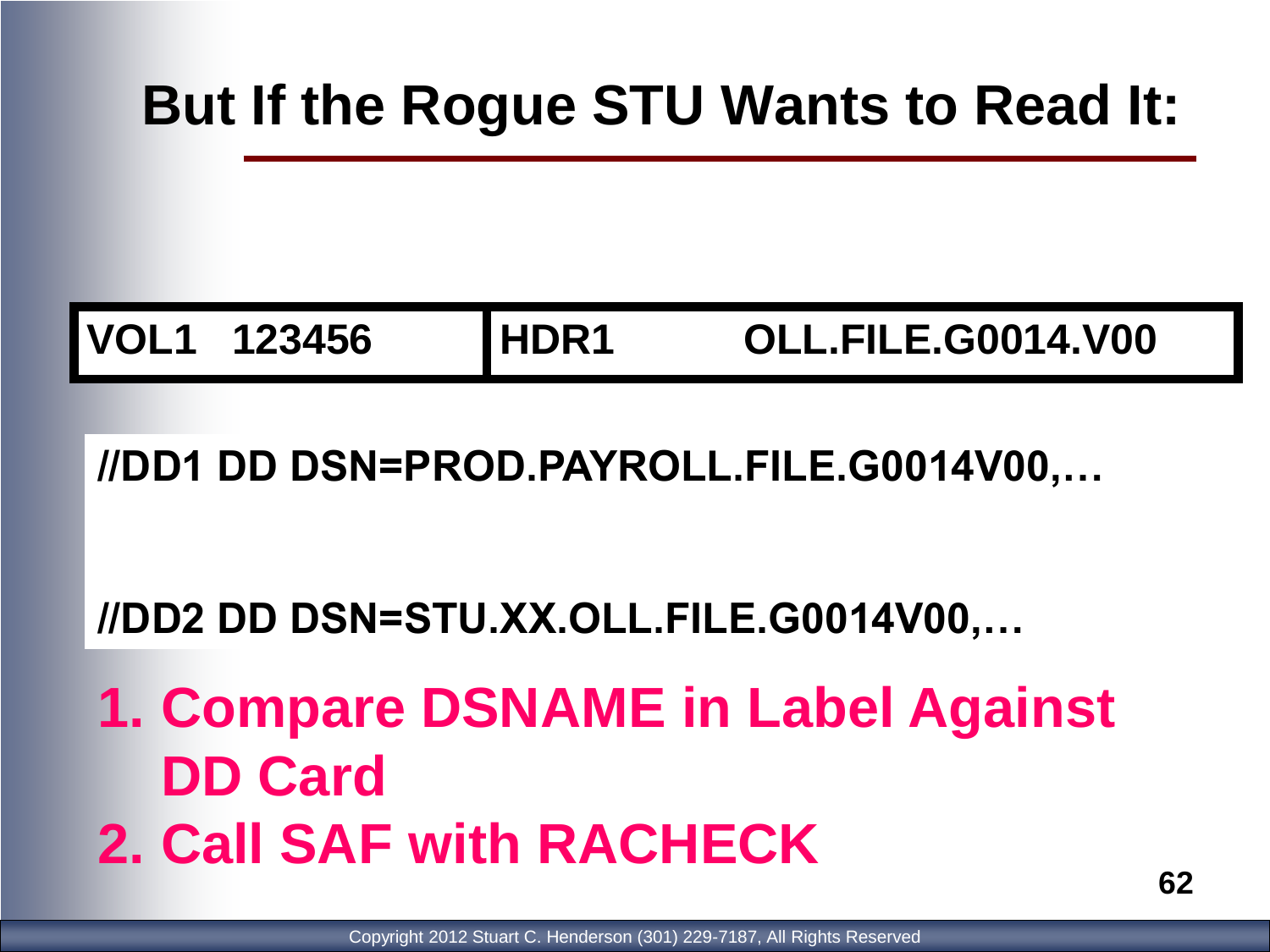#### **But If the Rogue STU Wants to Read It:**

**VOL1 123456 HDR1 OLL.FILE.G0014.V00**

**//DD1 DD DSN=PROD.PAYROLL.FILE.G0014V00,…**

**//DD2 DD DSN=STU.XX.OLL.FILE.G0014V00,…**

**1. Compare DSNAME in Label Against DD Card 2. Call SAF with RACHECK**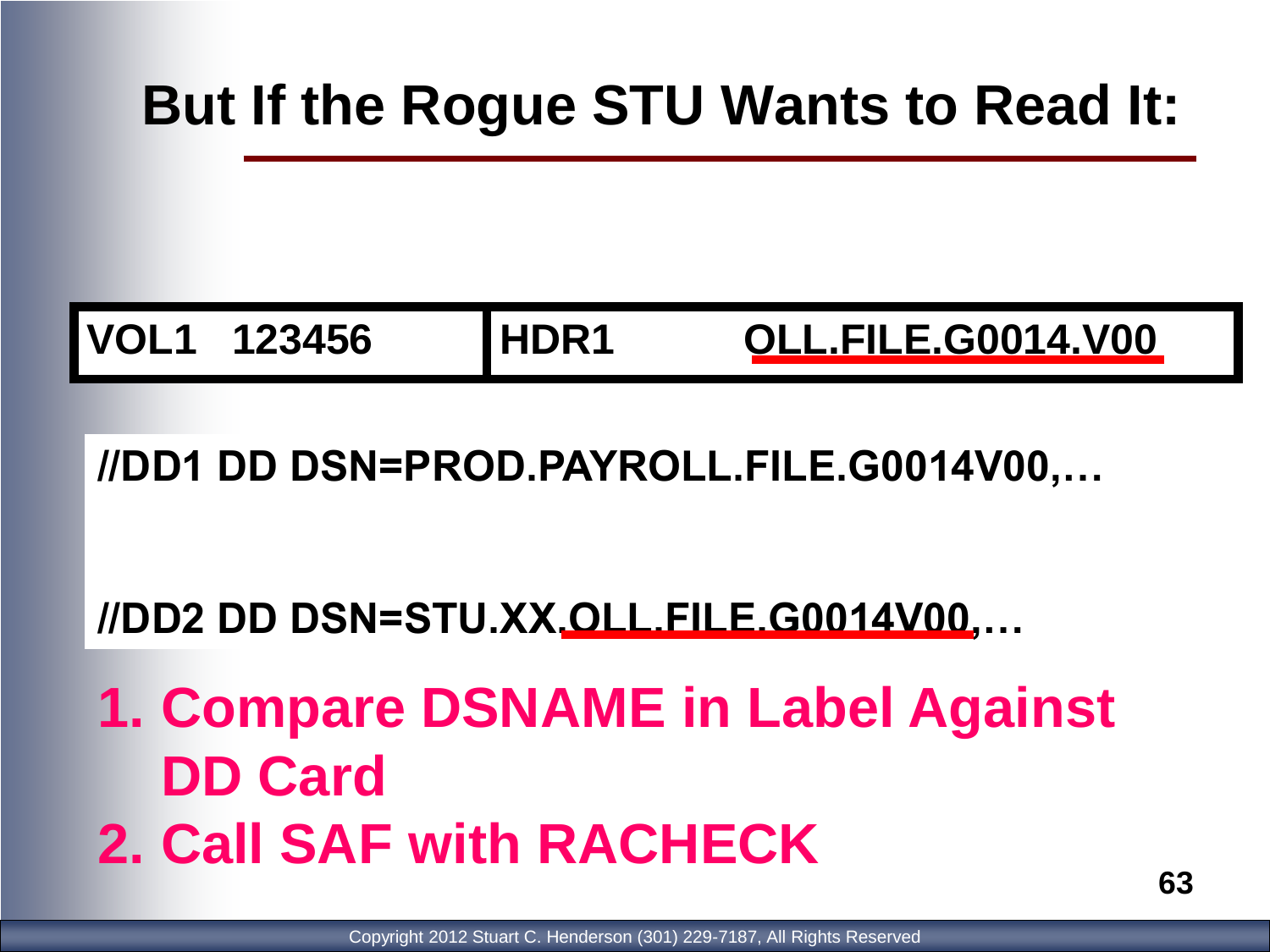#### **EXAMPLE ATTACKS FOR THIRD BASE**

- **3A) Residual data on disk**
- **3B) Residual data on tape**
- **3C) 17 character tape label**
- **3D) BLP**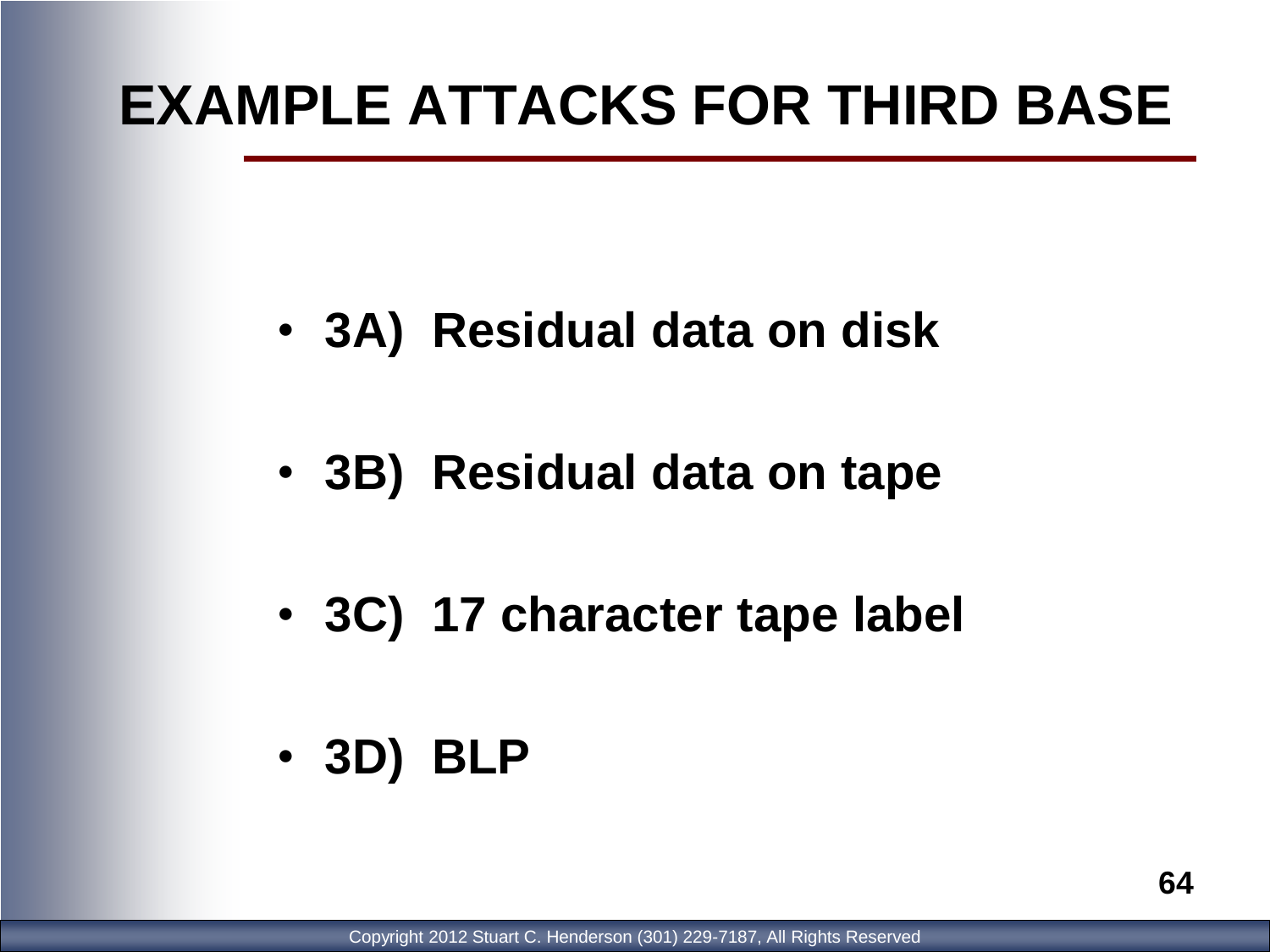#### **Attack Method Example 3A**

- **Learn what disk packs sensitive datasets are allocated on, and when they are erased**
- **Just after they are erased, use ISPF to allocate large datasets on those disk packs.**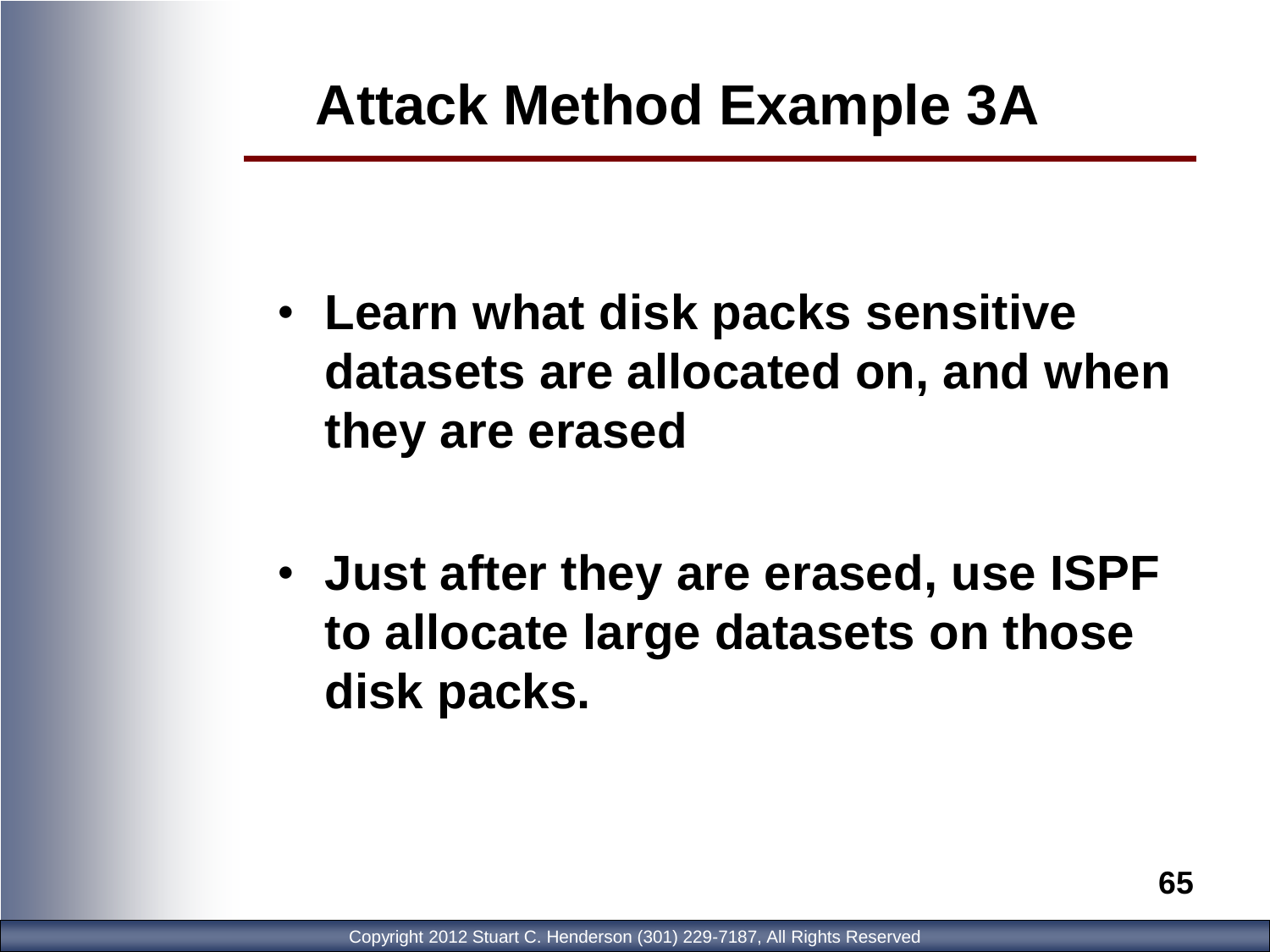#### **Attack Method Example 3A (continued)**

- **Write a program to read the datasets you've allocated, skipping over any initial end-of-file mark**
- **Browse the datasets, doing a FIND for a field which you know is in the sensitive data**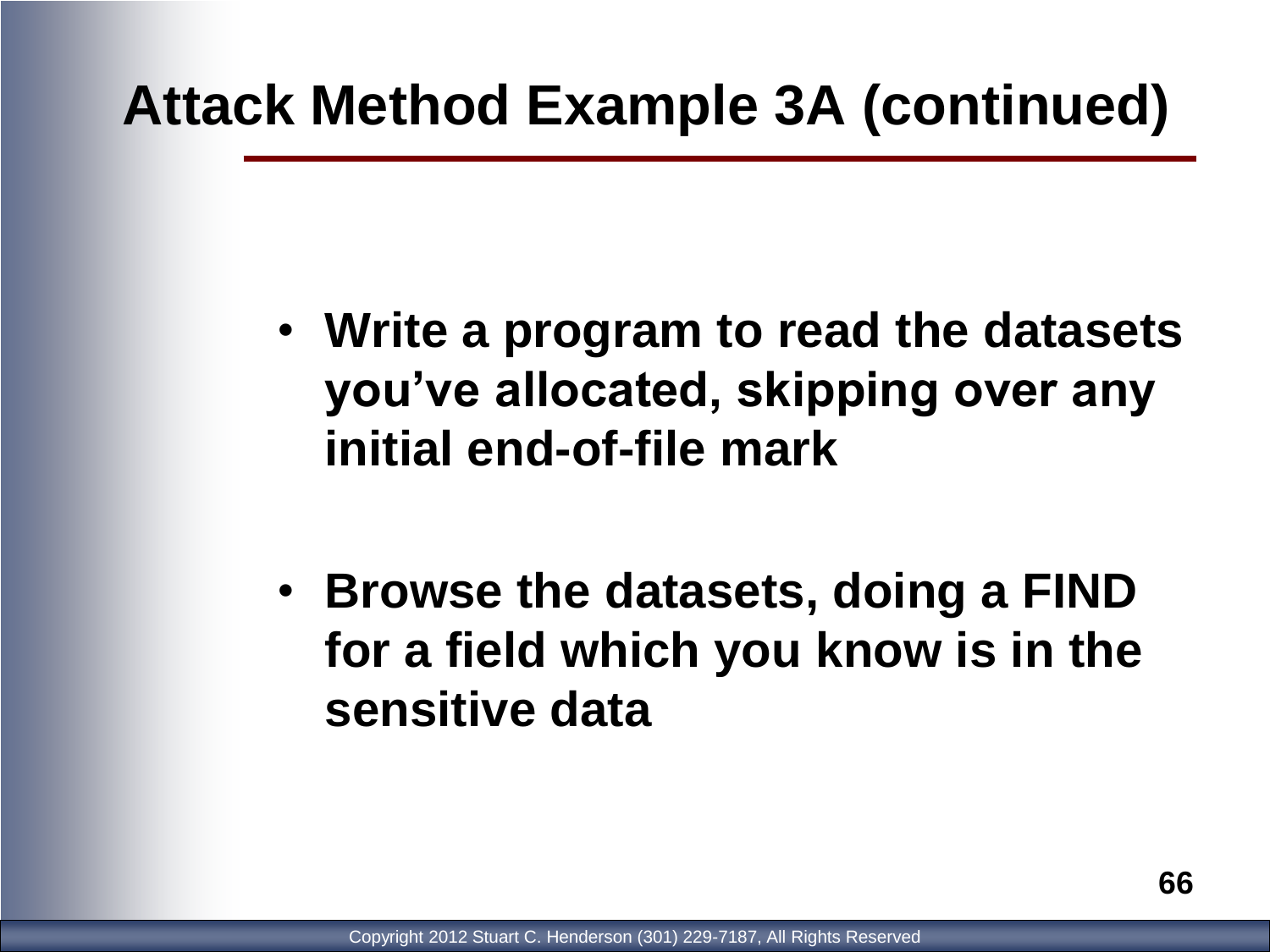#### **Attack Method Example 3B**

- **Find the volser of a tape which has sensitive production data, and whose retention period will shortly expire**
- **Wait until the retention expires, then run a program with a DD card calling for that specific tape, to write a new dataset on the tape.**
- **Have the program read the residual data.**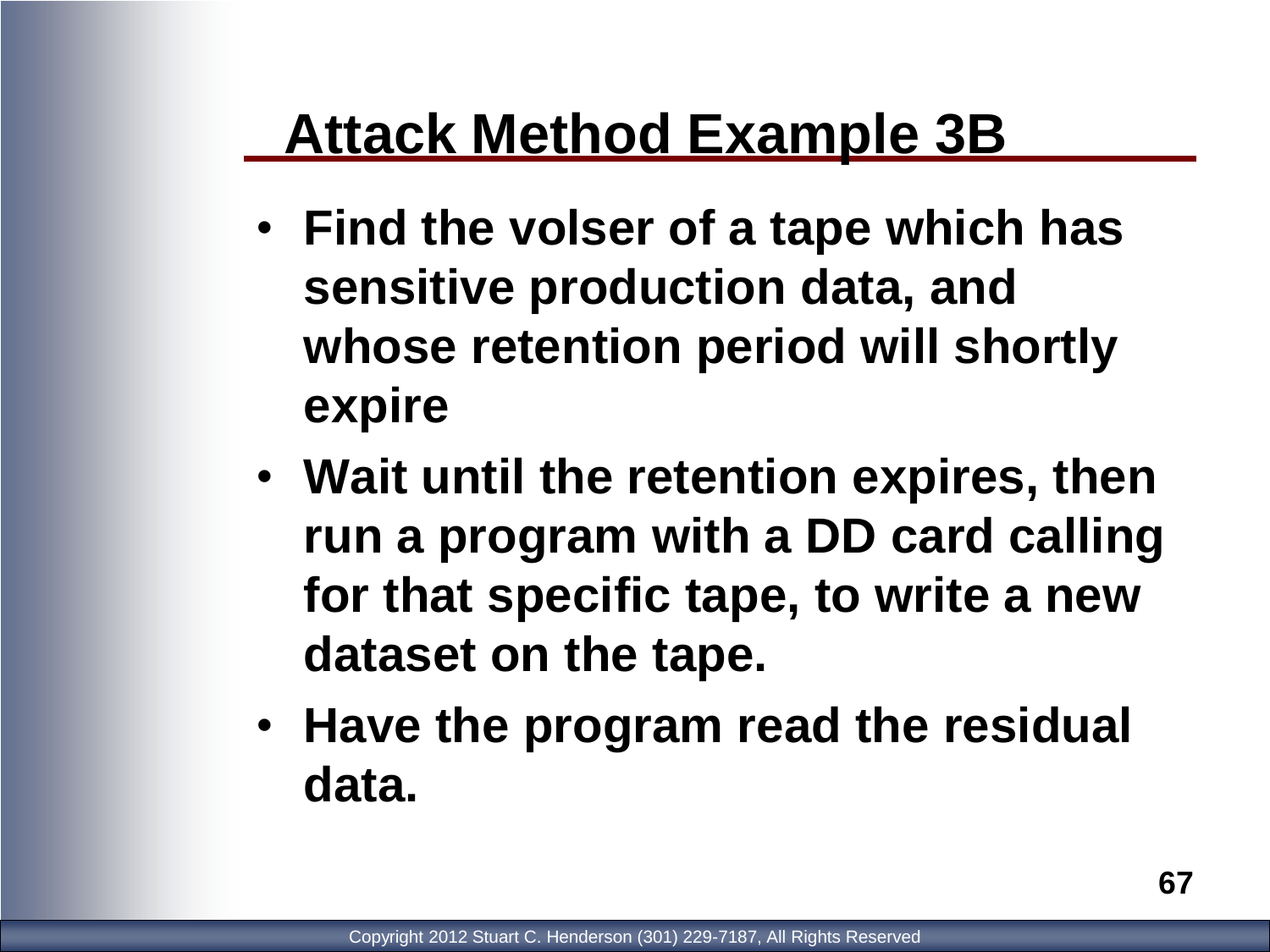#### **Attack Method Example 3C**

- **Find a production dataset with a long dsname**
- **Run an IEBGENER with a SYSUT1 DD card specifying a dsname that has your userid as the High Level Qualifer**
- **Make sure that the dsname on the DD card has the rightmost 17 characters the same as on the tape standard label**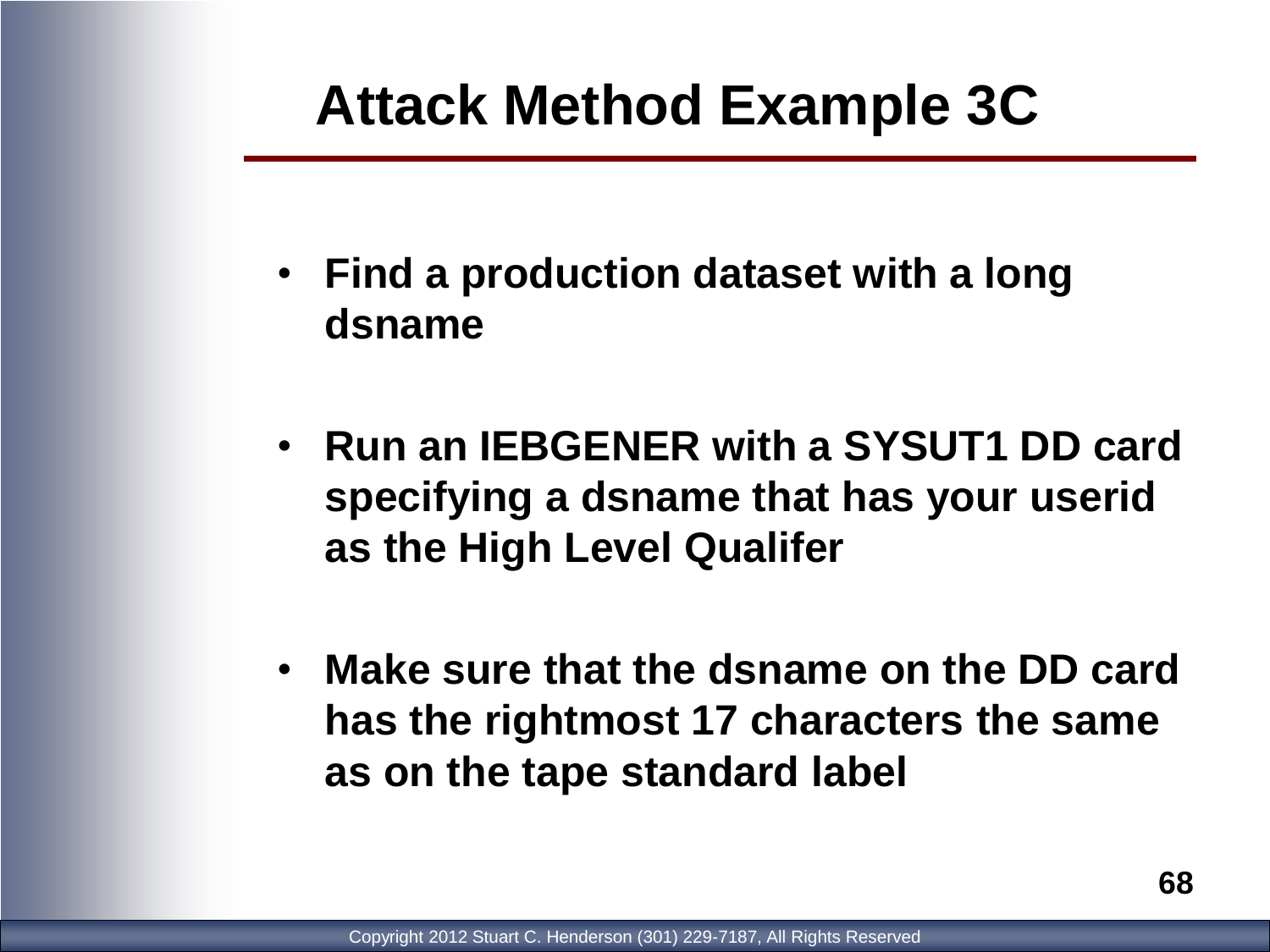#### **Attack Method Example 3C (continued)**

- **When you run the IEBGENER, the DD card will match the dsname in the tape label (all 17 characters of it)**
- **When you run the IEBGENER, the call to RACF will allow the access, since for the full 44 character dsname, your userid will be the HLQ**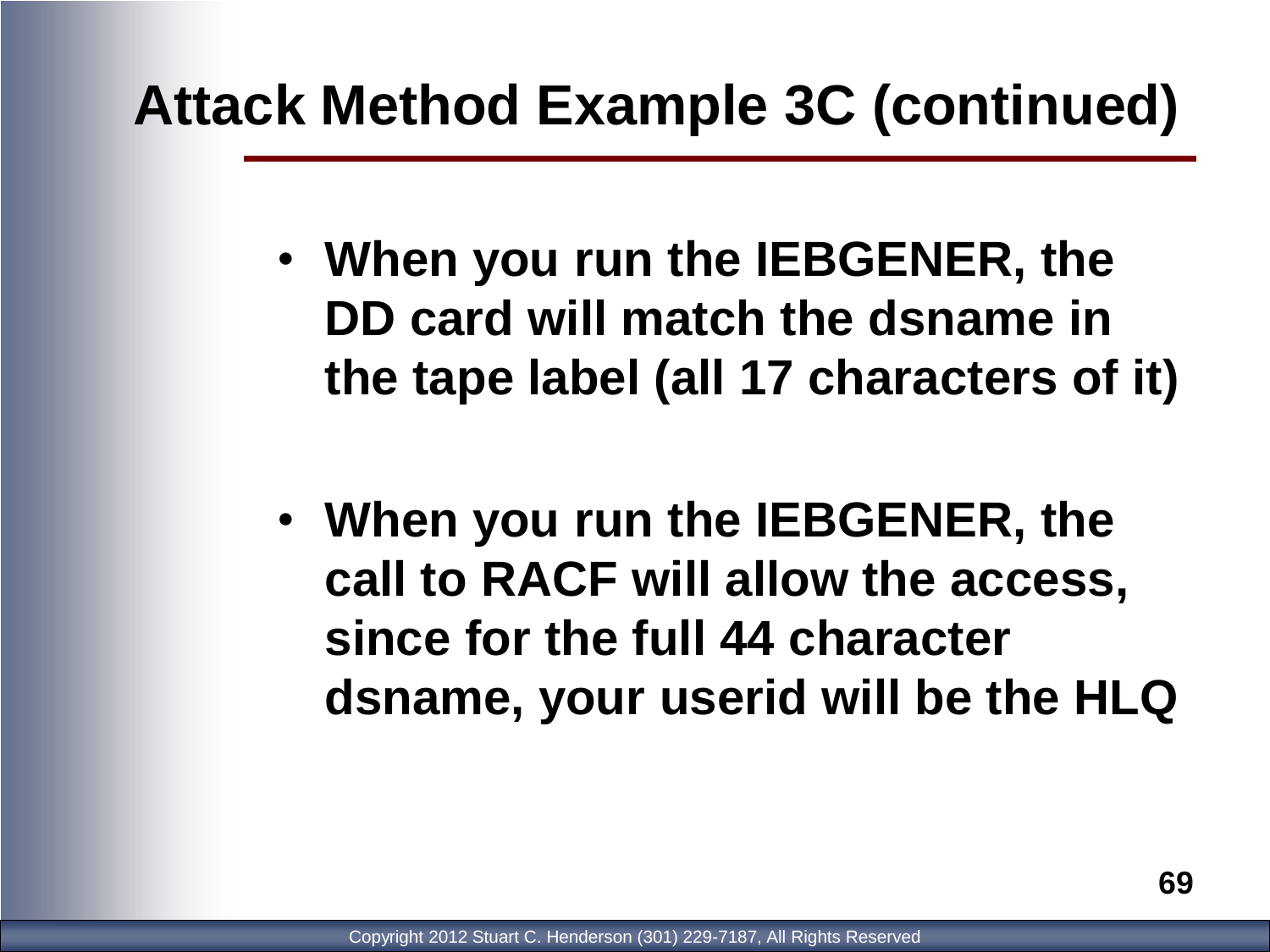## **Attack Method Example 3D**

- **Get permission to put LABEL=(2,BLP) on your DD cards**
- **If the security software doesn't control it, you just need permission from JES**
- **If the security software does control it, stamp your foot and insist that you need it to do your job**
- **Read any tape dataset you feel like**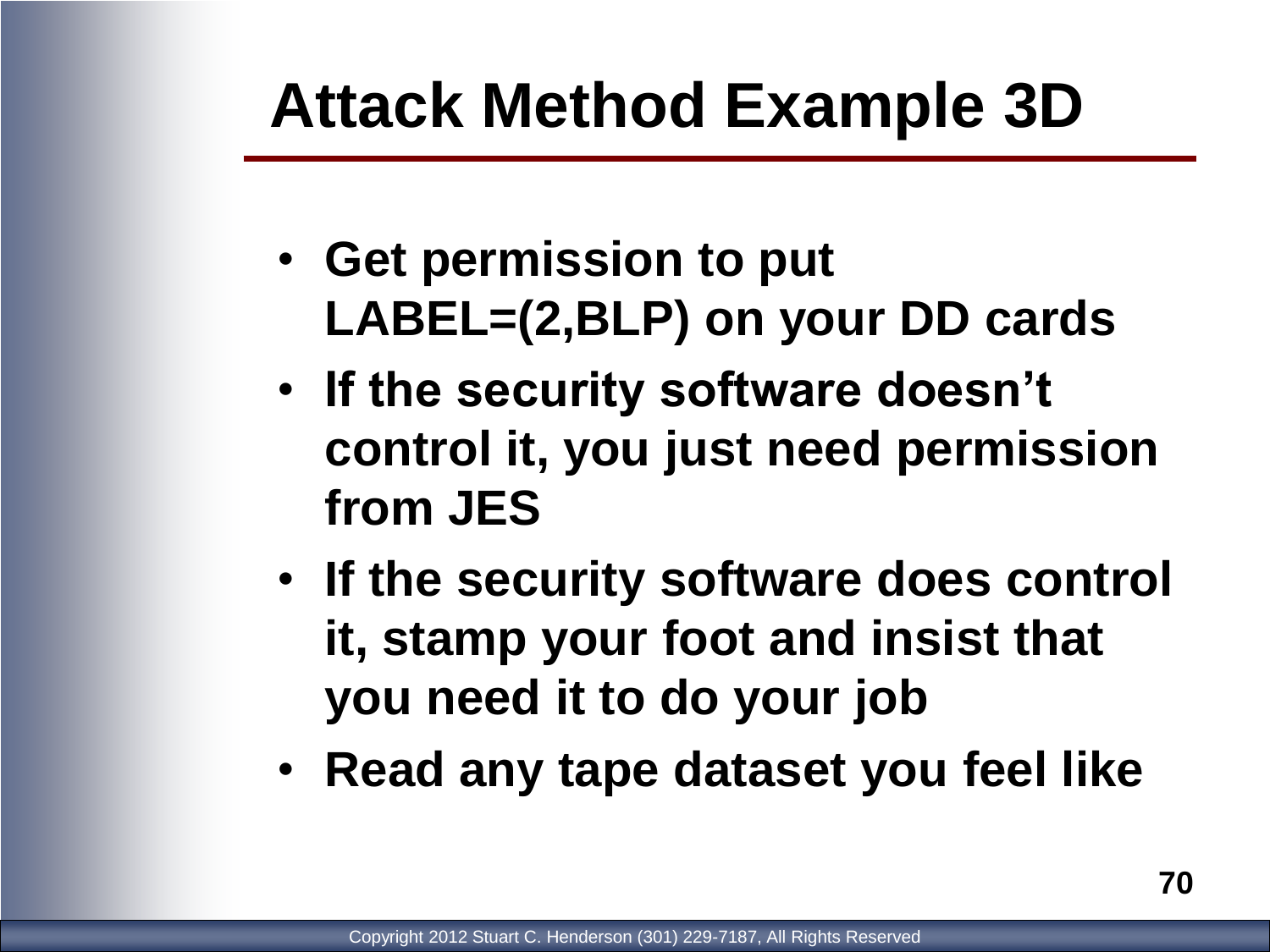### **Access to Print Datasets**

- **Software such as SDSF**
- **Browse the spool file directly if its RACF Dataset Rule has a UACC of READ (or the relevant GLOBAL rule)**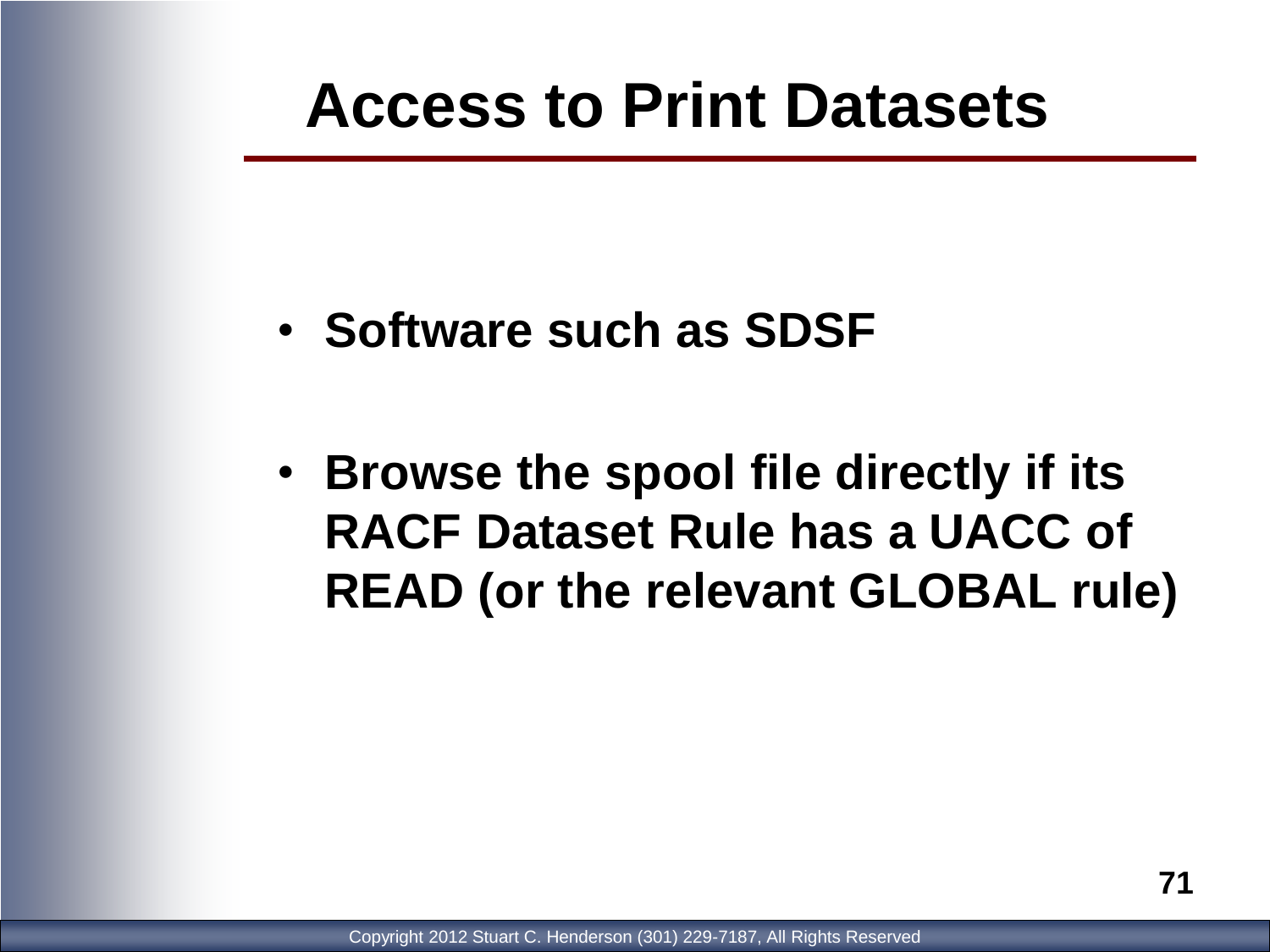#### **Access to USS (OMVS) Files**

#### • **(More details in a future session)**

#### • **Use of ACLs (Access Control Lists) with USS**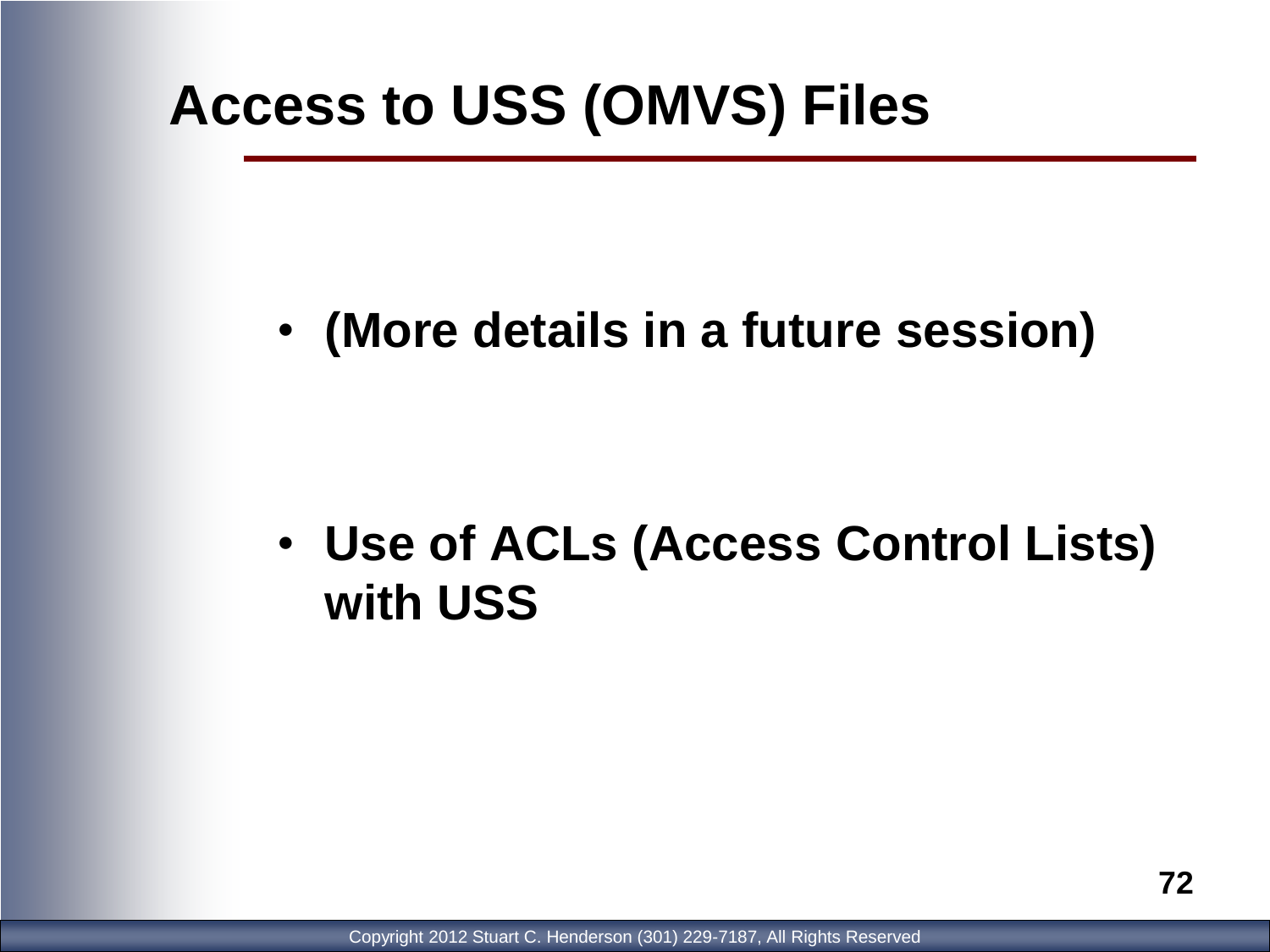# **PROTECTION AGAINST THIRD BASE ATTACKS**

- **PROTECTALL, TAPEDSN, JESSPOOL**
- **Erase on Scratch (Note super-fast DASD enhancement) See more info at**

**[www.stuhenderson.com/RUGNEW](http://www.stuhenderson.com/RUGNEW75.pdf) [75.pdf](http://www.stuhenderson.com/RUGNEW75.pdf)**

• **UACC(NONE) as default, including GLOBAL rules**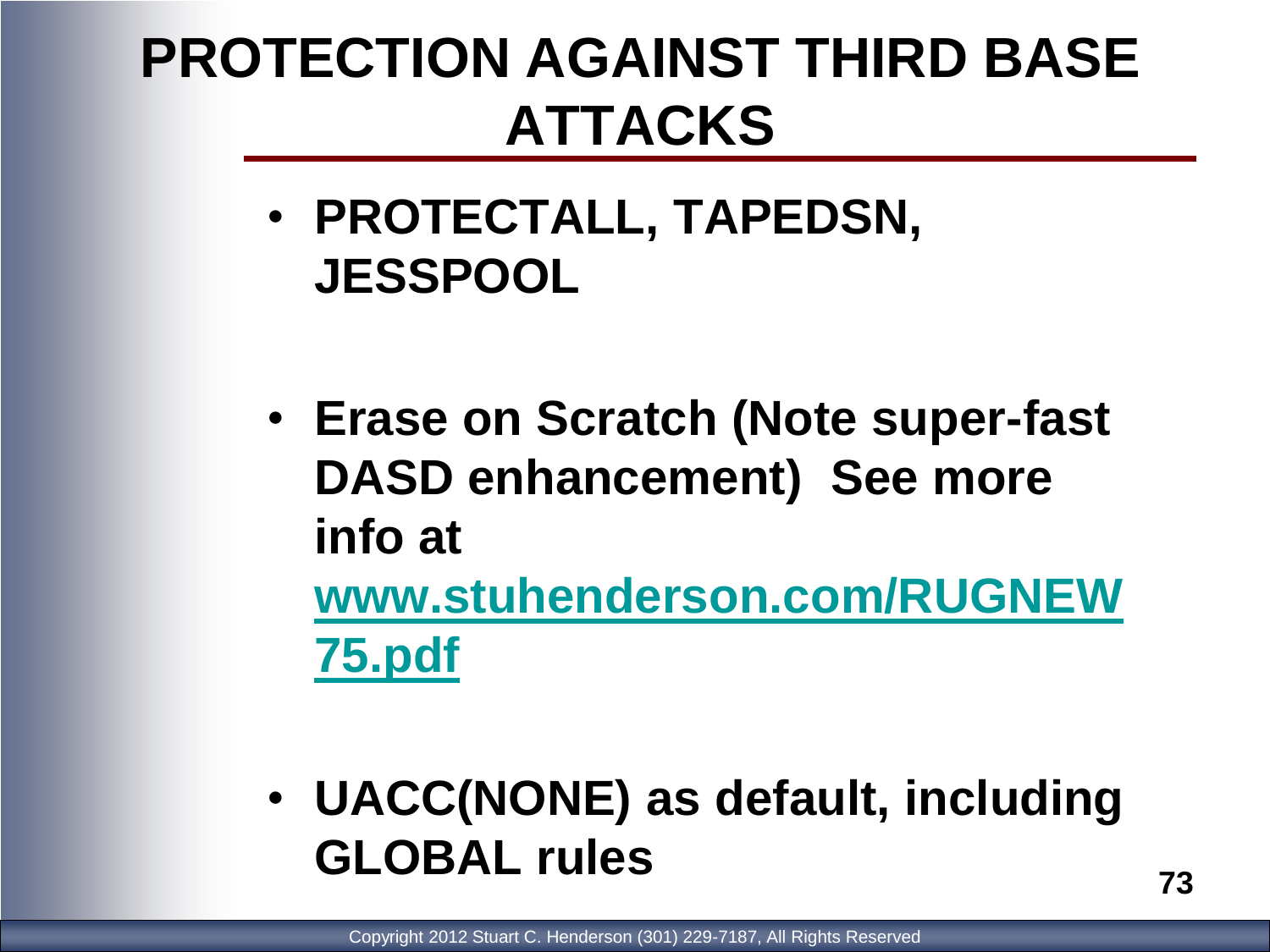## **PROTECTION AGAINST THIRD BASE ATTACKS**

- **Security software control over BLP**
- **Tape management software and pooling**
- **Encryption (hardware and software, DB2)**
- **Tape Drive Encryption**
- **Only Send Out Brand New Tapes**
- **Restrict granting of OPERATIONS**
- **DB2 V8 use of SECLABEL and MLS**
- **Parmlib Member DEVSUPxx Fields Named TAPEAUTHxx**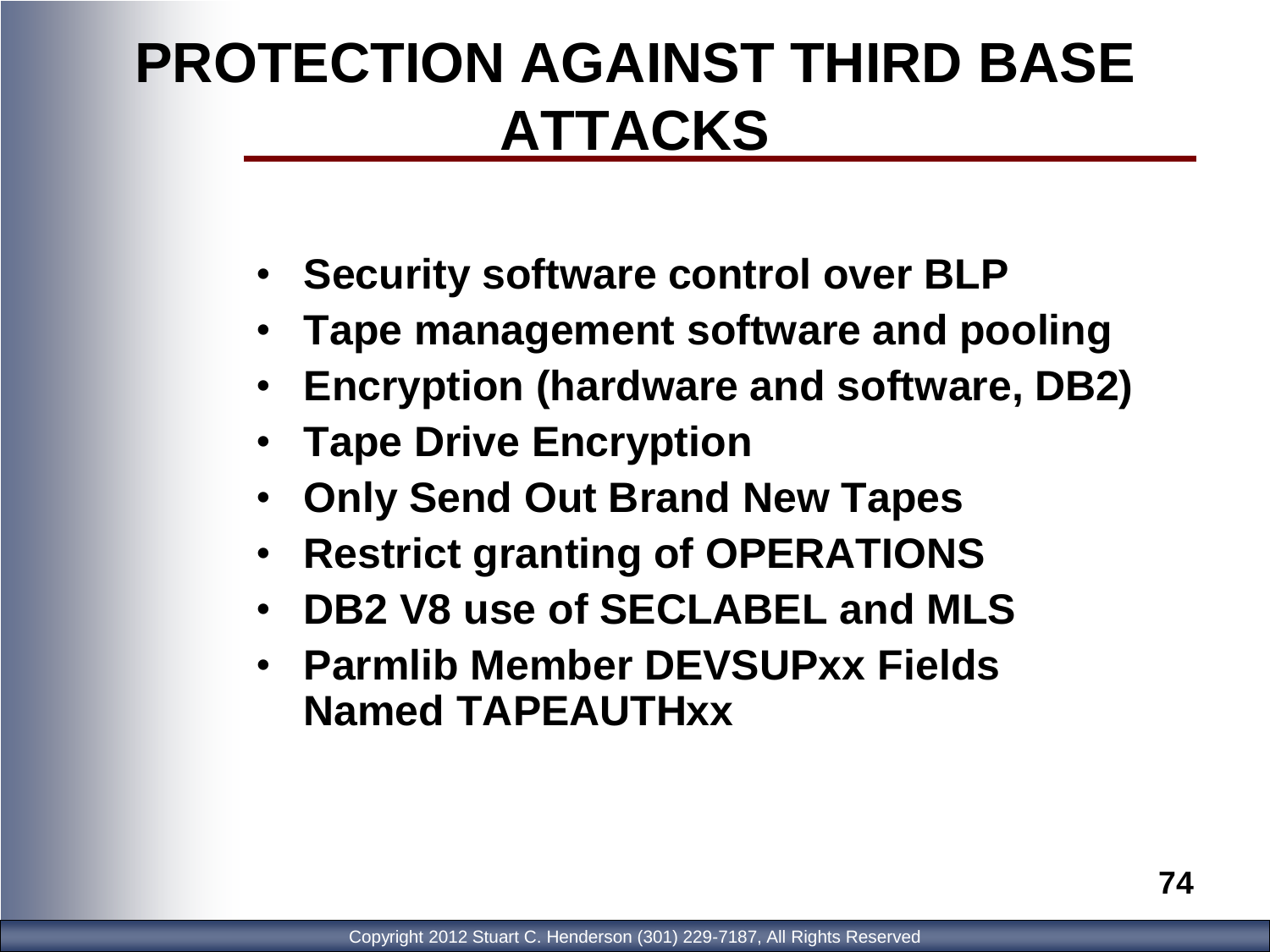### **Make RACF Userids Be Restricted**

- **ALU userid RESTRICTED**
- **Doesn't Permit Access By:**
	- **UACC**
	- **ID(\*)**
	- **GLOBAL rules**
	- **USS ACLs (Access Control Lists)**
- **Does Permit By:**
	- **WARNING**
	- **UNIX File Security Bits (Note Exception with UNIXPRIV Rule RESTRICTED.FILESYS.ACCESS)**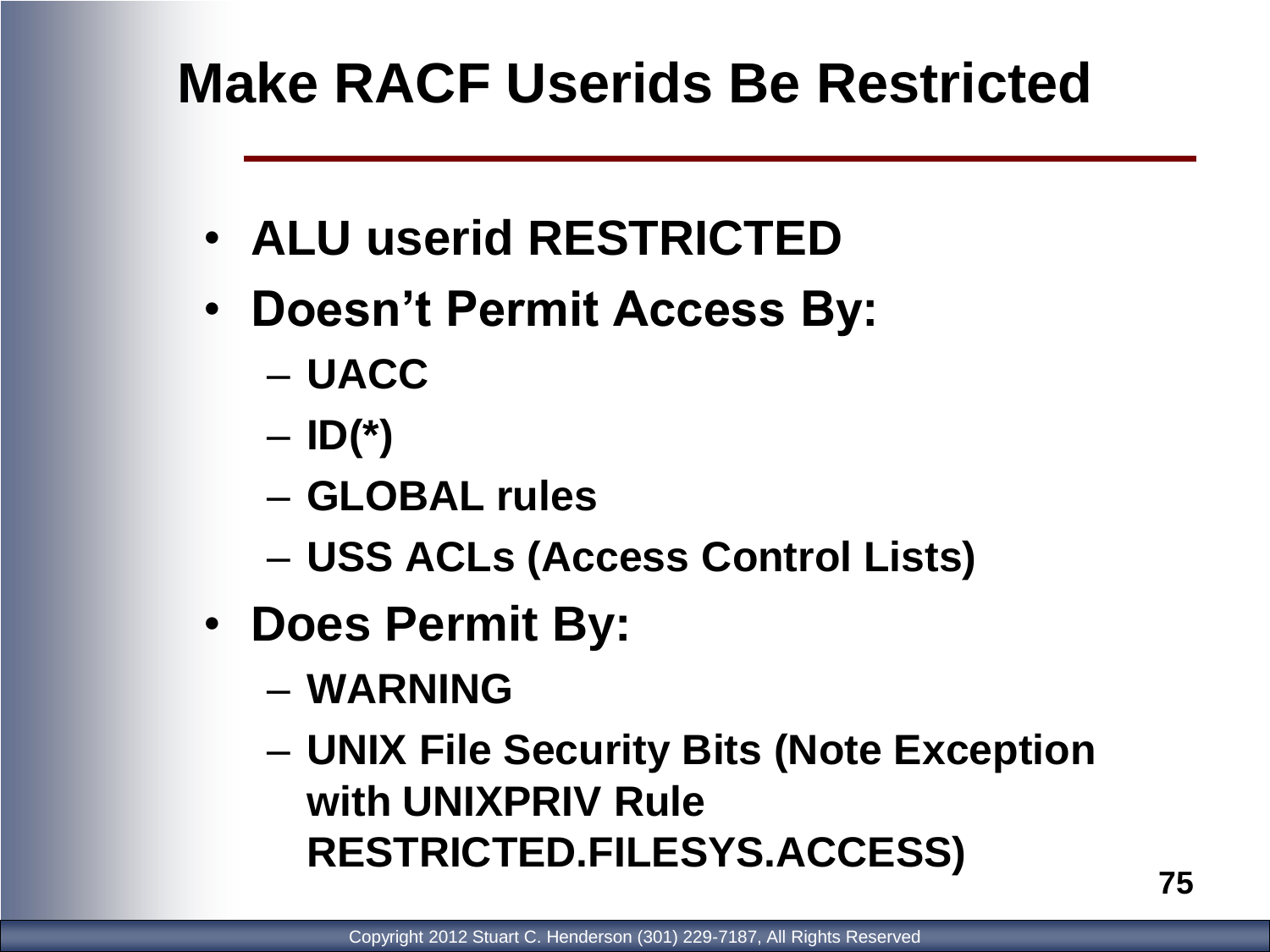# **Four Steps to Scoring**

- **First Base (Physical or Network Access)**
- **Second Base (Bind/Logon or Initiator)**
- **Third Base (Data and Resources)**

#### • *Coming Home (OS Privileges)*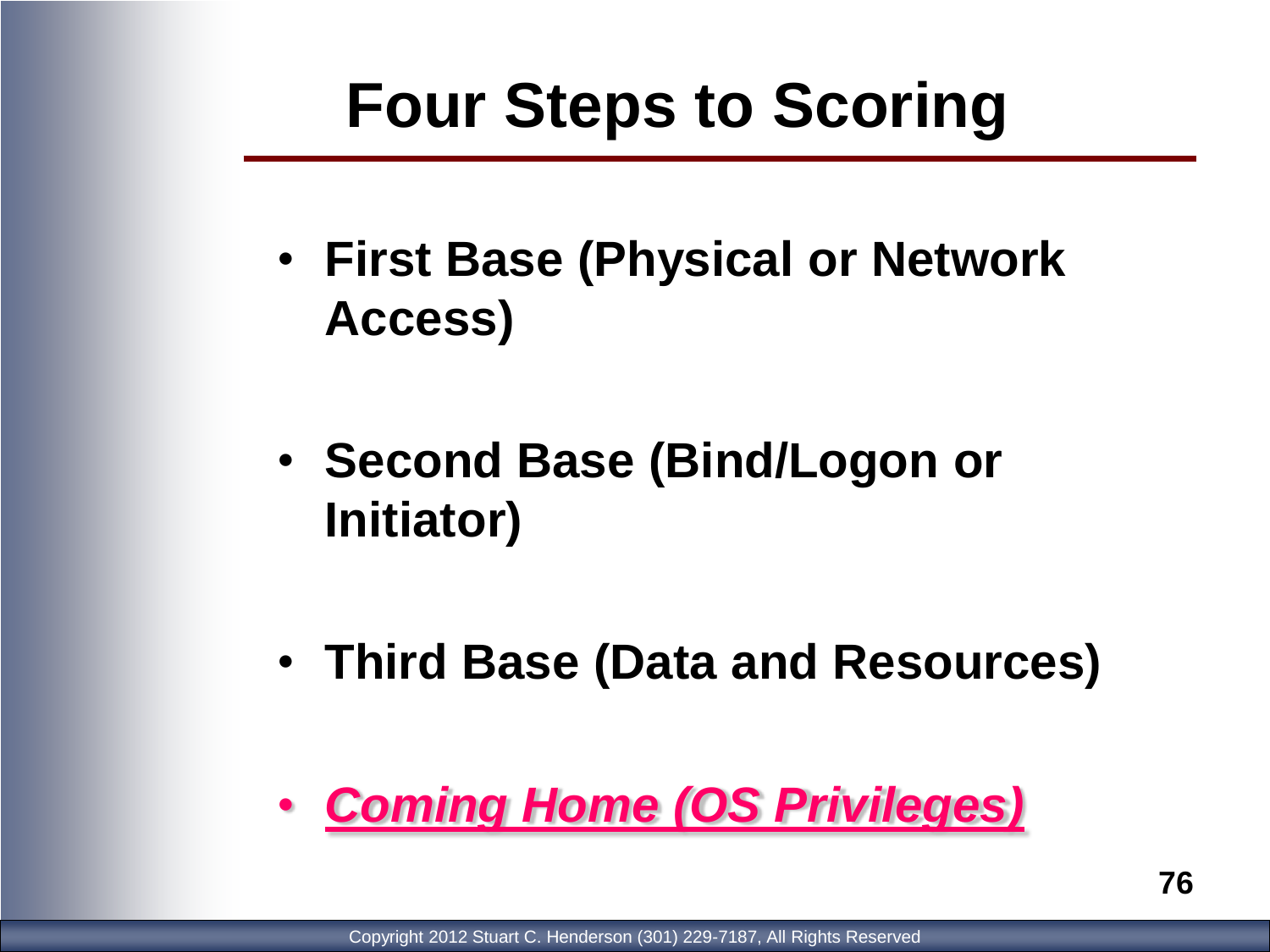# **4) COMING HOME**

- **Getting Operating System Privileges**
- **Best hunting is in user SVCs and APF authorized libraries. Look for short user SVCs that provide "authorization".**
- **If you have supervisor state, you can get protect key zero, and vice versa.**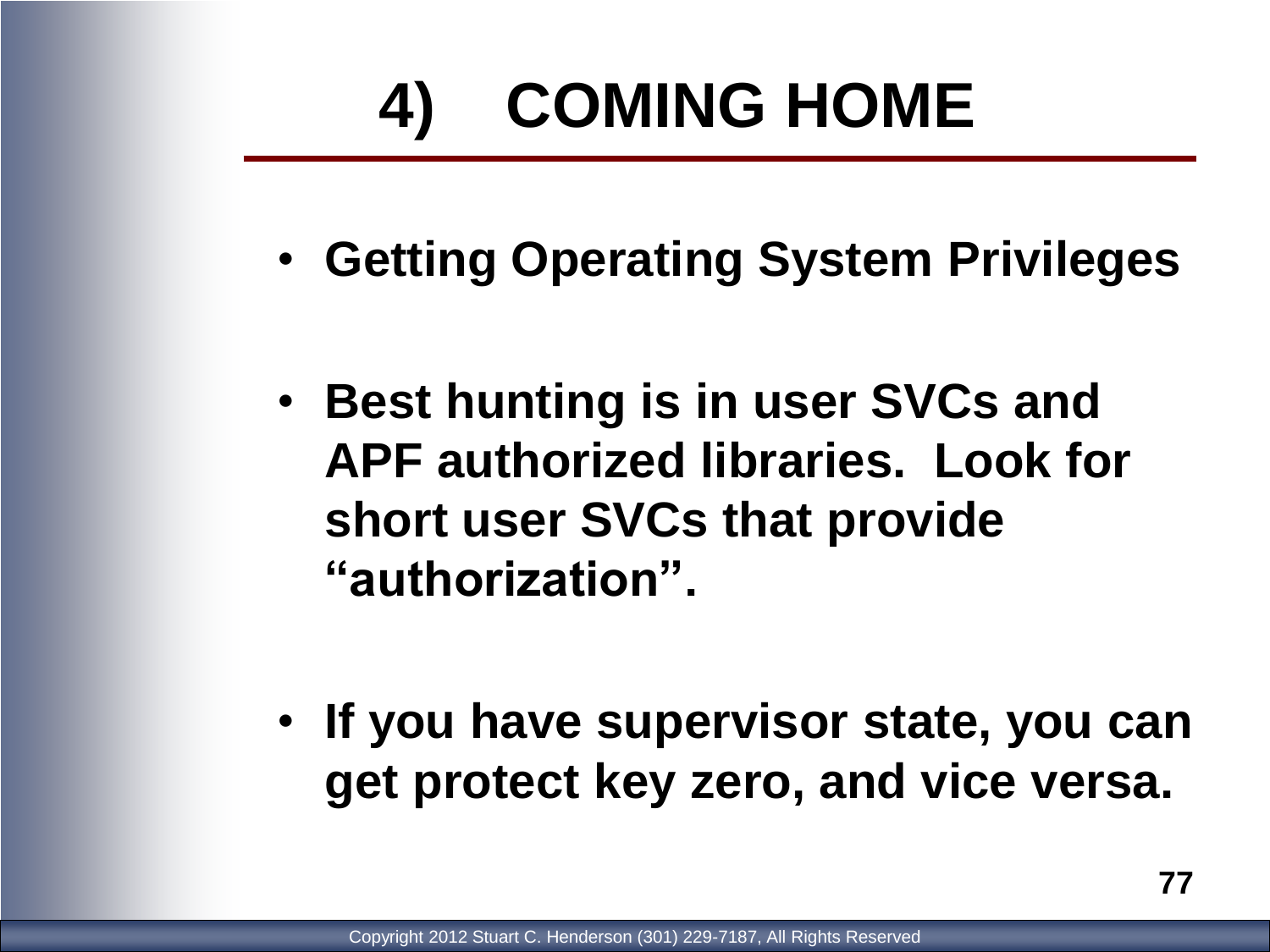#### **EXAMPLE ATTACKS FOR HOME PLATE**

• **4A) User SVCs**

#### • **4B) APF Authorization**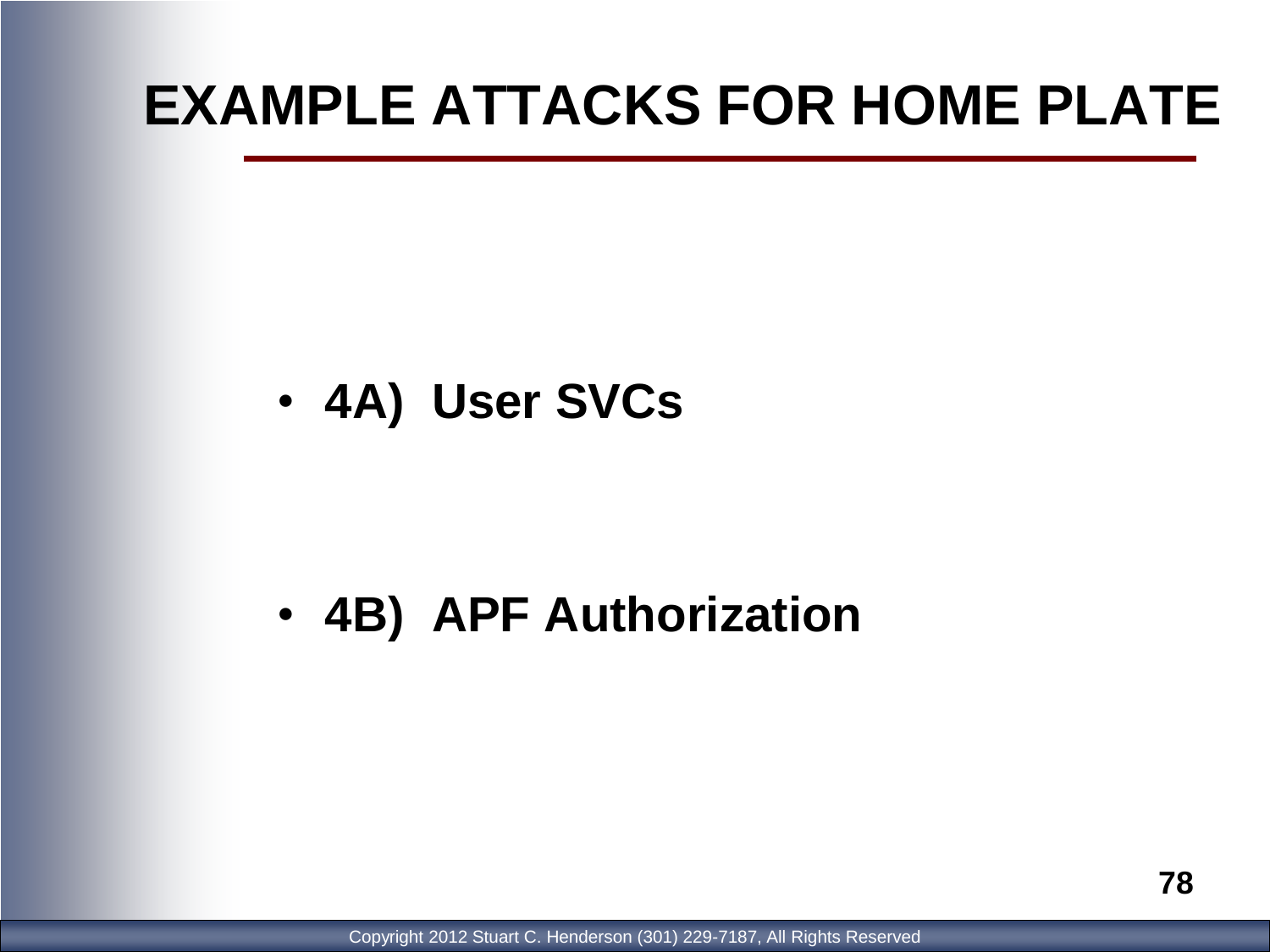#### **Attack Method Example 4A**

- **Logon to TSO (second base).**
- **Use the TEST (or REXX or whatever) command in TSO to browse control blocks, starting with address 16 (10 in hex), which has the address of the CVT or Communications Vector Table. This is the "mother of all control blocks" in MVS.**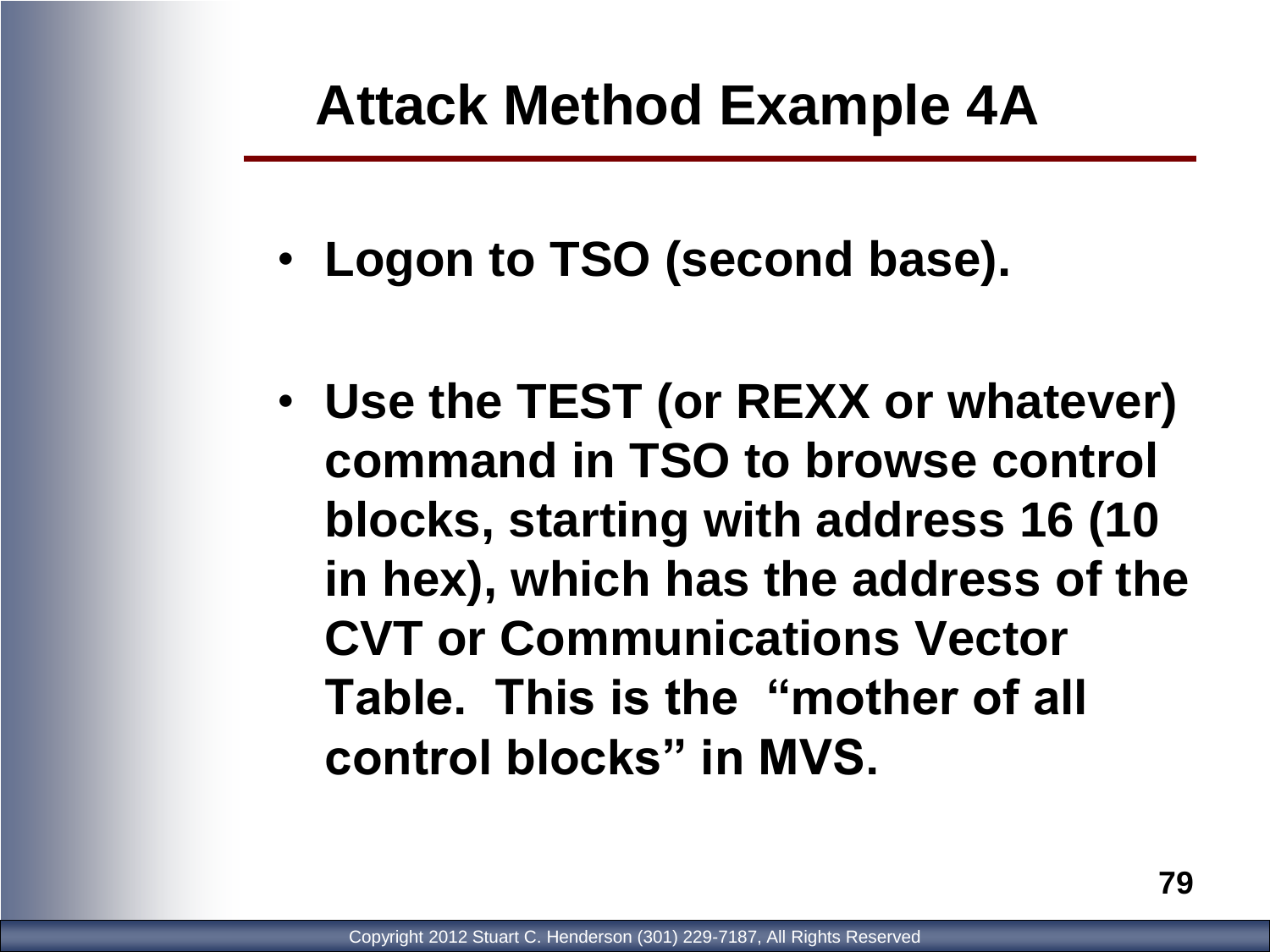- **The CVT has, at displacement C8, the address of the SCVT, or Secondary CVT.**
- **Use the TEST command (or a REXX EXEC or whatever tool you like) to examine this. The SCVT plus displacement 84 (hex) will give you the address of the SVC table.**
- **Skip the first 200 entries in the SVC table. (They are covered by IBM's integrity statement. Each entry is 8 bytes long.)**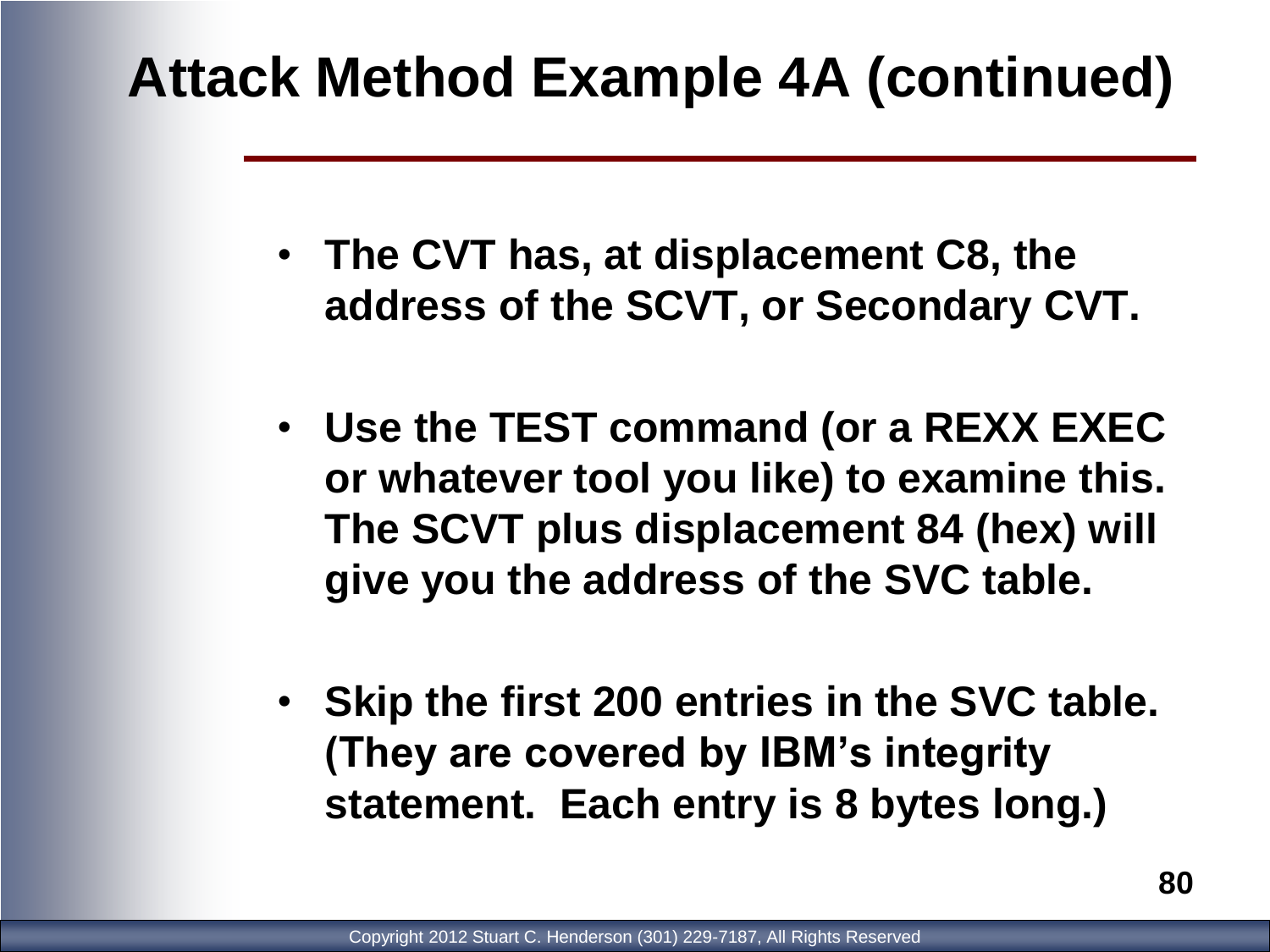• **A REXX Exec might look like this:**

**CVTPTR = C2D(STORAGE(10,4)) /\*Set CVTPTR to address of CVT\*/**

**SCVT = C2D(STORAGE(D2X(200+CVTPTR) ,4)) /\*Set SCVT to address of sec.CVT\*/**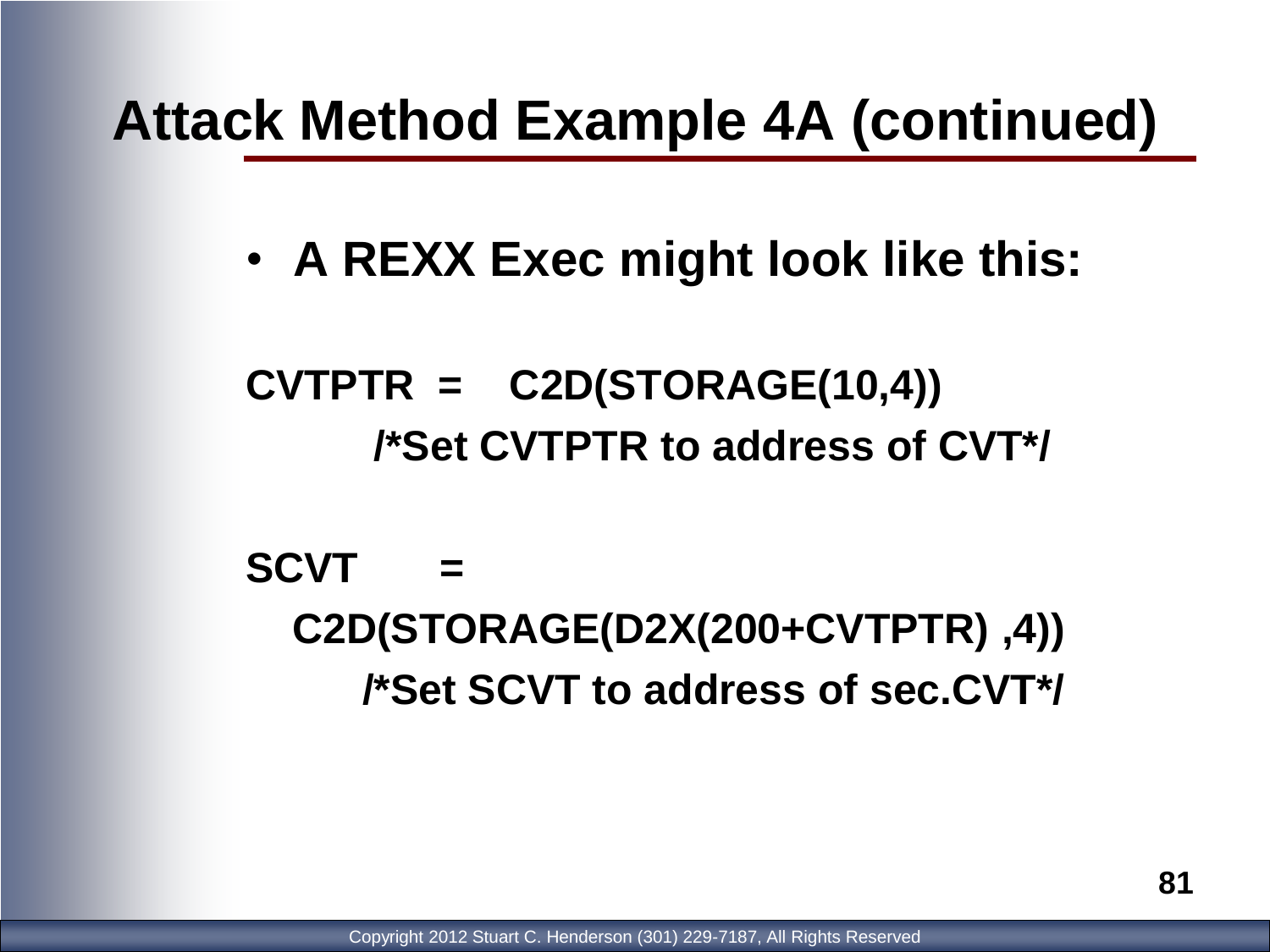- **The first 4 bytes of each entry is the address of the program which is the SVC.**
- **(If you can't read it in memory, learn the name and browse it in its library).**
- **Browse the program at that address. The first 100 bytes will likely give you the copyright notice, including the program name and vendor.**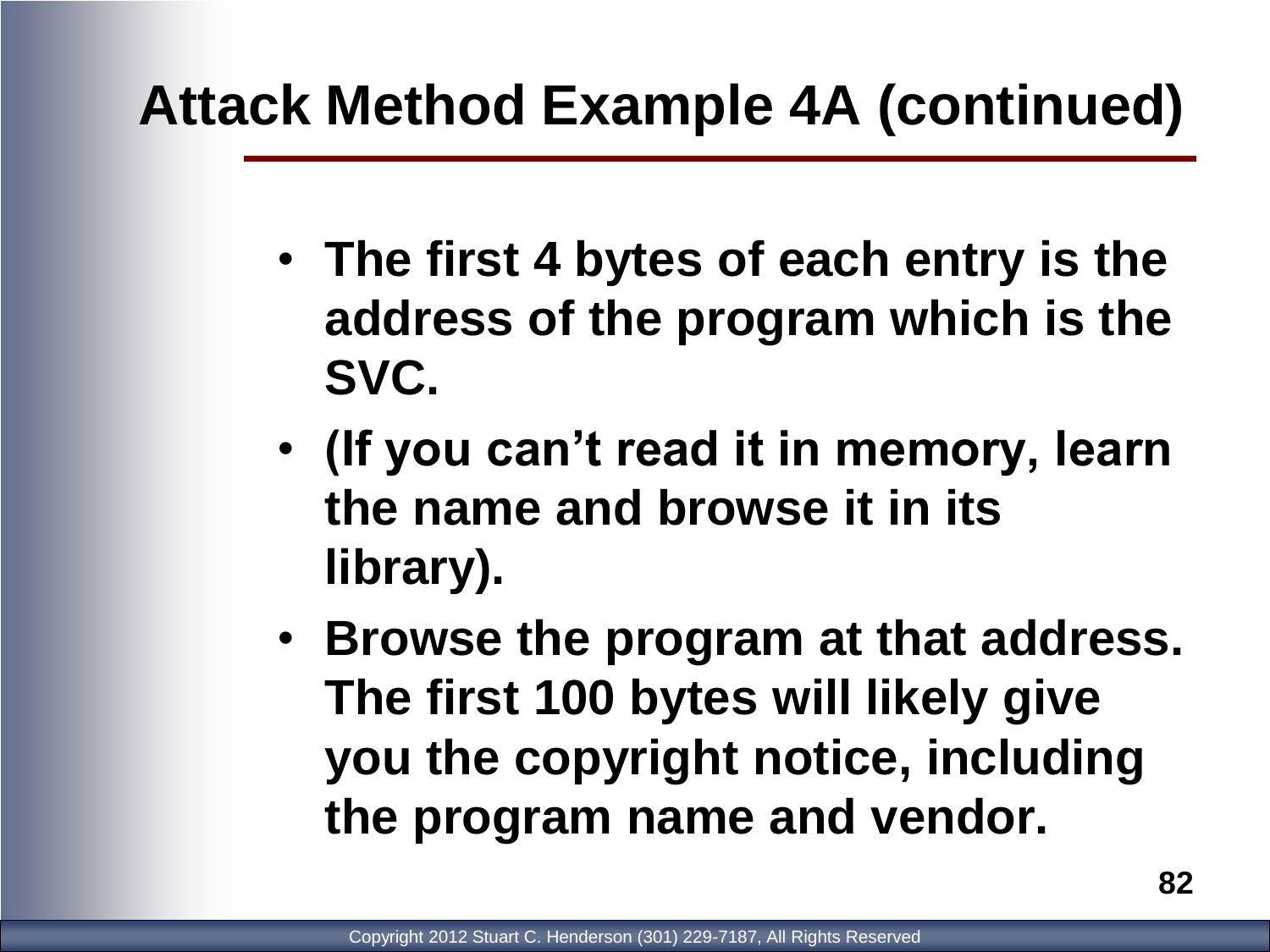- **Use the TEST command to display the program, translating it from machine language to assembler. Continue until you find an SVC which will give you supervisor state.**
- **Write a program which you will execute as a batch job, and which executes that SVC.**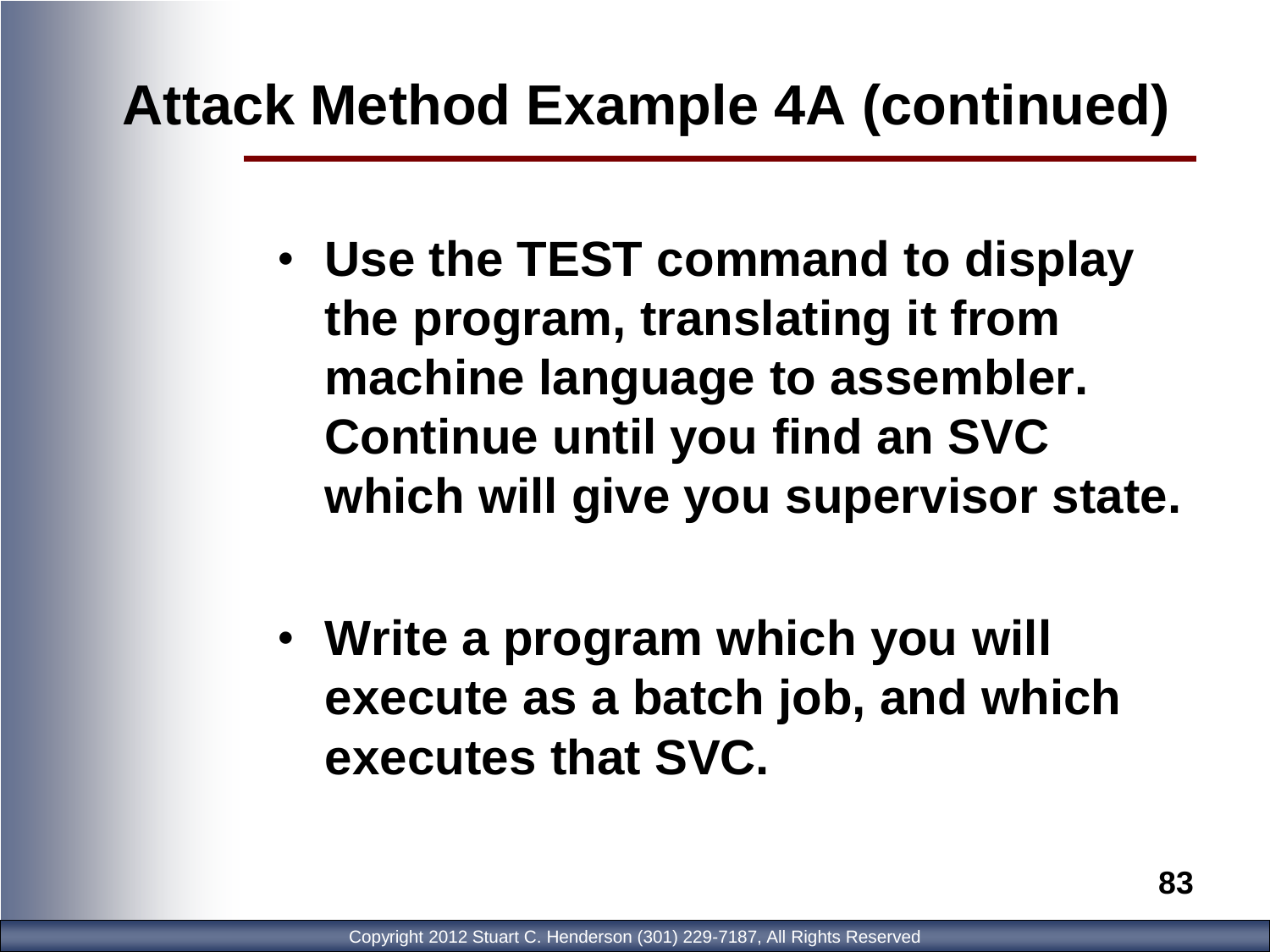#### **Attack Method Example 4B**

- **Use the same approach as in 4A to browse system control blocks to get the address of the APF authorized library table. This is the same source used by DSMON.**
- **Find an APF authorized library which you can update. Your best bet is usually the library for the most recently installed software.**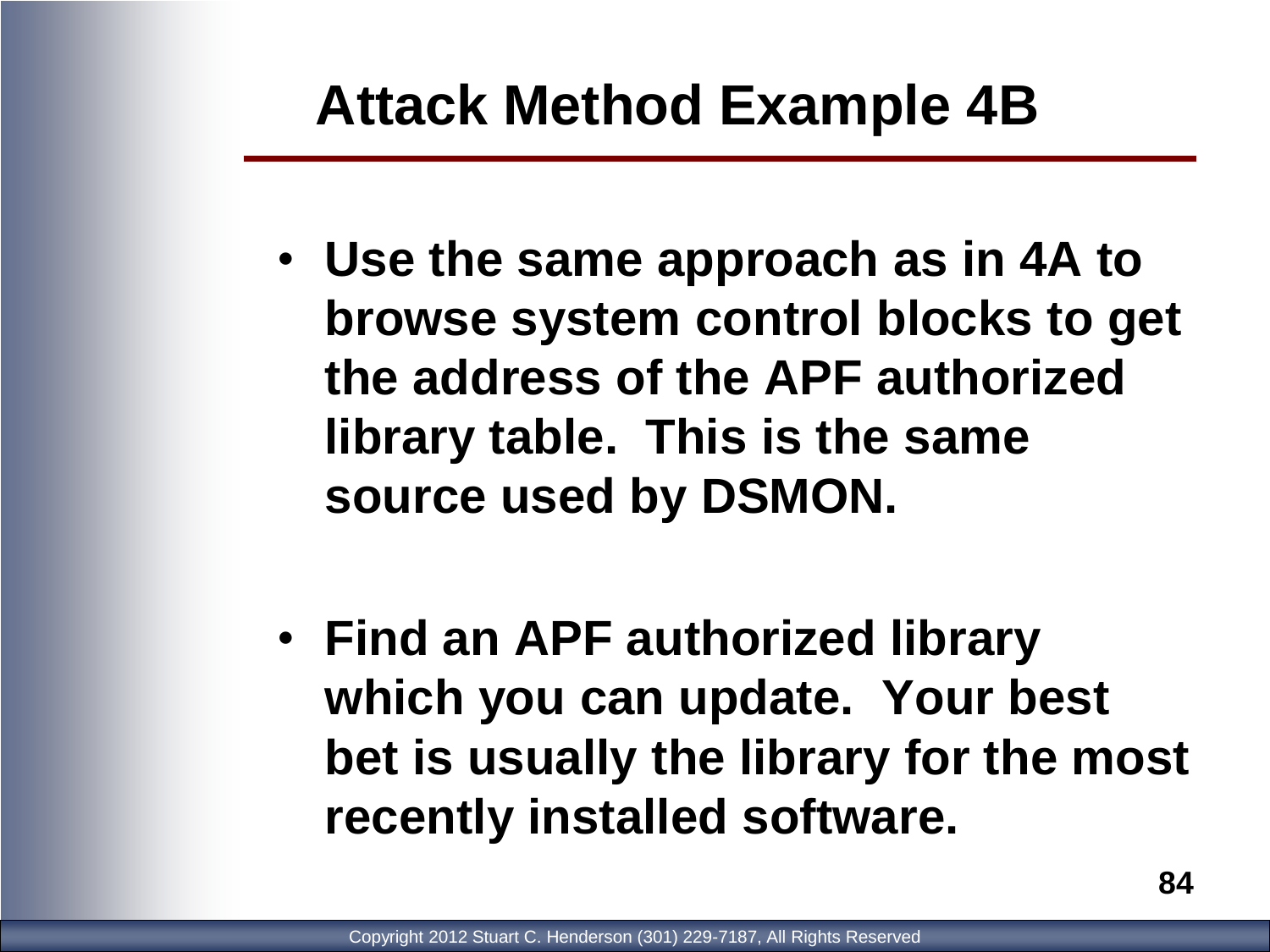- **Write a program which issues MODESET to request operating system privileges (Supervisor State).**
- **Assemble and link the program. Move it into the APF library, marking it APF authorized in the directory of the PDS.**
- **Execute the program.**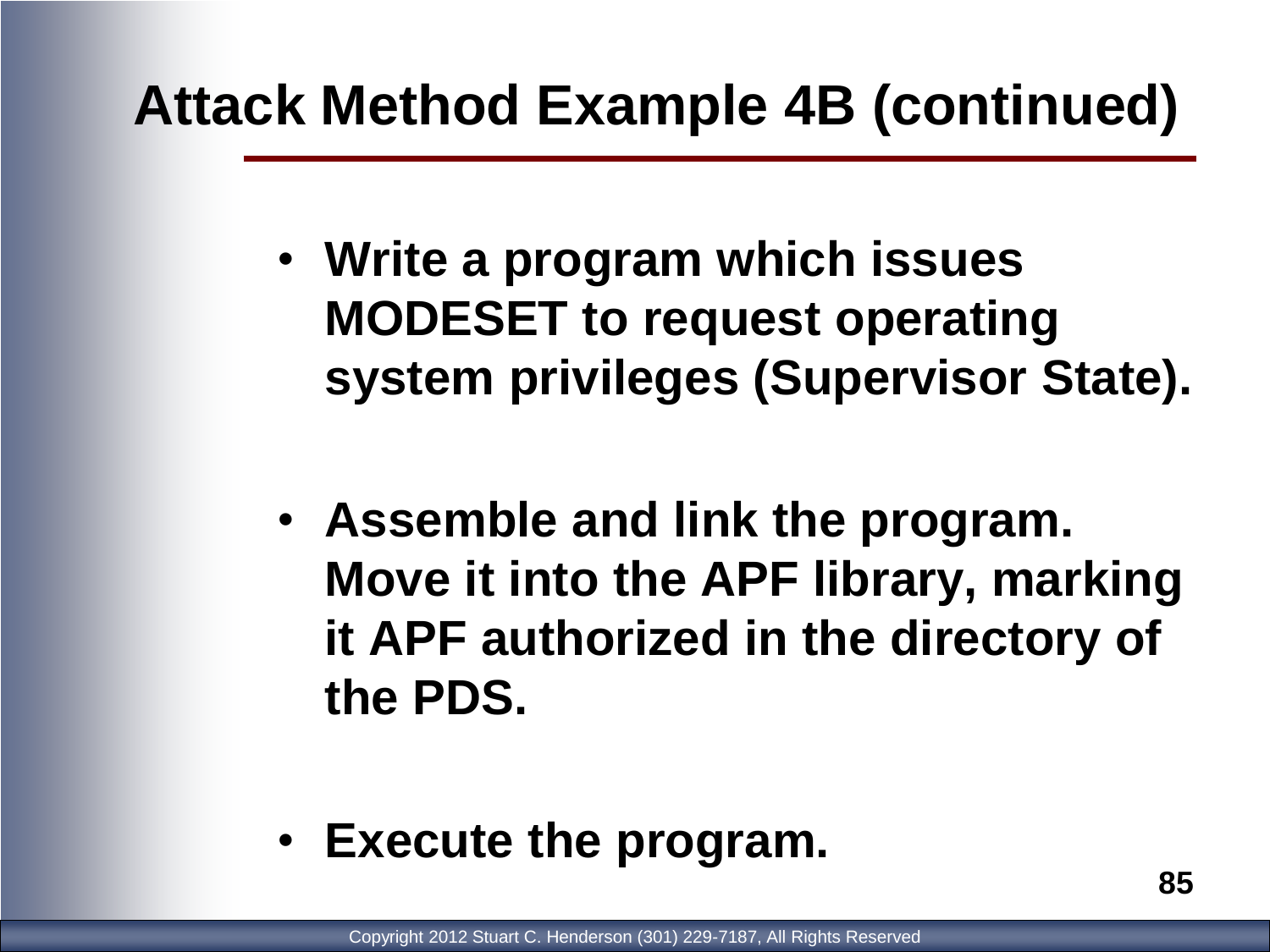#### **How RACF, ACF2, TSS Rely On TCB**

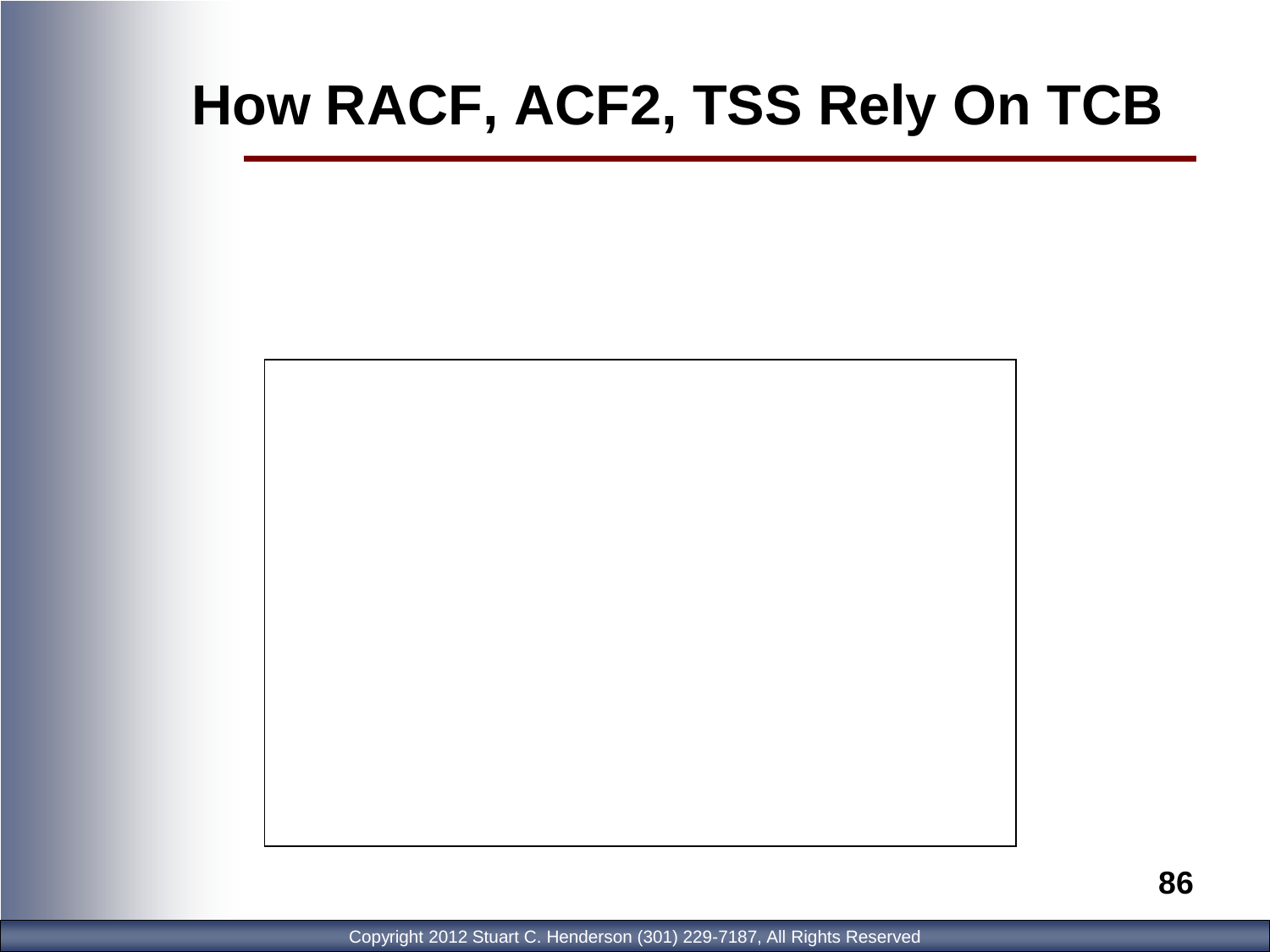#### **How RACF, ACF2, TSS Rely On TCB**

### **An ACEE (RACF Flavor)**

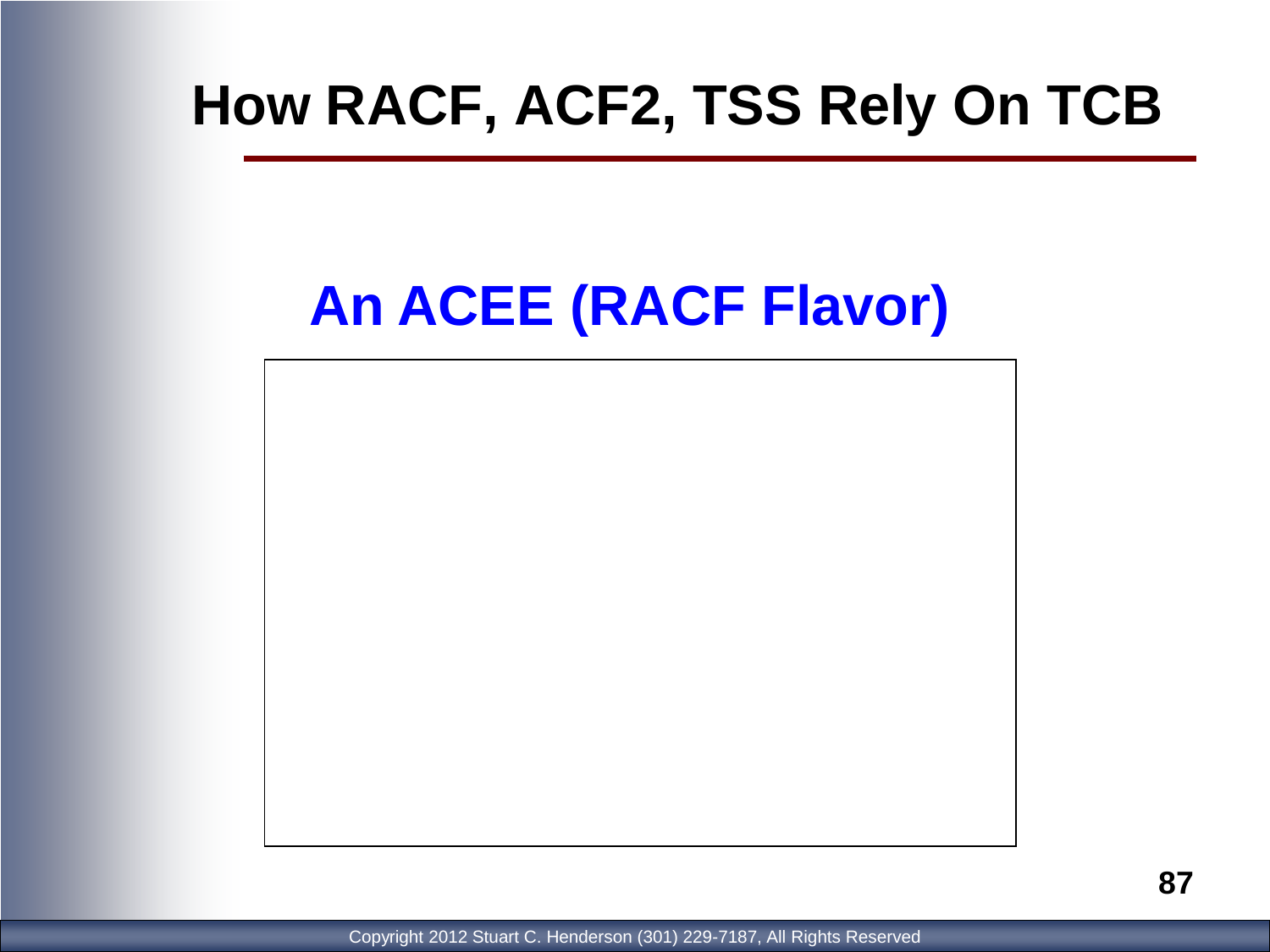#### **How RACF, ACF2, TSS Rely On TCB**

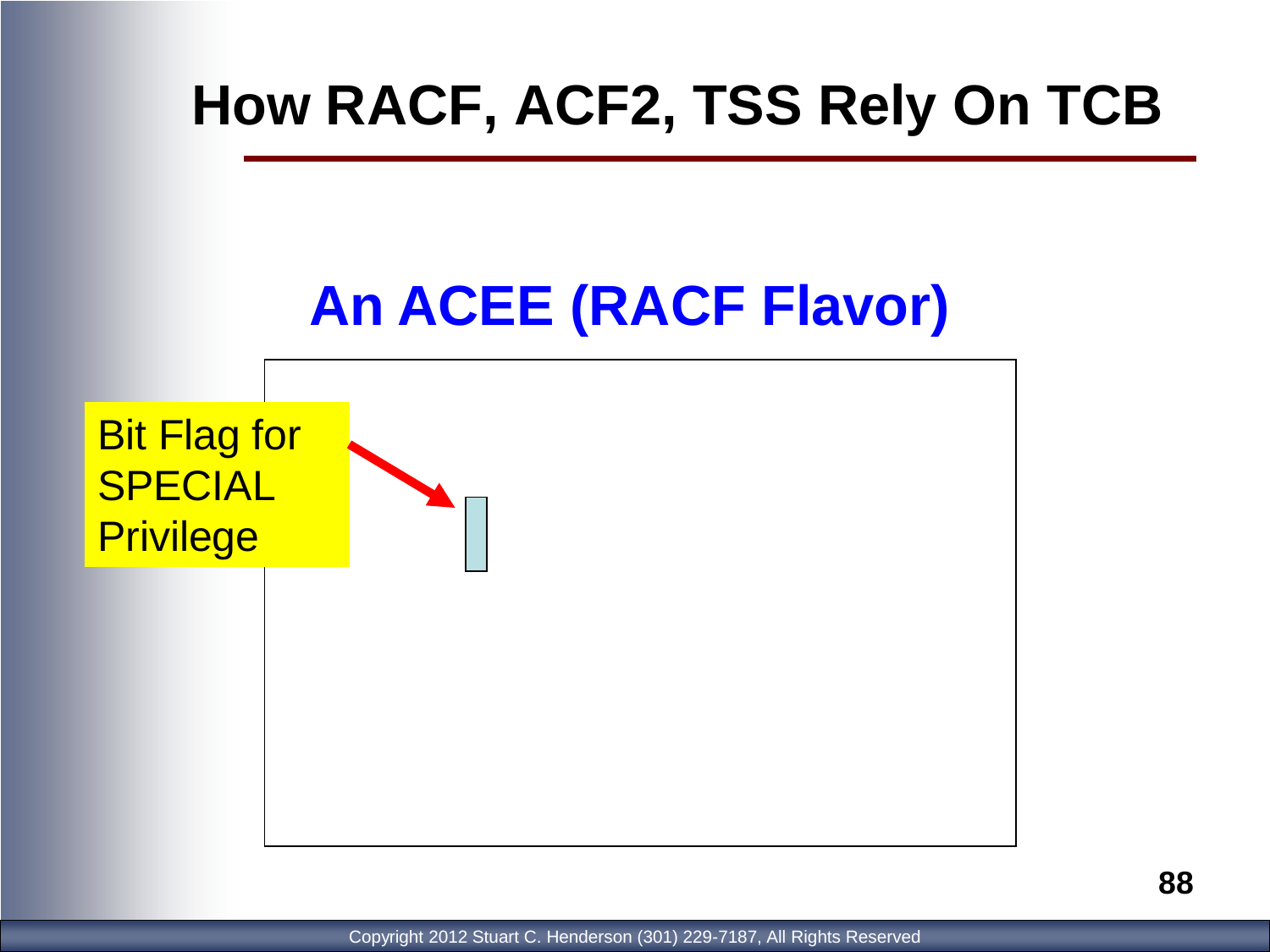## **PROTECTION AGAINST HOME PLATE ATTACKS**

- **Change control and RACF control over system libraries, especially SYS1.PARMLIB.**
- **Importance of comparison to a standard**
- **PROGRAM control with security software**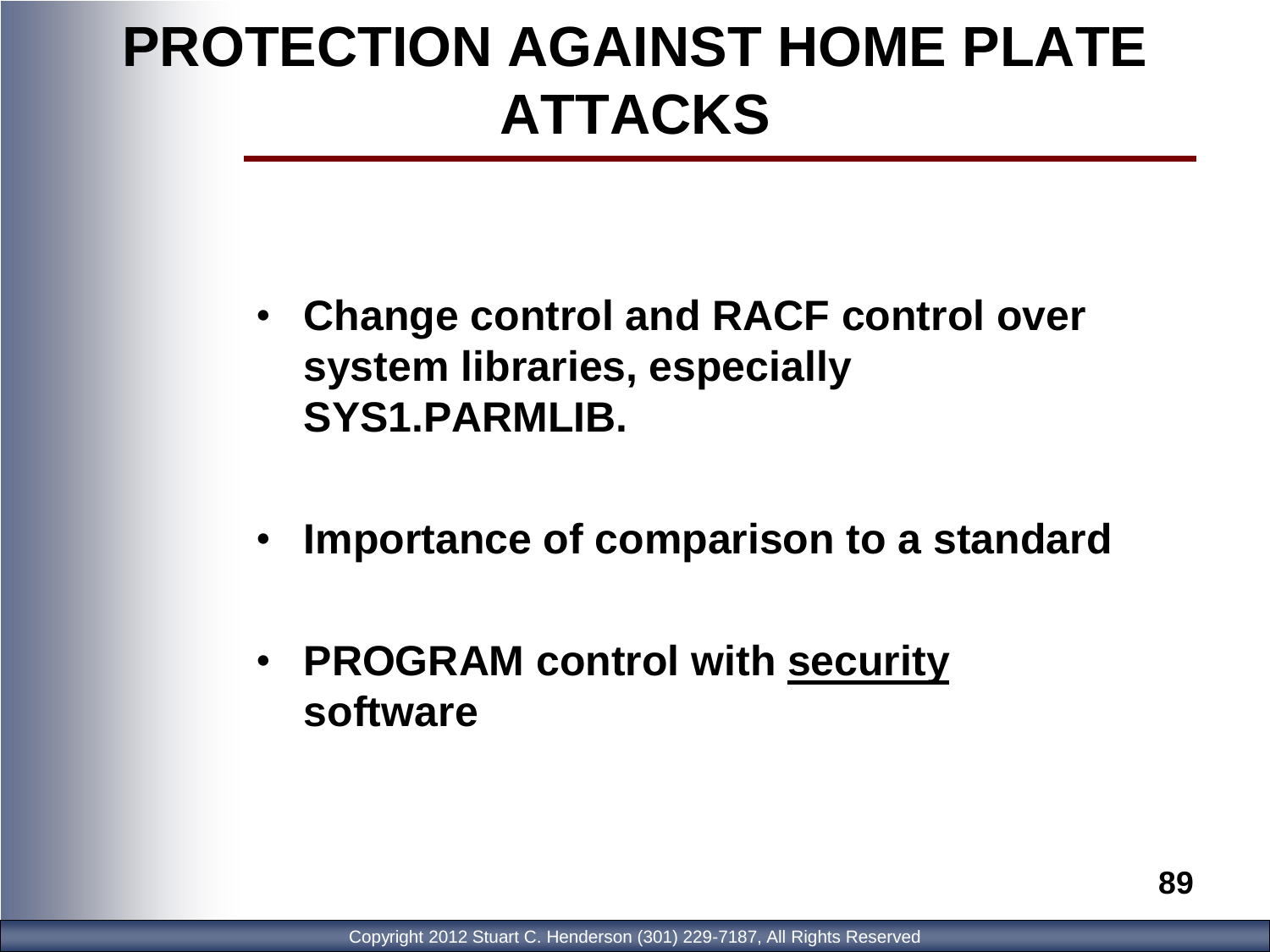## **PROTECTION AGAINST HOME PLATE ATTACKS**

- **Holding Vendors Accountable by Requesting Integrity Statements Comparable to IBM's for MVS and CA Technologies' for Their Products**
- **Logic in User SVCs to protect them against abuse**
- **See IBM manual listed at end for chapter "Protecting the System"**
- **Have the pitcher cover home when the catcher loses control of the ball**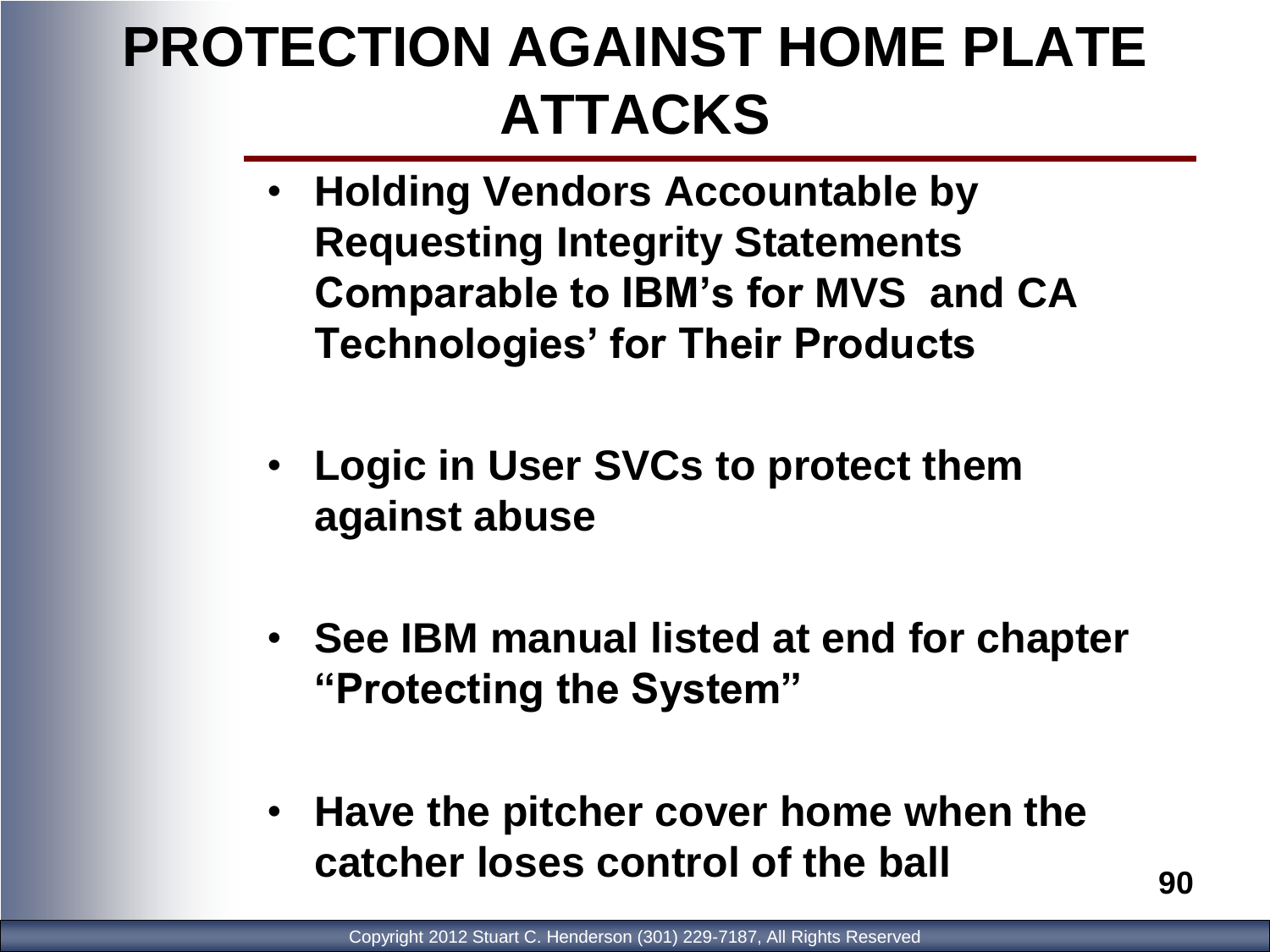# **WHAT WE LET PEOPLE DEMAND**

- **The application programmer**
- **The bank teller**
- **The system programmer**

#### **If we truly need to update any system library any time, what does that say about the quality control in our shop?**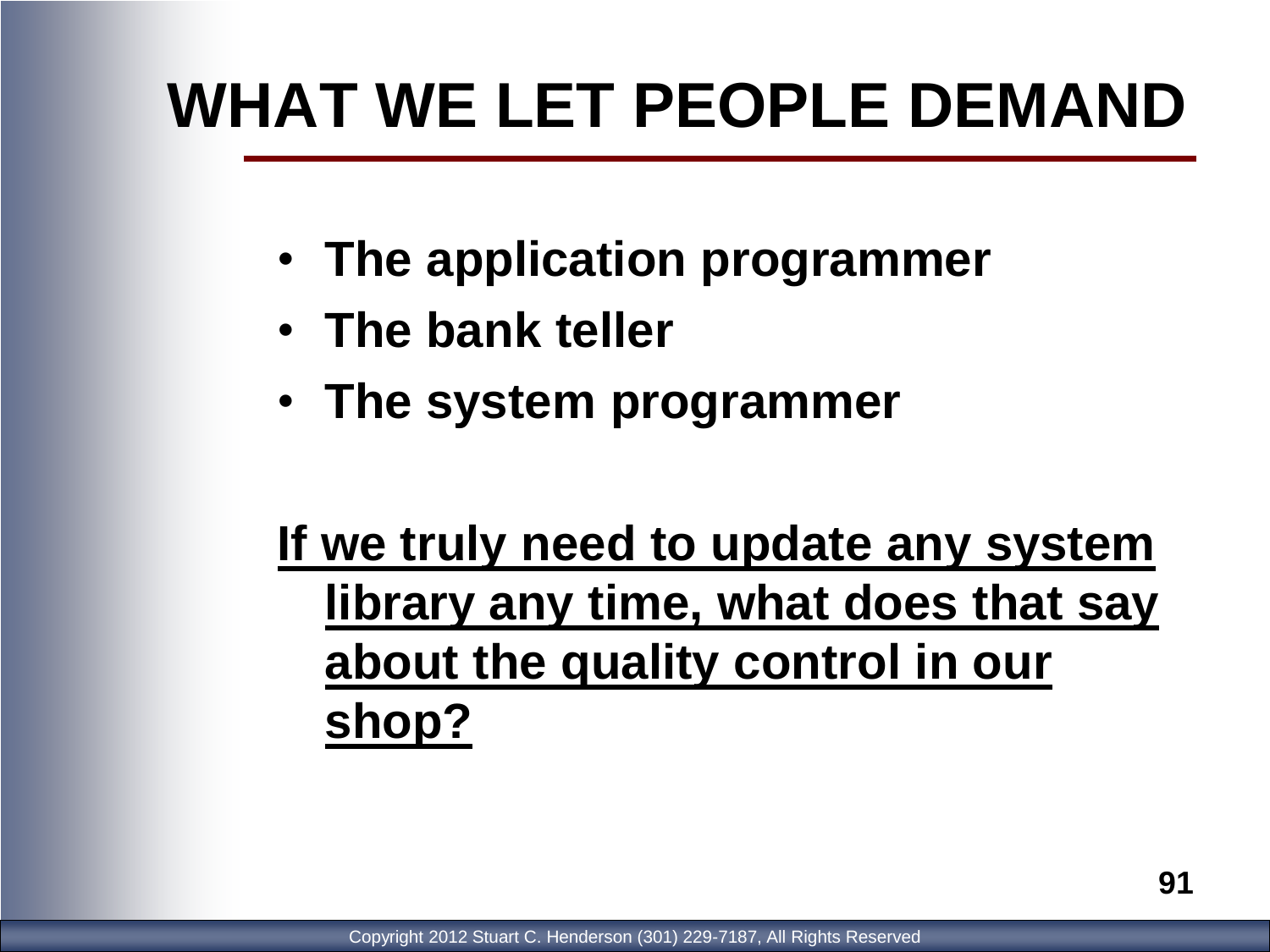# **5) SUMMARY AND CALL TO ACTION**

- **You can see how z/OS provides a reliable security architecture.**
- **You can also see ways that you can have holes in that architecture.**
- **Expanding the approach outlined here will show you any holes in your shop, and how to fix them.**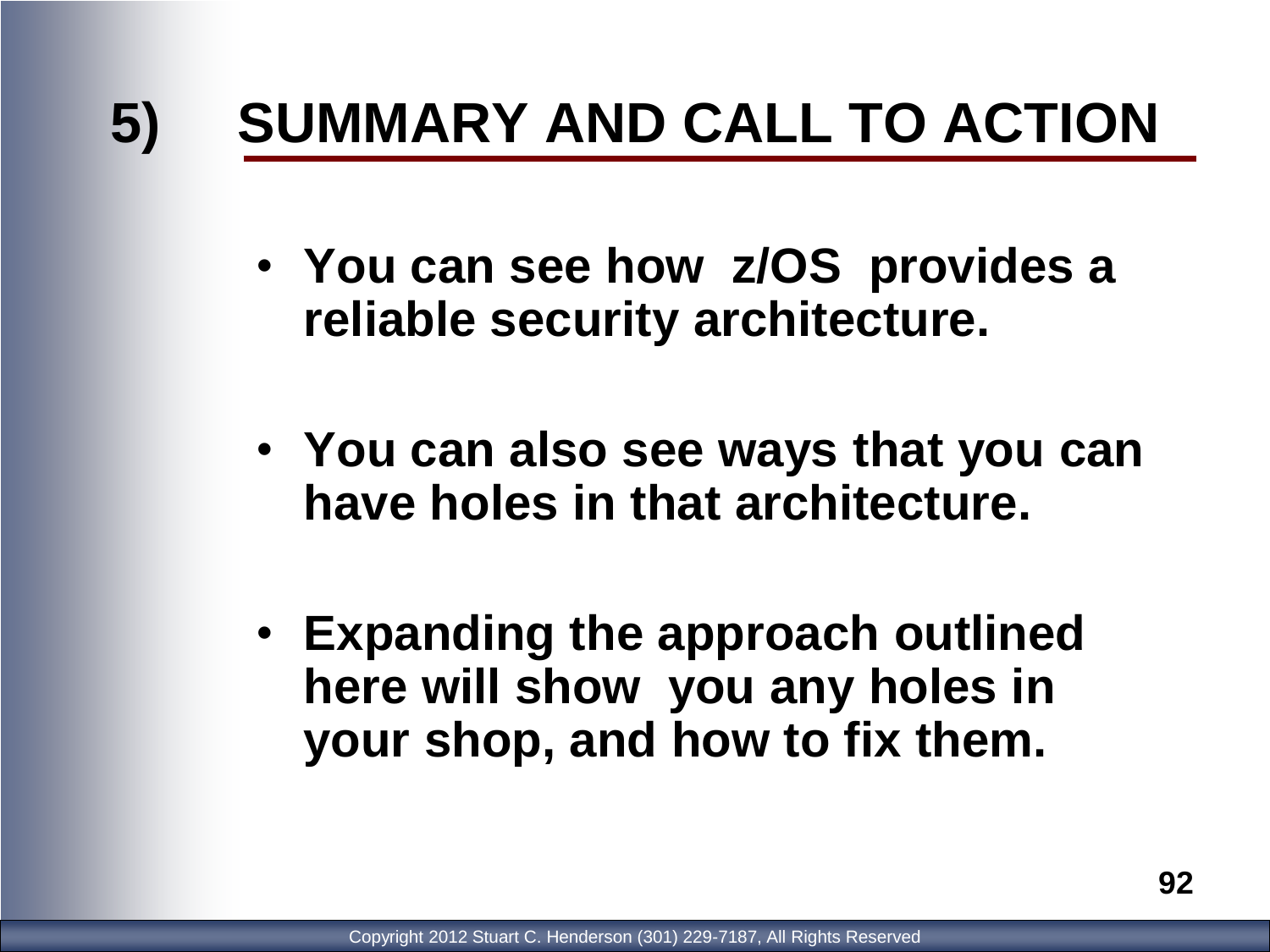#### **For Further Information:**

- **See article on SERVAUTH and back issues of the RACF User News and Mainframe Audit News at www.stuhenderson.com**
- **IBM manual "MVS Programming: Authorized Services Guide", especially the chapter "Protecting the System"**
- **Information on VTAM session security options and exposures at www.net-q.com**